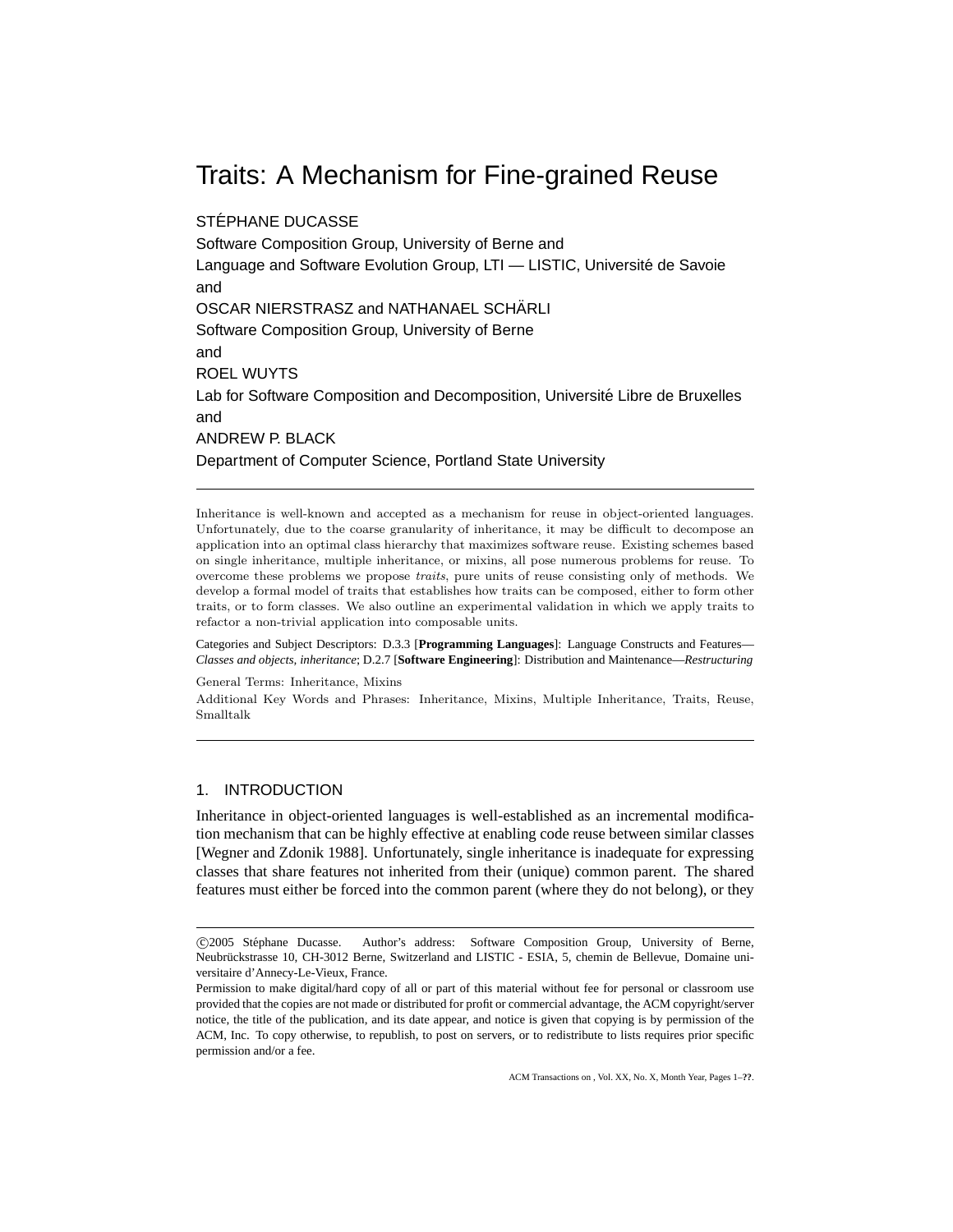## 2 · S. Ducasse, O. Nierstrasz, N. Schärli, R. Wuyts, A.P. Black

must be duplicated in the classes that should share them. To overcome this limitation, language designers have proposed various forms of multiple inheritance [Meyer 1988; Keene 1989; Stroustrup 1986], as well as other mechanisms, such as mixins [Moon 1986; Bracha and Cook 1990; Mens and van Limberghen 1996; Flatt et al. 1998; Ancona et al. 2000], that allow classes to be composed incrementally from sets of features.

Despite the passage of nearly twenty years, neither multiple inheritance nor mixins have achieved wide acceptance [Taivalsaari 1996]. Summarizing Alan Snyder's contribution to the inheritance panel discussion at OOPSLA '87, Steve Cook wrote:

"Multiple inheritance is good, but there is no good way to do it." [Cook 1987]

Not only does multiple inheritance pose serious implementation problems [Dixon et al. 1989; Sweeney and Gil 1999], it is often inappropriate as a reuse mechanism: although multiple inheritance makes it possible to reuse a class (or a set of classes), a class is frequently not the element that one wishes to reuse. This is because classes play two competing roles. A class is primarilly a *generator of instances*. Therefore, most of the recent object-oriented programming languages such as Java and C# make every class bundle together a *complete* set of basic features by requiring it to be a (direct or indirect) subclass of the dedicated class Object. A class has a secondary role as a *unit of reuse*. It should therefore bundle a *minimal* set of features which can sensibly be reused together<sup>1</sup>. Unfortunately these two roles conflict. Since classes must adopt a fixed position in the class hierarchy (i) it can be difficult or impossible to factor out wrapper methods (*i.e.*, methods that extend other methods with additional functionality) as reusable classes, (ii) conflicting features inherited from different paths may be difficult to resolve, and (iii) overridden features may be difficult to access or compose. Perhaps for these reasons the designers of recent languages such as Java and C# decided that the complexities introduced by multiple inheritance outweigh its utility.

Flavors [Cannon 1982; Moon 1986] were an early attempt to address these problems: Flavors are small, incomplete implementations of classes, that can be "mixed in" at arbitrary places in the class hierarchy. More sophisticated notions of mixins were subsequently developed by Bracha and Cook [Bracha and Cook 1990], Mens and van Limberghen [Mens and van Limberghen 1996], Flatt, Krishnamurthi and Felleisen [Flatt et al. 1998], and Ancona, Lagorio and Zucca [Ancona et al. 2000].

Mixins use the ordinary single inheritance operator to extend various parent classes with the same set of features. Although this inheritance operator is well-suited for deriving new classes from existing ones, it is not necessarily appropriate for composing reusable building blocks. Specifically, because mixin composition is implemented using inheritance, mixins are composed linearly. This gives rise to several problems. First, a suitable total ordering of features may be difficult to find, or may not even exist. Second, "glue code" that exploits or adapts the linear composition may be dispersed throughout the class hierarchy. Third, the resulting class hierarchies are often fragile with respect to change, so that conceptually simple changes may impact many parts of the hierarchy. For these reasons, we believe, mixins have never achieved wide success in mainstream object-oriented languages.

Traits represent a simple solution to these various dilemmas. In a nutshell, a trait is *a set of methods*, divorced from any class hierarchy. Traits can be composed in arbitrary order.

<sup>&</sup>lt;sup>1</sup>Note that this paper focusses on code reuse, and hence will not discuss the relation between classes and types, nor interfaces.

ACM Transactions on , Vol. XX, No. X, Month Year.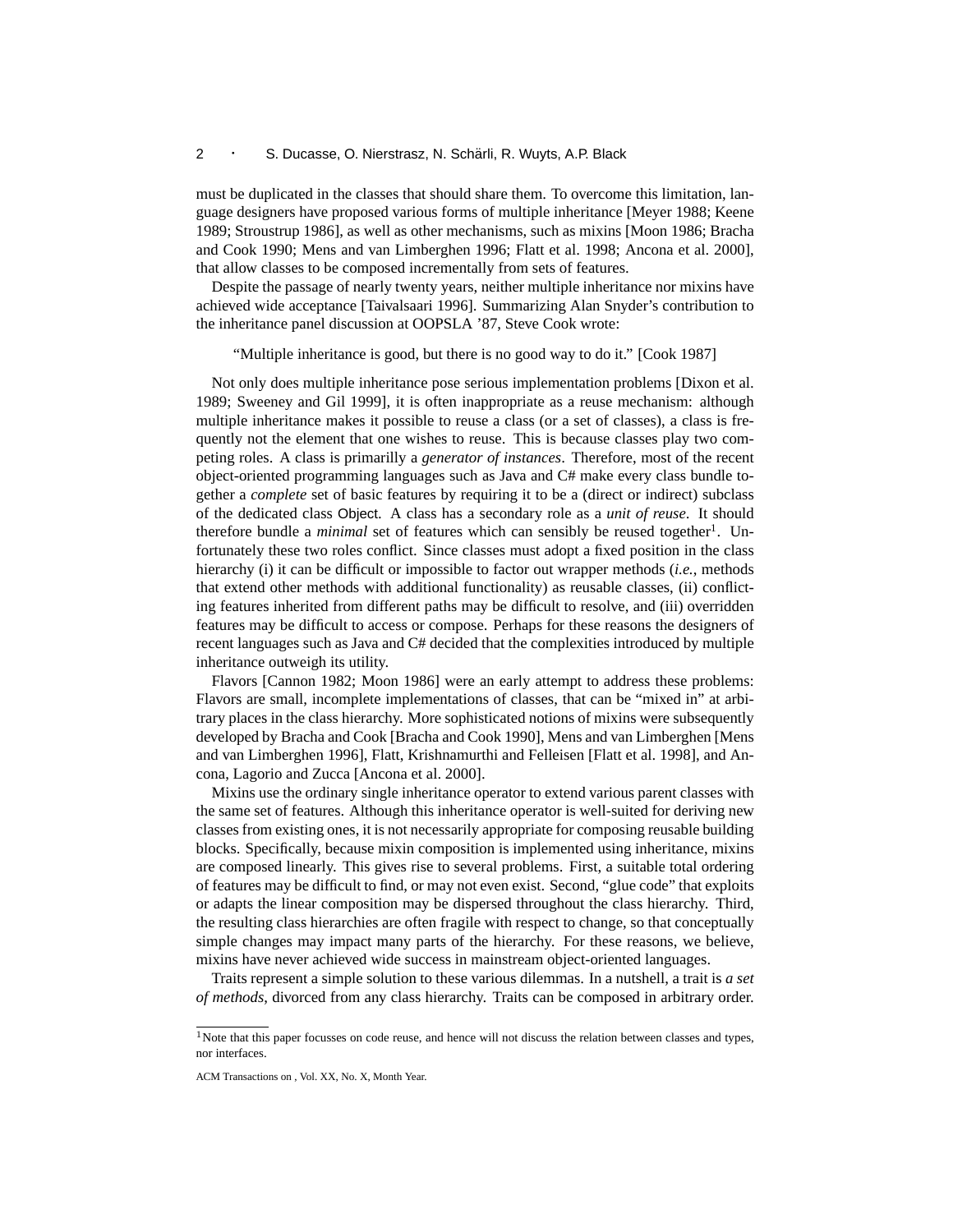The composite entity has complete control over the composition and can resolve conflicts explicitly, without resorting to linearization. Classes are organized in a single inheritance hierarchy, and can make use of traits purely to specify the incremental difference in behavior with respect to their superclasses. This simple model has the following consequences.

- —Two roles are clearly separated: traits are purely units of reuse, and classes are generators of instances.
- —Traits are simple software components that both *provide* and *require* methods (*required methods* are those that are used by, but not implemented in, a trait).
- —Classes are composed from traits, in the process resolving any conflicts, and possibly providing the required methods.
- —Traits specify no state, so the only conflict that can arise when combining traits is a method conflict. Such a conflict can be resolved by overriding or by exclusion.
- —Traits can be inlined, a process that we call "flattening": the fact that a method originates in a trait rather than in a class does not affect the semantics of the class.
- —Difficulties experienced with multiple inheritance disappear with traits, because traits are divorced from the inheritance hierarchy.
- —Difficulties experienced with mixins also disappear, because traits impose no composition order.

This paper extends our earlier work [Schärli et al. 2003] by presenting a precise and formal account of traits, a more detailed analysis of the problems associated with the different multiple inheritance and mixin mechanisms, and a more extensive discussion of related work. More information about traits can be found in Schärli's dissertation [Schärli 2005].

In this paper we present a formal model of traits and demonstrate how traits resolve numerous problems with existing approaches to specifying classes. In Section 2, we give an overview of the problems arising with multiple inheritance and mixins, and in Section 3 we show in some detail how these problems affect existing programming languages. In Section 4 we present traits, and illustrate their use by means of numerous examples. Section 5 discusses the most important design decisions and evaluates traits with respect to the problems identified in Section 2, while Section 6 presents our implementation of traits. In Section 7 we summarize the results of realistic applications of traits: a refactoring of the Smalltalk collection hierarchy, a refactoring of the Smalltalk language kernel by bootstrapping it with traits, and an application of traits to address the problem of safe metaclass composition. We discuss related work in Section 8. We conclude the paper and indicate future work in Section 9.

## 2. PROBLEMS WITH INHERITANCE AND COMPOSABILITY

Although inheritance is widely considered to be the key feature of object-oriented programming, it is also saddled with many competing and contradictory definitions and interpretations [Taivalsaari 1996]. Over the years, researchers have developed various forms of inheritance, including single inheritance, multiple inheritance, and mixin inheritance. Each of these forms provides different answers to problems of *decomposition*— how we decompose a software base into suitable units of reuse — and *composition*— how we compose these units to obtain a class hierarchy suitable for our application domain.

In this section, we give an overview of the key problems of decomposition and composition and how they apply to the different forms of inheritance. For conciseness, this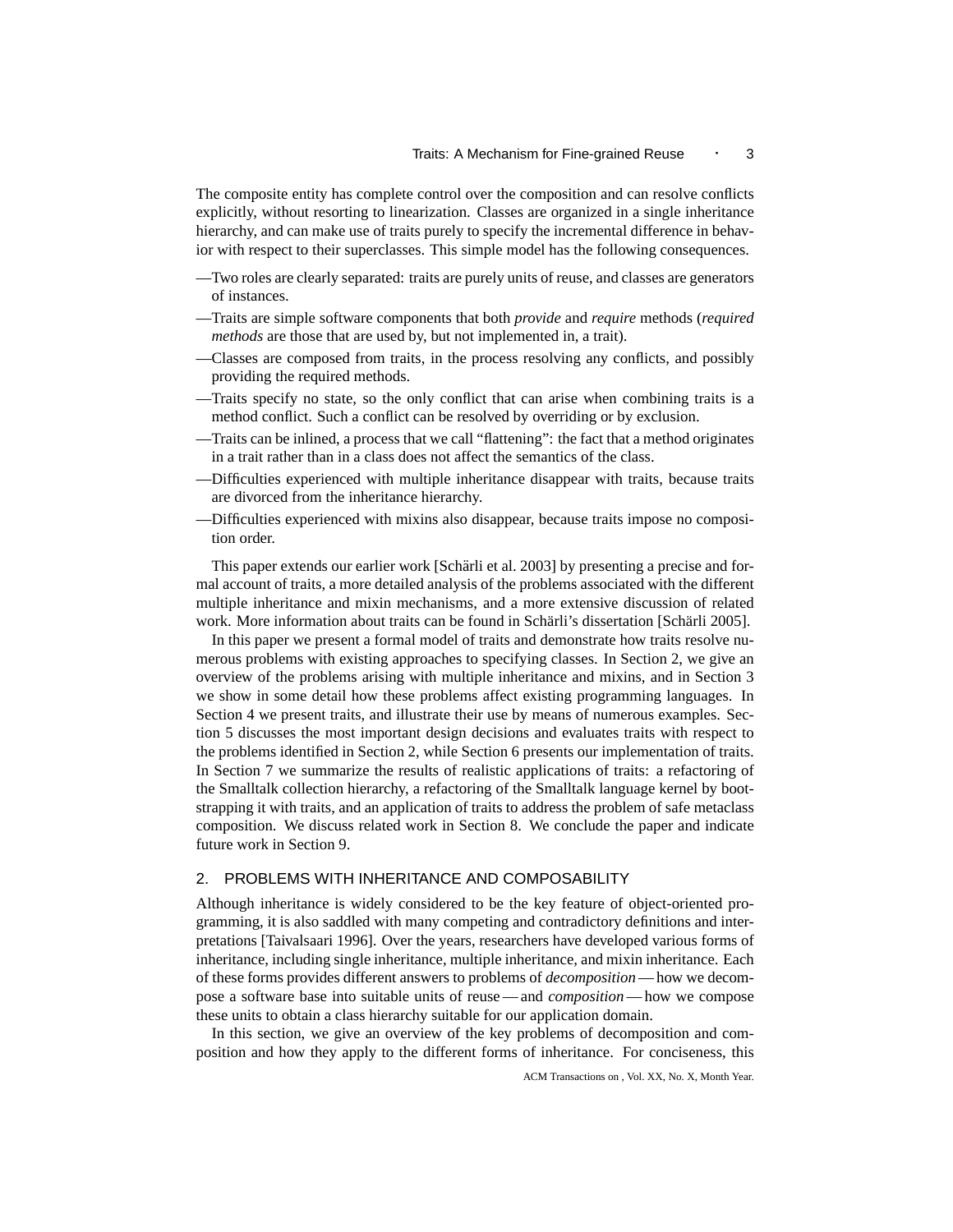## <sup>4</sup> · S. Ducasse, O. Nierstrasz, N. Scharli, R. Wuyts, A.P. Black ¨

overview is kept general; details of the inheritance mechanisms in particular programming languages are deferred to Section 3. Note that we focus here on conceptual issues related to reuse. Other problems with inheritance such as implementation difficulties [Dixon et al. 1989; Sweeney and Gil 1999] and conflicts between inheritance and subtyping [America and van der Linden 1990; Bruce et al. 1995; Castagna 1995; Cook et al. 1990; Madsen et al. 1990; LaLonde and Pugh 1991] are outside the scope of this paper.

## 2.1 Decomposition Problems

Object-oriented programming offers a tool for modeling arbitrary domains as hierarchies of classes. But the way in which we decompose our domain concepts into classes is not necessarily the right way to decompose the implementations of these classes into sets of features [LaLonde 1989; Harrison and Ossher 1993; Tarr et al. 1999]. Let us briefly consider three decomposition problems in this context.

*Duplicated Features.* Single inheritance is the simplest form of inheritance; it allows a class to inherit from (at most) one superclass [Cook and Palsberg 1989]. Although wellaccepted, single inheritance is not expressive enough to factor out all the common features shared by classes in a complex hierarchy. As a consequence, single inheritance sometimes forces code to be duplicated.

As an example, consider the Smalltalk stream classes ReadStream, WriteStream, and ReadWriteStream. As suggested by their names, the class ReadWriteStream contains features provided by both ReadStream and WriteStream. However, single inheritance allows ReadWriteStream to inherit from only one of these classes. In Smalltalk, ReadWriteStream inherits from WriteStream and then duplicates some methods from ReadStream.

Note that extension of single inheritance with interfaces as promoted by Java and C# addresses the issues of subtyping and conceptual modeling, but does not provide any help with the problem of duplicated code.

*Inappropriate Hierarchies.* A common way of avoiding such code duplication is to implement certain methods "too high" in the hierarchy. The idea is that instead of duplicating a method, it is moved to a superclass until it is available in all the classes where it is actually required. In our example, this means that the programmer could implement all the reading methods in the class PositionableStream, which is the lowest common superclass of ReadStream and WriteStream. As a consequence, these methods would be inherited in the class ReadWriteStream, and hence would not need to be duplicated.

The tactic succeeds, but the price is high: PositionableStream is polluted by many methods that have nothing to do with positioning, and WriteStream appears to implement many reading methods, although these methods will fail or result in inconsistent behavior if they are ever used.

Both multiple inheritance and mixins attempt to alleviate these problems by allowing a class to obtain features from multiple sources, but, as we shall see, each gives rise to other problems.

*Duplicated Wrappers.* Multiple inheritance as provided by languages such as C++ and Eiffel enables a class to reuse features from multiple parent classes, but it does not allow one to write a reusable entity that extends methods implemented in as-yet unknown classes.

This limitation is illustrated in UML class diagrams in Figure 1. Assume that class A contains methods read and write: that provide unsynchronized access to some data. (If not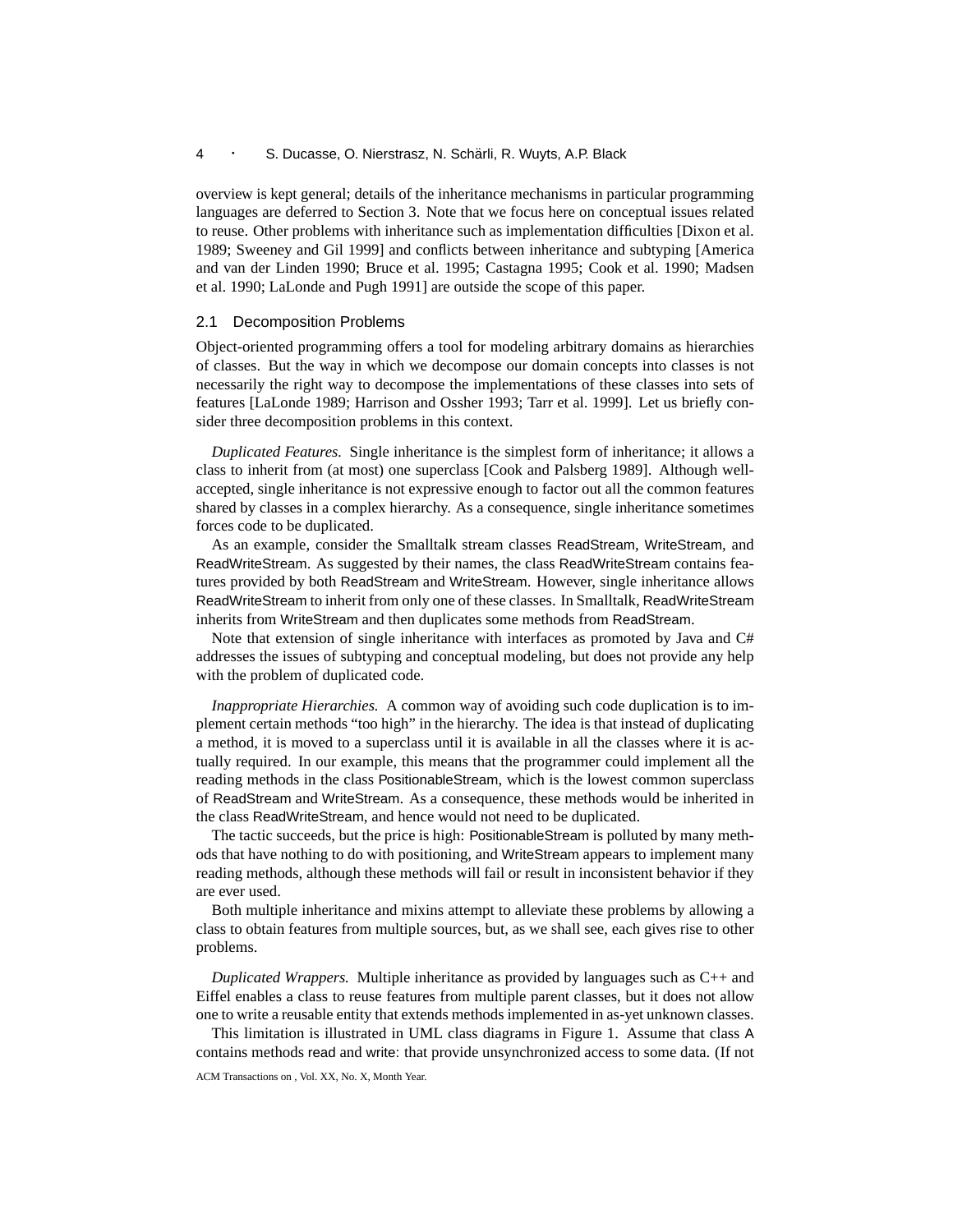

Fig. 1. Incorrect attempt to factor out a synchronization wrapper

otherwise indicated, all the code shown is written in Smalltalk. The traits model, however, is not specific to Smalltalk.) If it becomes necessary to synchronize access, we can create a class SyncA that inherits from A and wraps the methods read and write:. That is, SyncA defines new read and write: methods that call the inherited methods under control of a lock (see Figure 1 left).

Now suppose that class A is part of a framework that also contains another class B with read and write: methods, and that we want to use the same technique to create a synchronized version of B. Naturally, we would like to factor out the synchronization code so that it can be reused in both SyncA and SyncB.

With multiple inheritance, the natural way to share code among different classes is to inherit from a common superclass. This means that we should move the synchronization wrapper into a class SyncReadWrite that will become the superclass of both SyncA and SyncB (see Figure 1 right). Unfortunately this does not work because super-sends are statically resolved in most forms of multiple inheritance such as those of C++ and Eiffel. Therefore, the super-sends in methods of SyncReadWrite would refer *statically* to methods of its superclass, and not to methods in A or B.

Workarounds are clumsy and just entail more duplicated code, for example, the supercalls in SyncReadWrite could be replaced by calls to abstract methods directRead and directWrite:, which are then implemented in both SyncA and SyncB to call, respectively, the read and write: methods of A and B. (See Section 3.2 for more details.)

Mixins solve this particular problem by late-binding super. A mixin is an abstract subclass specification that may be applied to various parent classes to extend them with the same set of features [Moon 1986; Bracha and Cook 1990; Mens and van Limberghen 1996; Flatt et al. 1998]. Instead of defining SyncReadWrite as a class, it is defined as a mixin. Then SyncA and SyncB will each apply the mixin to a different superclass, and obtain the desired wrapper behavior.

#### 2.2 Composition Problems

Although there is a clear progression in expressive power from single inheritance through multiple inheritance to mixins, this expressiveness does not come without a cost. Both multiple inheritance and mixins pose numerous problems when we consider how classes are composed from shared features.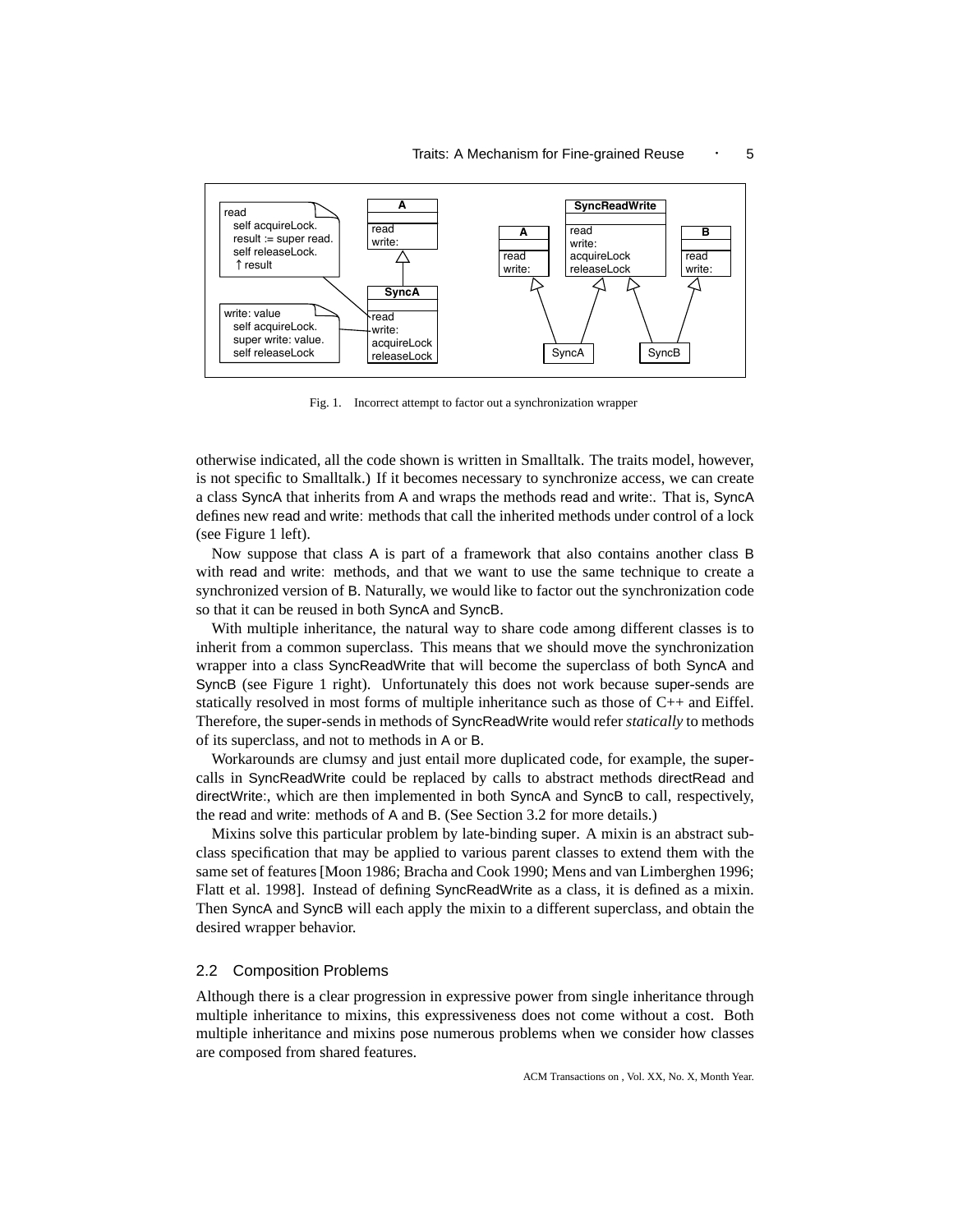

Fig. 2. Lack of composition control in the composite class MyRectangle

*Conflicting Features.* One of the problems with multiple inheritance is the ambiguity that arises when conflicting features are inherited along different paths [Duggan and Techaubol 2001]. A particularly problematic situation is the "diamond problem" [Bracha and Cook 1990] (also called "fork-join inheritance" [Sakkinen 1989]), which occurs when a class inherits from the same parent class via multiple paths. The root of a class hierarchy (or a subhierarchy) often consists of a class that provides some common default behavior that may be overridden by subclasses (*e.g.*, methods =, hash, and asString): this is precisely the cause of the conflicts that arise when several of these classes are reused.

The features that conflict may be methods or attributes (instance variables). Whereas method conflicts can be resolved relatively easily (*e.g.*, by overriding), conflicting attributes are more problematic. Even if the declarations are consistent, it is not clear whether conflicting attributes should be inherited once or multiply [Meyer 1988; Sakkinen 1992], and how these attributes should be initialized.

Single inheritance does not suffer from this problem; nor do mixins that are based on single inheritance. With mixin composition, mixins are applied to classes *one at a time*, generating new subclasses in a single inheritance hierarchy. Conflicts do not arise because the features of each mixin simply extend or override those of the class to which it is applied. However, the fact that mixins must be applied in a particular order leads to other problems, as we shall see shortly.

*Lack of Control and Dispersal of Glue Code.* Mixin composition is linear: all the mixins used by a class must be inherited one at a time. Features defined in mixins appearing later in the order override *all* the identically named features of earlier mixins. Where conflicts should be resolved by selecting and combining features from different mixins, a suitable total order may not exist. So, while avoiding the problem of ambiguous conflicts, mixins put feature composition into a straitjacket from which it may be difficult to escape.

As a consequence, with mixins, the composite entity is not in full control of the way in which the mixins are composed: instead, the way in which the individual features override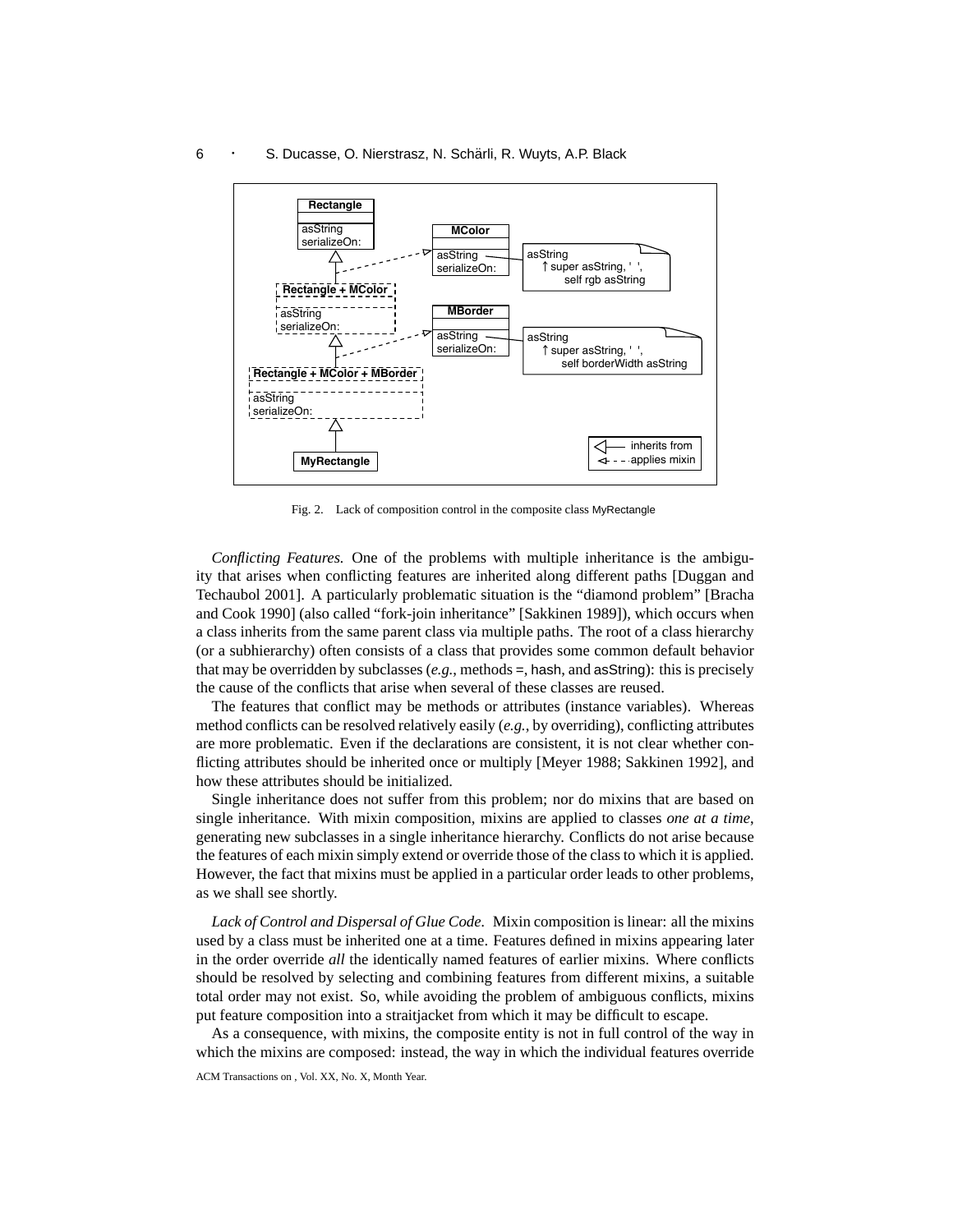and extend one another is dictated by the total ordering imposed on the mixins. Obtaining the desired combination of features may require introducing glue code in new intermediate mixins, or even modifying the component mixins. Neither alternative is satisfactory. Modifying a mixin is problematic because it may break other classes that use the mixin; introducing intermediate mixins causes the glue code to be scattered throughout the inheritance hierarchy, which makes the composition hard to understand and adapt.

As an example, consider the class diagram shown in Figure 2, where a class MyRectangle uses two mixins MColor and MBorder that each provide methods asString and serializeOn:. (We introduce an *ad-hoc* extension to UML to show where mixins are applied in the inheritance hierarchy, and we use class names such as Rectangle + MColor for the anonymous intermediate classes that result when mixins are applied.) The implementations of the method asString in the mixins first call the implementation inherited from the superclass (using the keyword super) and then extend the resulting string with a separation character followed by some specific information about their own state. Similarly (but not shown in Figure 2), the implementations of serializeOn: in the mixins first call the superclass method and then append the mixin's own state to the argument stream.

Suppose now that for compatibility reasons, we need to serialize our class MyRectangle so that the rgb value appears before the borderWidth. Because mixin composition is linear, this means that the mixin MColor must be applied before the mixin MBorder. Unfortunately, this means that the order of the asString methods is also changed, so the color attributes will be printed before the border attributes, which may not be what we want.

The crux of the problem is that from within the composite entity MyRectangle, it is not possible to control separately how the different features are composed. This is because in MyRectangle, we can only access the *mixed* behavior of Rectangle + MColor + MBorder, but not the original behavior of MColor and Rectangle.

Thus, if we need to customize how the features are composed — be it because we need a different serialization order or a another separation character between the two strings we need to modify the involved mixins, which is problematic as it potentially breaks all the other clients of these mixins. (See Section 3.1 for more details.)

Note that *composite mixins* [Bracha 1992] do not provide any more control over composition than do ordinary mixins. Like mixins, composite mixins provide only a linear composition in which all the features of the involved mixins are totally ordered. This means that, in the above example, the same problem would occur if we were to combine the two mixins MColor and MBorder to create a composite mixin MColorAndBorder and then use this composite mixin to define our new class MyRectangle. The only difference is that the problem would manifest itself during the definition of the composite mixin rather than the definition of the class MyRectangle.

*Fragile Hierarchies.* The total ordering of mixins can lead to a further problem, namely that the resulting inheritance hierarchies will often be fragile with respect to change. Adding a new method to one of the mixins *implicitly* overrides all identically named methods of mixins that appear earlier in the chain. It may furthermore be impossible to reestablish the original behavior of the composite without adding or changing several mixins in the inheritance chain. This is especially critical if one modifies a mixin that is used in many places across the class hierarchy.

As an illustration, suppose that in the previous example the mixin MBorder does not initially define a method asString. This means that the implementation of asString in MyRect-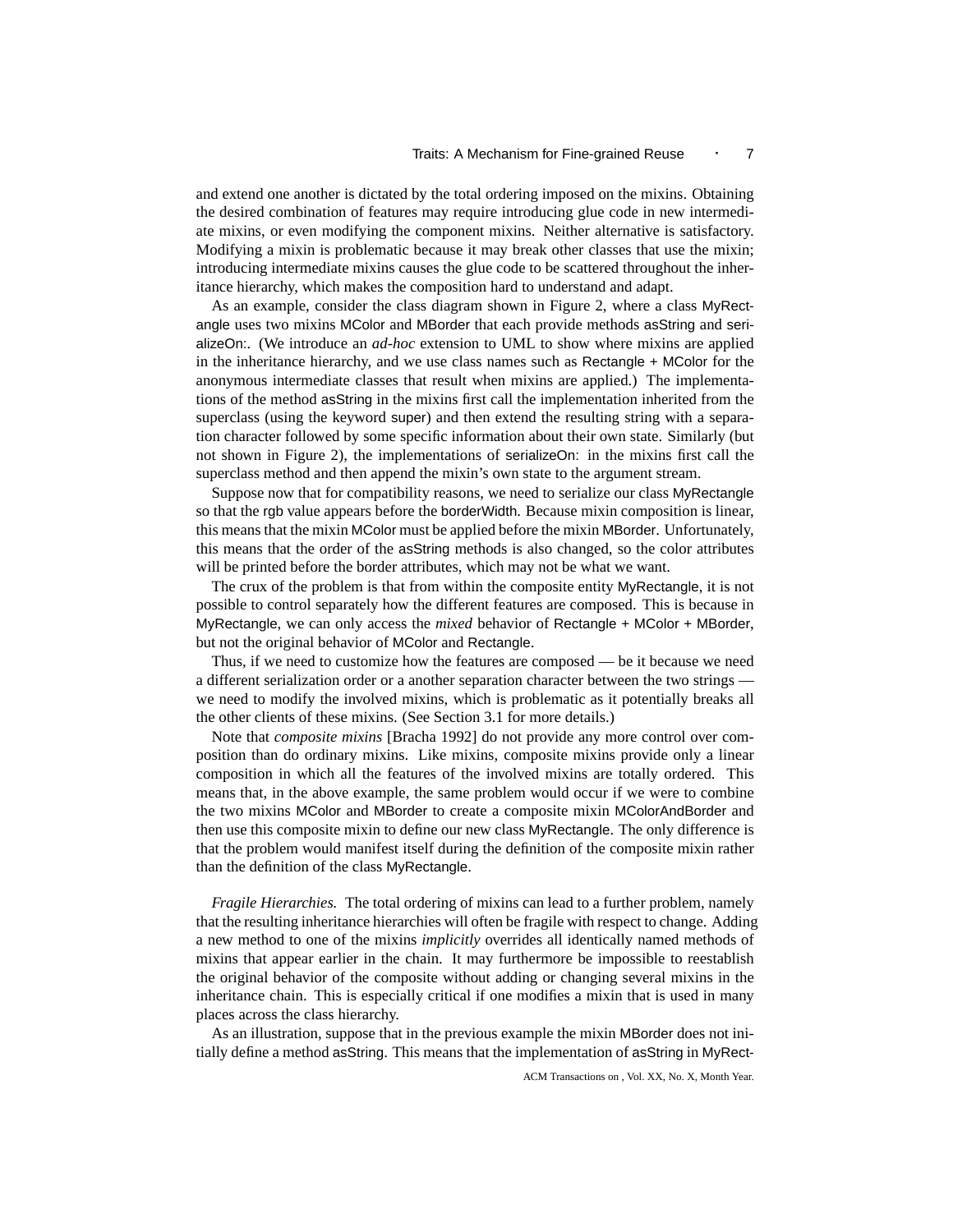## 8 · S. Ducasse, O. Nierstrasz, N. Schärli, R. Wuyts, A.P. Black

angle will be the one specified by MColor. Suppose that, later, the method asString is added to the mixin MBorder. Due to the total ordering of mixins, this implicitly overrides the implementation provided by MColor. Worse, the original behavior of the composite class MyRectangle cannot be reestablished without changing more of the mixins involved in the composition. If we want to avoid the ripple effect caused by further changes to existing mixins, we have to introduce a new "glue mixin" between the mixins MColor and MBorder, which makes the method asString provided by MColor available under a new name such as colorAsString, and then add another glue method asString to the class MyRectangle.

With many forms of multiple inheritance we also observe a fragility problem with respect to changes. Since identically named features can be inherited from different parent classes, a single keyword (*e.g.*, super) is not enough to access inherited methods unambiguously. For example, C++ [Stroustrup 1997] forces one to name the appropriate superclass in order to access an overridden method; recent versions of Eiffel [Meyer 1997] adopt an analogous technique<sup>2</sup>. Although explicitly naming the source of overridden features makes it possible to compose features from multiple parent classes, this embedding of explicit class references into the source code makes the code fragile with respect to changes in the class hierarchy.

## 3. DETAILED DISCUSSION OF THE PROBLEMS

The previous section provided a general outline of the problems associated with inheritance as a reuse mechanism. In this section we provide some detailed illustrations of how these problems apply to the various forms of inheritance adopted by some existing programming languages.

## 3.1 Mixins in Strongtalk and Jam

Strongtalk [Bak et al. 2002] and Jam [Ancona et al. 2000] are extensions of Smalltalk and Java with mixins. Both suffer from the limitations caused by the total ordering imposed by mixin composition. As an illustration, consider the situation shown in Figure 2, and suppose again that we need to serialize MyRectangle objects so that the rgb value appears on the stream before the borderWidth; this means that the mixin MColor has to be applied before the mixin MBorder.

As pointed out earlier, this also means that the color attributes will be printed before the border attributes; worse, it is not possible to change this ordering within the composite class MyRectangle. Reversing the printing order without duplicating any code would require us to modify the component mixins.

The need to modify the mixins arises because the asString methods include not only the mixin-specific printing behavior but also determine the composition order of the mixin code and the super code. This gives us the clue that separating these two concerns might allow for more flexible reuse. The first step is to remove from the mixin methods the code referring to the superclass implementation. In the Smalltalk-based language Strongtalk, the mixin code would look like this:

<sup>&</sup>lt;sup>2</sup>The ability to access an overridden method using the keyword Precursor followed by an optional superclass name was added to Eiffel in 1997 [Meyer 1997]. In earlier versions of Eiffel, access to original methods required *direct repeated inheritance* [Meyer 1992]. This means that a subclass inherits from the same superclass (at least) twice so that one copy of a method can be redefined while the other still refers to the original version in the superclass.

ACM Transactions on , Vol. XX, No. X, Month Year.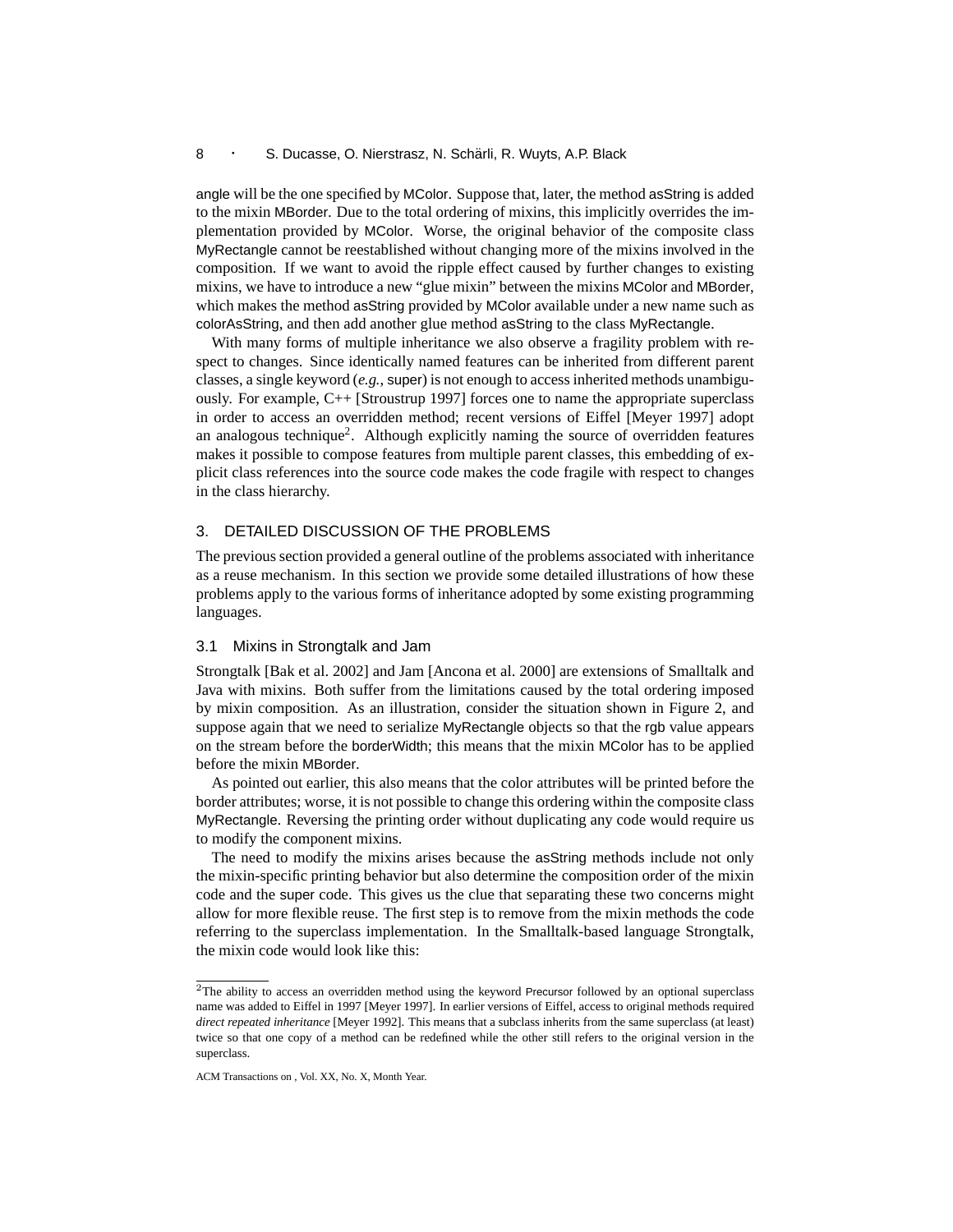

Fig. 3. Customizing the composition using two intermediate "glue mixins"

MColor>>asString3 ↑ self color asString MBorder>>asString

↑ self borderWidth asString

The second step is to make *all* of the asString methods accessible from the composite class MyRectangle; because the mixins are composed linearly, unless we do something extraordinary, the method asString provided by the superclass Rectangle is overridden by the method from MColor, and the method from MColor is overridden by the method from MBorder, so from within the composite class MyRectangle it is only the MBorder method that is accessible.

We make these methods accessible under additional names in the following way. We interpose two additional "glue mixins" MGlue1 and MGlue2 in the hierarchy, as shown in Figure 3. MGlue1 is inserted between the class Rectangle and the mixin MColor, and it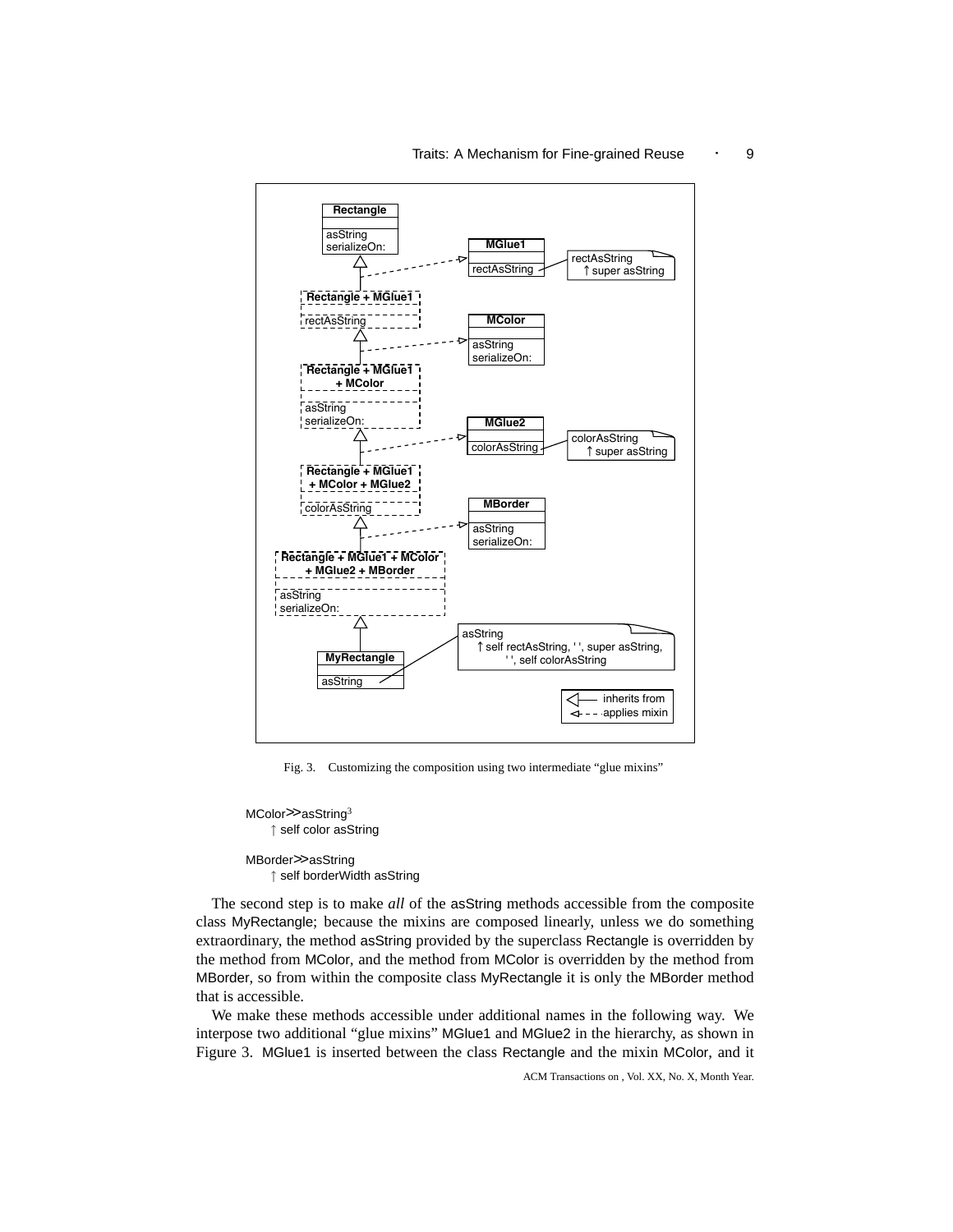#### implements the method

MGlue1>>rectAsString ↑ super asString

to make the method Rectangle>>asString available under the name rectAsString. Similarly, MGlue2 is inserted between the mixins MColor and MBorder, and it implements the method MGlue2>>colorAsString to make the method MColor>>asString available under the name colorAsString. Now it is possible to write the glue method asString in the combining class MyRectangle in a way that gives us the printing order that we want:

MyRectangle>>asString ↑ self rectAsString, ' ', super asString, ' ', self colorAsString.

The problem with this approach is that interposing the two additional glue mixins makes the inheritance hierarchy more complex and causes the glue code to be scattered over three different entities. This makes program comprehension much more difficult. Even a programmer who is familiar with the class Rectangle and the mixins MColor and MBorder will have to look at three different entities to understand the composition of the mixins. Furthermore, in order to understand the behavior of the composite class MyRectangle, it is necessary to understand how six entities in the inheritance hierarchy are composed, and in particular how the super-sends of the mixins MGlue1 and MGlue2 are resolved.

Note that the even though the examples are presented in Strongtalk syntax, JAM suffers from exactly the same problems as it facilitates the same kind of mixin composition.

## 3.2 Multiple Inheritance and Mixins in C++

The language C++ [Stroustrup 1997] is quite unique from our perspective: it features native support for multiple inheritance, and can also be made to support mixins by using templates to represent classes with a parameterized superclass.

*Multiple Inheritance.* A distinctive feature of multiple inheritance in C++ is that the programmer has a certain amount of control over a diamond situation. If a base class (that is, a superclass) is declared to be *virtual*, the base class is shared and attributes are inherited only once<sup>4</sup>. While this provides help for avoiding conflicts and ambiguities in a diamond situation, it does not help us to solve the problem of factoring out generic wrappers.

Let us reconsider the example shown in Figure 1, where a class A implements two methods for reading and writing and has a subclass SyncA that implements synchronized versions of these methods. Figure 4 shows the implementation of SyncA in  $C_{++}$ .

With multiple inheritance, sharing code among different classes means (directly or indirectly) inheriting from a common superclass that contains the code to be shared. Therefore, if we want to share the synchronization code in SyncA to create another synchronized subclass SyncB of B, we need to factor this code into a new class SyncReadWrite and then make it the superclass of both SyncA and SyncB (see Figure 1 right).

Unfortunately, multiple inheritance alone is not expressive enough to do this. The problem is that the calls to the superclass versions of read and write are statically bound and can refer only to a *superclass* of SyncReadWrite. Therefore, the class SyncReadWrite cannot

 ${}^{4}$ In his description of C++ [Stroustrup 1997], Stroustrup uses the term "mixin" for a class that overrides methods of a virtual base class. This definition of "mixin" differs from that used in this paper and in most of the research literature.

ACM Transactions on , Vol. XX, No. X, Month Year.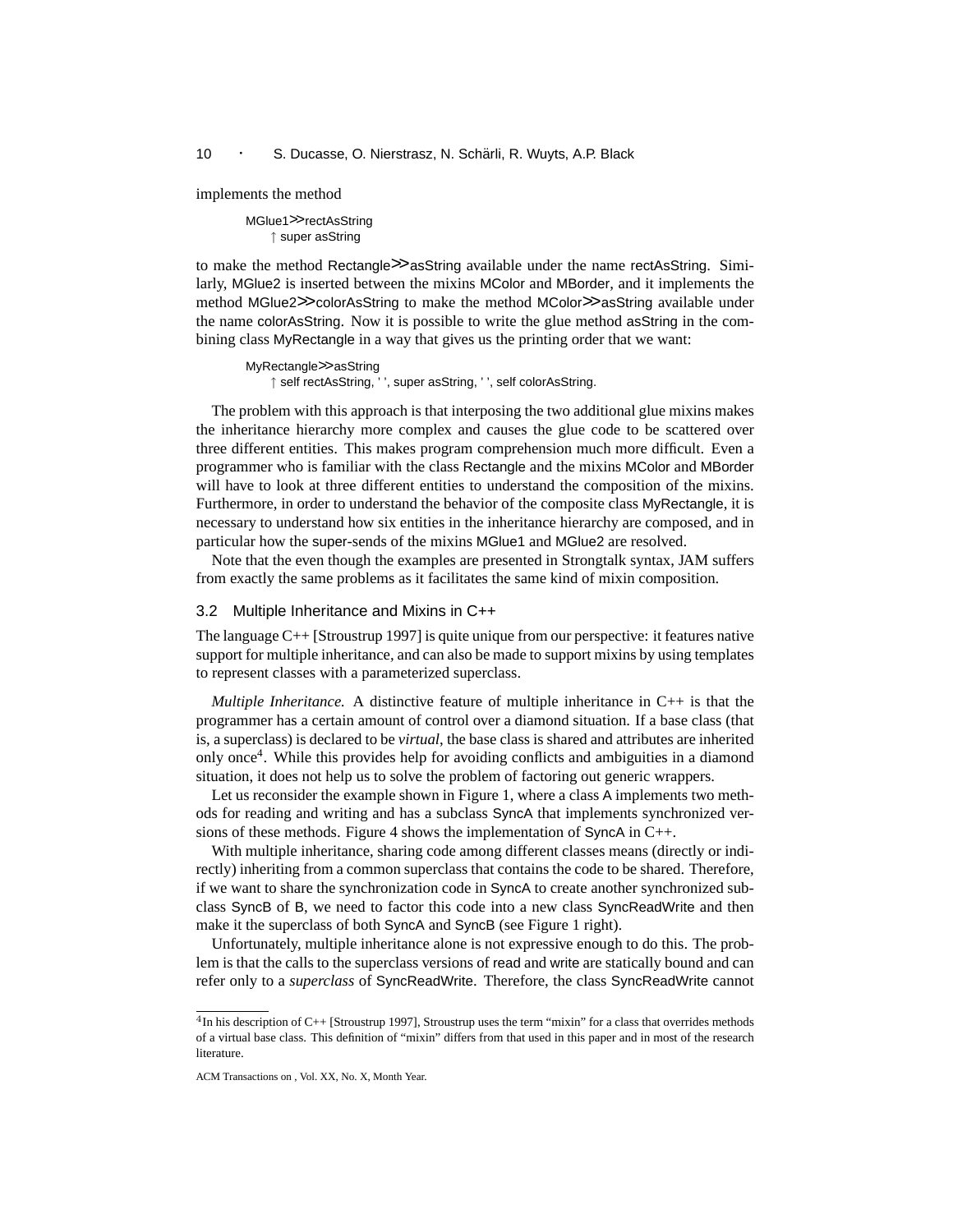Traits: A Mechanism for Fine-grained Reuse • 11



Fig. 4. The class SyncA in C++



Fig. 5. The class SyncReadWrite implemented with two abstract methods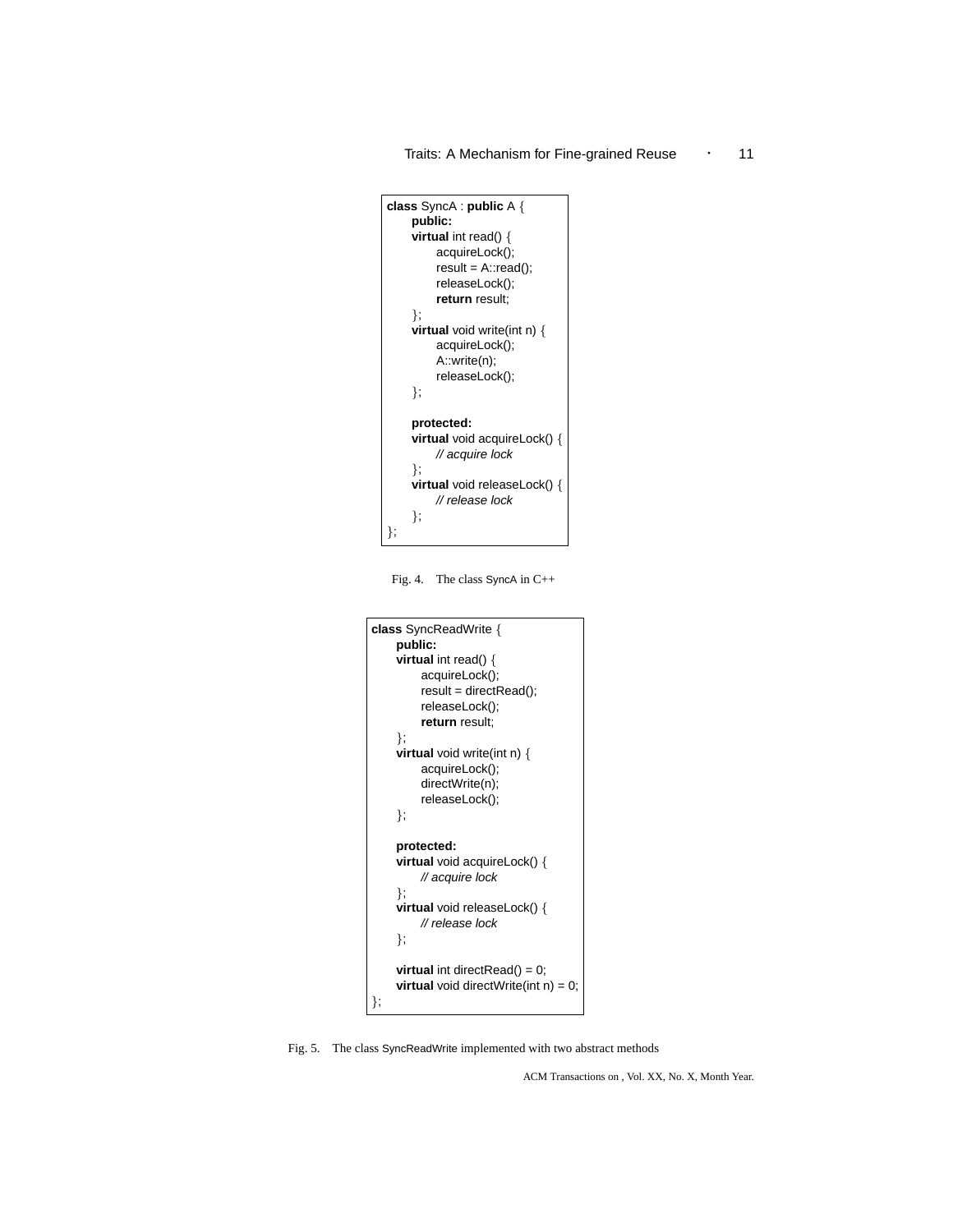```
class SyncA : public A, SyncReadWrite { class SyncB : public B, SyncReadWrite {
    public: public: public: public: public: public: public: public: public: public: public: public: public: public: public: public: public: public: public: public: public: public: public: public: public: public: public: public
    virtual int read() { virtual int read() virtual int read() virtual int read() virtual int read() virtual int read() virtual int read() virtual int read() virtual int read() virtual int read() virtual 
                                                           return SyncReadWrite::read(); return SyncReadWrite::read();
    }; \};
    virtual void write(int n) { virtual void write(int n) {
        SyncReadWrite::write(n); SyncReadWrite:write(n);}; {}protected: protected:
    virtual int directRead() { virtual int directRead() { virtual int directRead() { virtual int directRead(); find return B::read();
                                                           return B::read();
    \};virtual void directWrite(n) { virtual int directWrite(n) {
        A::write(n); B::write(n);
    }; \};
}; {}
```
Fig. 6. Code duplication in the classes SyncA and SyncB

```
template <class Super>
class MSyncReadWrite : public Super {
    public:
    virtual int read() {
        acquireLock();
        result = Super::read();
        releaseLock();
        return result;
    };
    virtual void write(int n) {
        acquireLock();
        Super::Write(n);
        releaseLock();
    };
    protected:
    virtual void acquireLock() {
        // acquire lock
    };
    virtual void releaseLock() {
        // release lock
    };
};
class SyncA : public MSyncReadWrite<A> {};
class SyncB : public MSyncReadWrite<B> {};
```
Fig. 7. Synchronization expressed as a mixin

ACM Transactions on , Vol. XX, No. X, Month Year.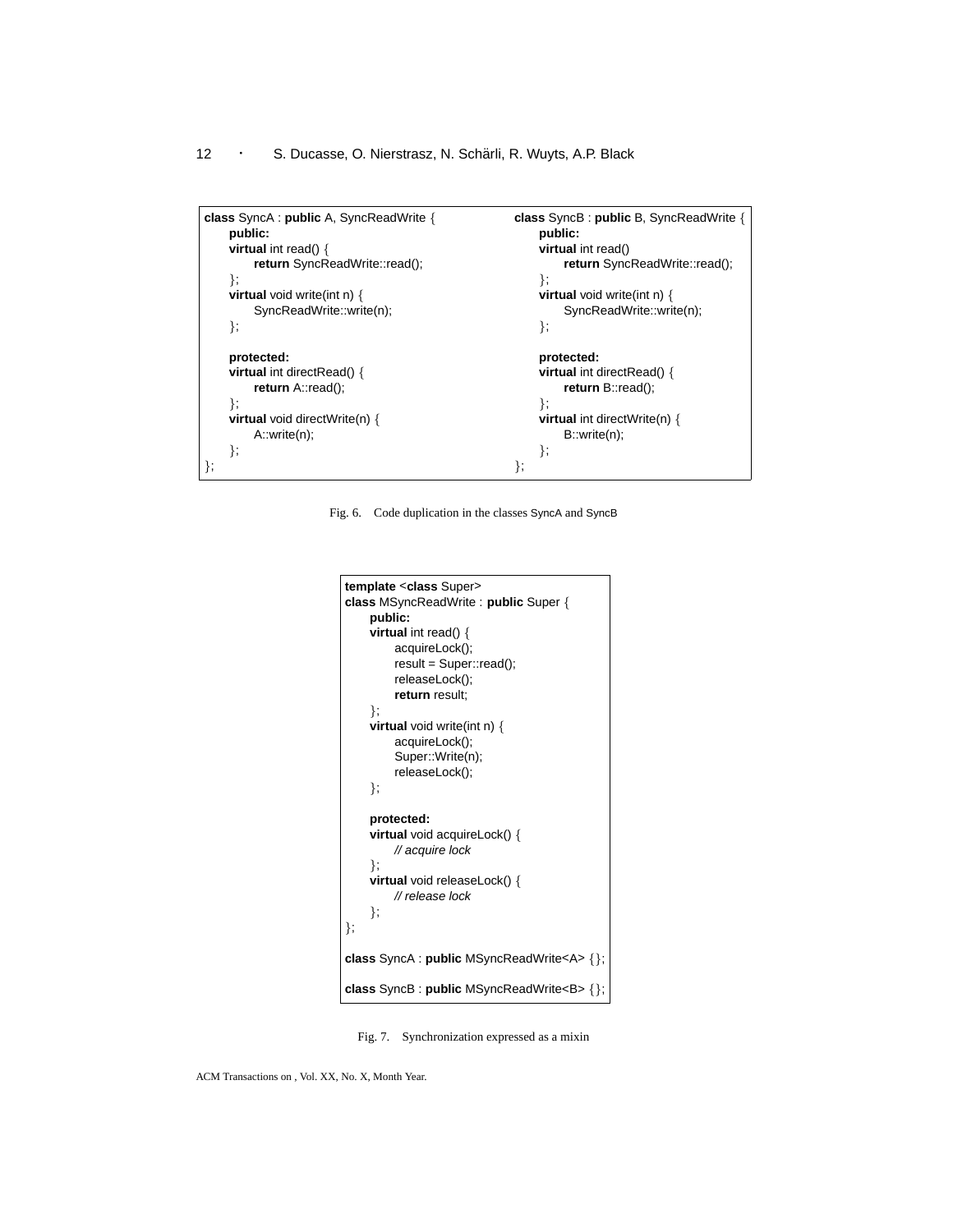```
template <class Super>
class MLogOpenClose : public Super {
    public:
    virtual void open() {
        Super::open();
        log("Opened");
    };
    virtual void close() {
        Super::close();
        log("Closed");
    };
    virtual void reset() {
        // reset logger
    };
    protected:
    virtual void log(char* s) {
        // write to log
    };
};
class MyDocument : public MSyncReadWrite<MLogOpenClose<Document>> {};
```
Fig. 8. The class MyDocument built from two mixins

explicitly call the unsynchronized versions of the methods read and write provided by its *subclasses* A and B.

As a workaround, one would have to modify the methods read and write in SyncRead-Write so that the explicit calls to the superclass methods are replaced by calls to abstract methods directRead and directWrite (Figure 5), which will then be implemented by the subclasses SyncA and SyncB (Figure 6). This solution is still far from satisfactory, since it requires duplication of four glue methods in each subclass. Furthermore, avoiding name clashes between the synchronized and unsynchronized versions of the read and write methods makes this approach rather clumsy, and one has to make sure that the unsynchronized methods directRead are not publicly available in SyncA and SyncB.

*Template-based Mixins.* Unlike the generics mechanisms of most other languages such as Java and  $C#$ , the  $C++$  template mechanism allows the programmer to write classes with generic superclasses. As shown by VanHilst and Notkin [VanHilst and Notkin 1996a; 1996b] as well as Smaragdakis and Batory [Smaragdakis and Batory 1998; 2000], this enables the programmer to express a mixin as a class with a generic superclass. Thus, the C++ programmer can avoid the limitation of multiple inheritance with regard to wrappers by using mixins instead. In the previous example, this means that the synchronization code can be written as a generic class MSyncReadWrite. This generic class can then be used to create the classes SyncA and SyncB by applying it to the superclasses A and B, respectively. The corresponding code is shown in Figure 7.

Apart from the fact that  $C_{++}$  mixins are explicitly written as generic classes, this approach is identical to ordinary mixins as discussed earlier. Therefore, it is not surprising that it solves our problem without any code duplication, but also suffers from the linearization problems pointed out previously as soon as multiple mixins are composed.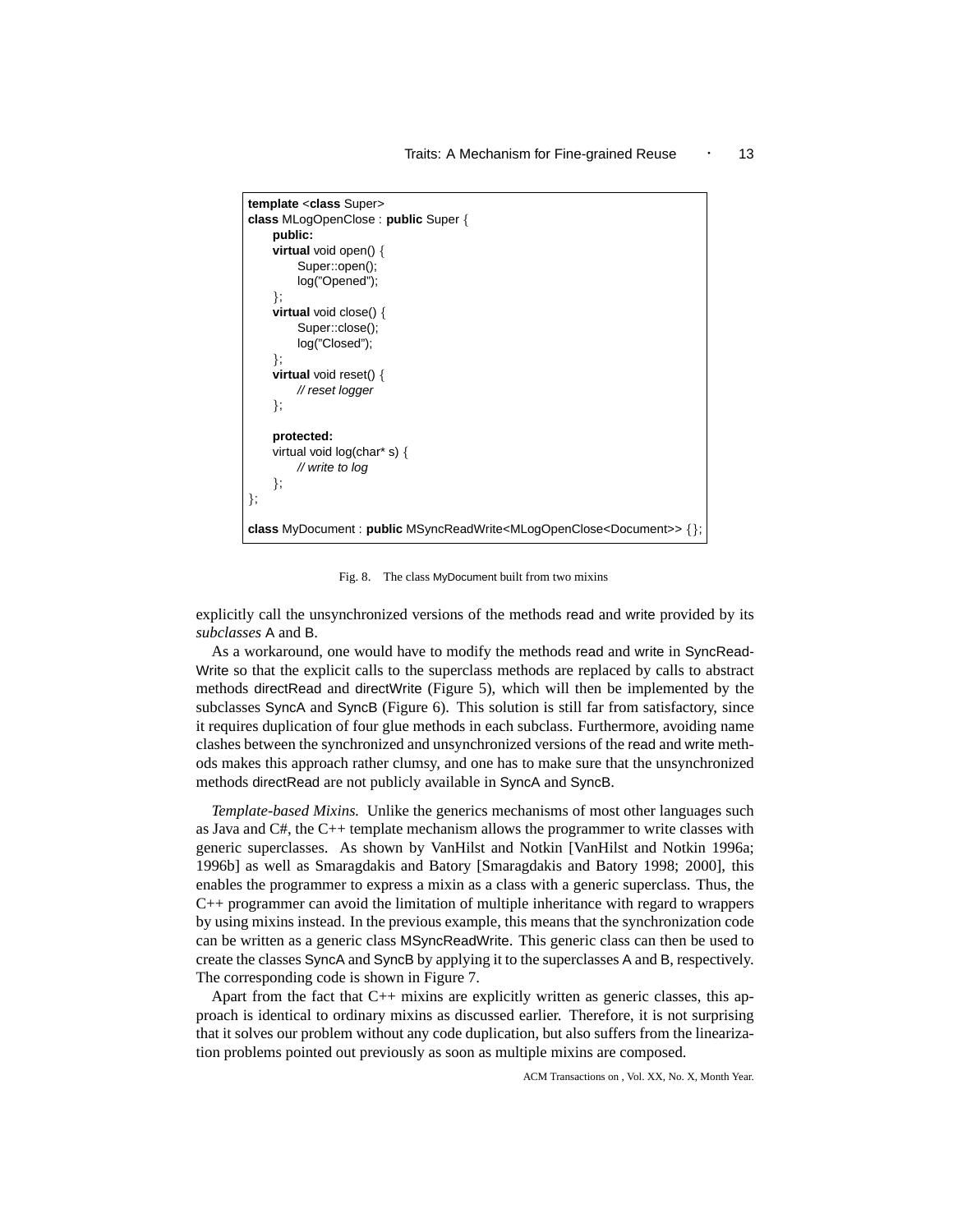## 14 · S. Ducasse, O. Nierstrasz, N. Schärli, R. Wuyts, A.P. Black

As an example, assume that we want to combine the mixin MSyncReadWrite with another wrapper mixin MLogOpenClose to create a new class MyDocument, which differs from its superclass Document in that it synchronizes all the calls to the methods read and write, and logs all the calls to the methods open and close. Unfortunately, this again requires the programmer to choose an order for the two mixins. In the code shown in Figure 8, we decided to apply the mixin MSyncReadWrite last, which means that it overrides all the features of the other mixin MLogOpenClose. This is not a problem as long as the two mixins do not implement conflicting features. But it does make the whole hierarchy fragile with respect to changes: if the mixin MSyncReadWrite is changed so that it also provides a method reset, then this new method will *implicitly* override the implementation provided by MLogOpenClose and hence break our class MyDocument.

As illustrated in Section 3.1, the programmer can fix such conflicts by modifying existing mixins, which is problematic if the changed mixins are used elsewhere, or by introducing new intermediate mixins, which leads to dispersal of glue code. In addition, C++ offers a third option for resolving such conflicts. This option is based on the fact that C++ allows a class to explicitly access features of its indirect superclasses by using nested scope qualifiers.

In the previous example, this means that the class MyDocument can use the expression

MSyncReadWrite::MLogOpenClose::reset()

to refer to the method reset in MLogOpenClose, while it can use the expression

MSyncReadWrite::MLogOpenClose::Document::open()

## to refer to the method open in Document.

Using such nested scope qualifiers, the programmer can write the glue code directly in the composite class MyDocument. This avoids the dispersal of glue code caused by introducing intermediate mixins, but it introduces other problems. Besides the fact that nested scope qualifiers make the code hard to read, understand and maintain, they also make the code fragile with respect to changes in the hierarchy and can break encapsulation [Snyder 1986]. This is because a class using such code not only depends on the entirety of features inherited from its direct superclass, but can also have explicit dependencies on the complete inheritance hierarchy (*e.g.*, the exact order of the applied mixins) and the implementation details of all its *indirect* superclasses (*e.g.*, whether a superclass implements or inherits a certain feature).

## 3.3 CLOS

Unlike C++ and Eiffel, the multiple inheritance variation of CLOS imposes a linear order on the superclasses. This has the advantage that a single keyword call-next-method is enough to unambiguously call a superclass method. As a consequence, CLOS avoids the fragility that is caused by allowing the programmer to include explicit superclass references in the source code of arbitrary methods. Another feature of CLOS is that super-sends are dynamically resolved, which means that CLOS can express and apply generic wrappers without any code duplication. Finally, CLOS doesn't have any problems with conflicting slots (fields) because they are treated essentially in the same way as methods. So if a class inherits multiple definitions for the same slot, the most specific definition takes precedence over the less specific ones, and their slot options are combined in useful ways.

On the downside, CLOS linearization [Steele 1990] leads to problems similar to the ones we identified and described for mixins. In particular, it often leads to unexpected behavior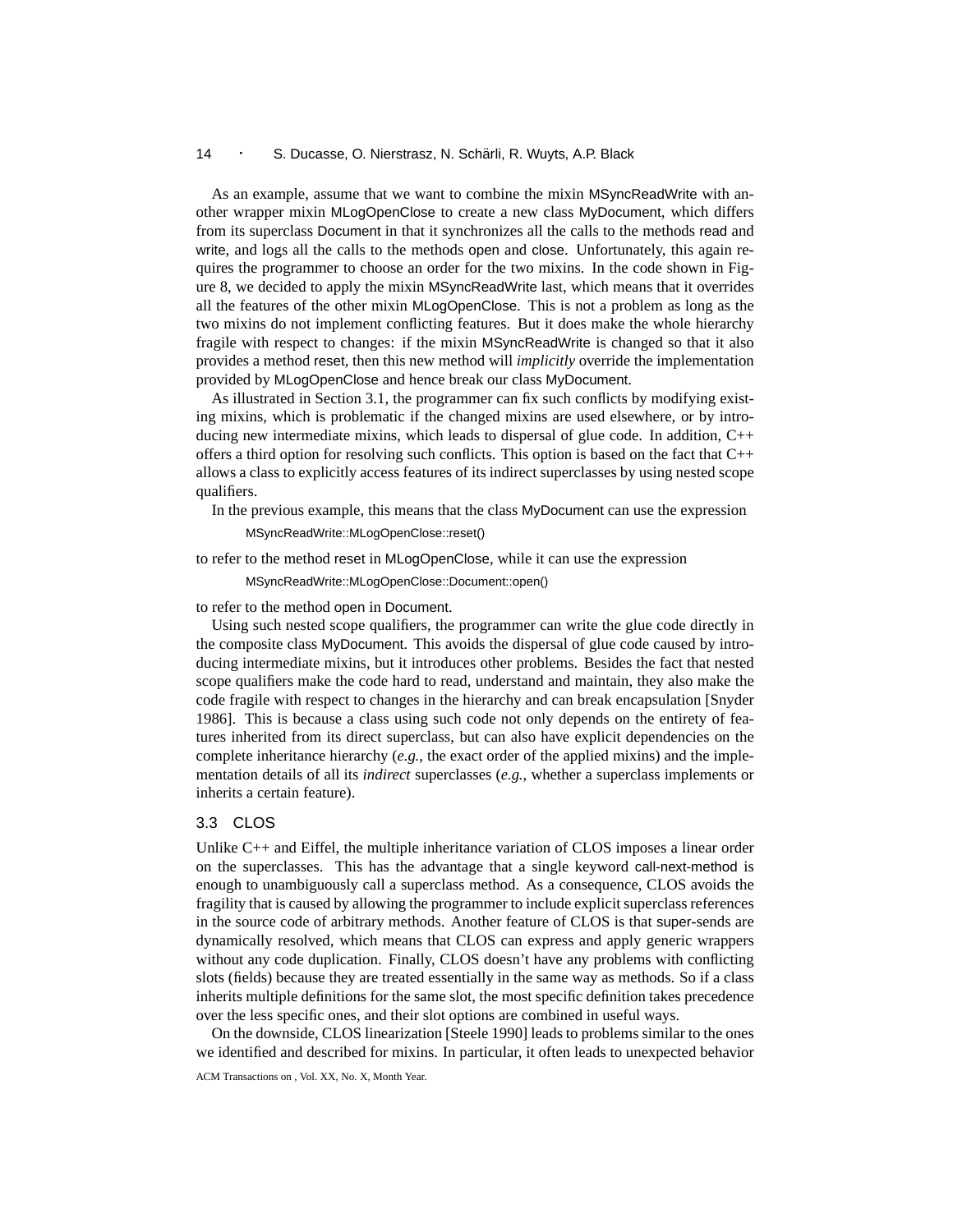because it is not always clear how a complex multiple inheritance hierarchy should be linearized [Ducournau et al. 1992]. Other linearizations used in Lisp and its derivatives (such as the schemes used in Loops [Stefik and Bobrow 1985], Dylan [Barrett et al. 1996] and C3 [Barrett et al. 1996]) do not provide fundamental solutions to these problems, since they still favor the automatic resolution of conflicts.

## 4. TRAITS — COMPOSABLE UNITS OF BEHAVIOR

Traits offer a simple solution to the problems outlined in Section 2. With this approach, classes retain their primary role as generators of instances, while traits are purely units of reuse. Classes are organized in a single inheritance hierarchy, thus avoiding the key problems of multiple inheritance, but the incremental extensions that classes introduce to their superclasses are specified using one or more traits.

In this section we introduce traits by means of a formal model, informal diagrams, and running examples. Traits are implemented in Squeak, a Smalltalk dialect [Ingalls et al. 1997], and have been applied successfully to refactor significant portions of the Squeak library [Black et al. 2003] and the Squeak language kernel [Ducasse et al. 2005]. As of now, traits are a standard feature of the statically typed language Scala [Odersky et al. 2004], and there is an implementation of Traits for Perl 5. Furthermore, there is ongoing work on porting traits to other languages such as C# (see Section 9) and making traits a standard feature of the upcoming Perl 6 (under the name "roles").

A trait is essentially a set of methods, *i.e.*, a mapping from method names to method bodies. Composite traits may be specified by means of compositions. In the formal model, these are expressions over traits using *trait sum* (+), *exclusion* (−) and *aliasing* (→) operators. When traits are composed with  $+$ , identical names that map to different method bodies will conflict; we represent this by mapping the method name to  $\top$  in the composite. The *overriding* operation  $\triangleright$  is used to override these conflicts with proper method bodies.

Traits bear a superficial resemblance to mixins, with several important differences. Several traits can be applied to a class in a single operation, whereas mixins must be applied incrementally. Trait composition is unordered, thus avoiding problems due to linearization of mixins. Traits contain only methods, so state conflicts are avoided, but method conflicts may exist. A class is specified by composing a superclass with a set of traits and some *glue methods*. Glue methods are defined in the class and they connect the traits together; *i.e.*, they implement required trait methods (possibly by accessing state), they adapt provided trait methods, and they resolve method conflicts.

Trait composition respects the following three rules:

- —*Methods defined in a class itself take precedence over methods provided by a trait.* This allows glue methods defined in the class to override methods with the same name provided by the traits.
- —*Flattening property.* A non-overridden method in a trait has the same semantics as if it were implemented directly in the class.
- —*Composition order is irrelevant.* All the traits have the same precedence, and hence conflicting trait methods must be explicitly disambiguated.

A *conflict* arises if we combine two or more traits that provide identically named methods that do not originate from the same trait. Conflicts are resolved by implementing a glue method at the level of the class, which overrides the conflicting methods, or by excluding a method from all but one trait. In addition traits allow *method aliasing*; this makes it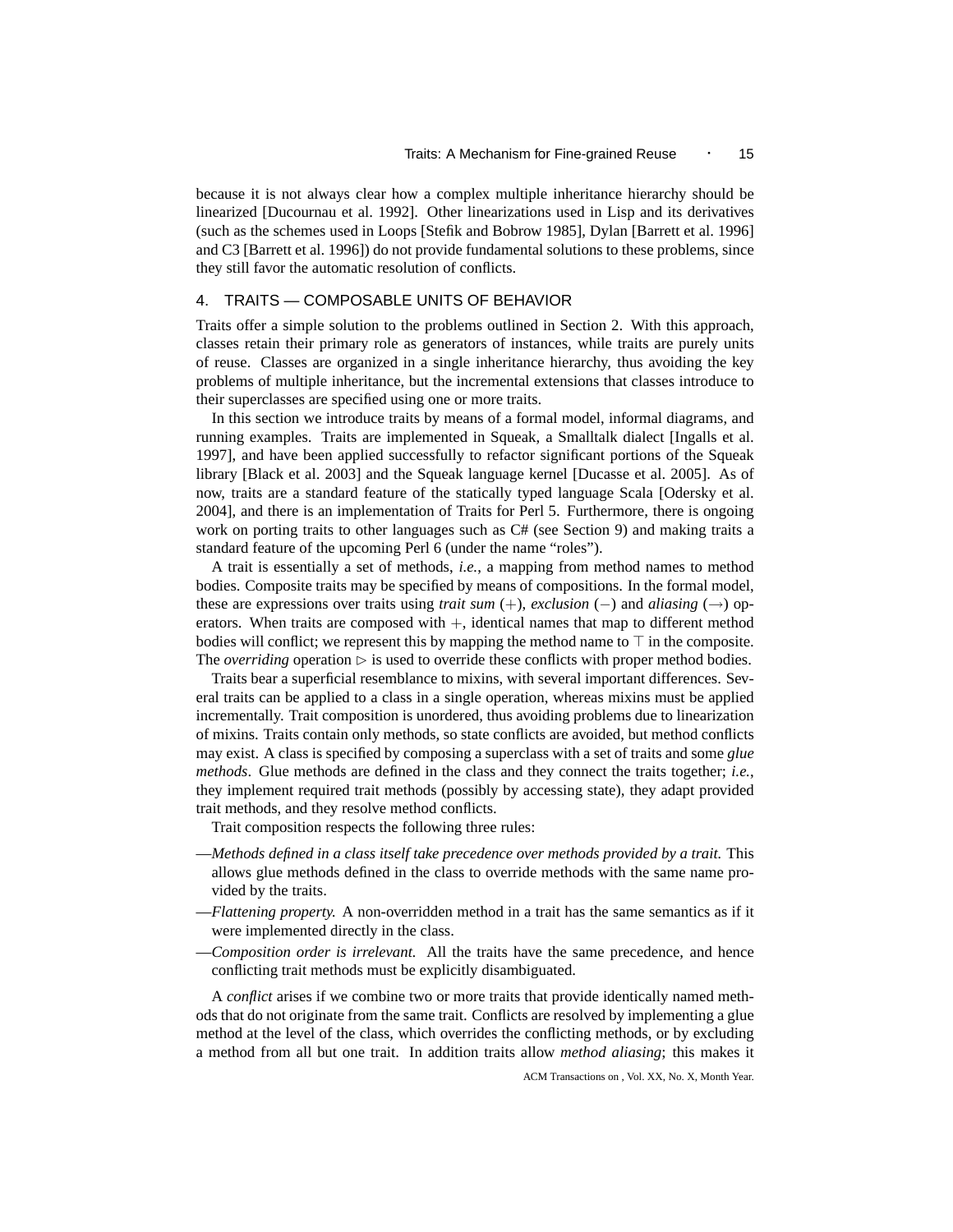possible for the programmer to introduce an additional name for a method provided by a trait. The new name is used to obtain access to a method that would otherwise be unreachable because it has been overridden. As we shall see, method aliasing offers a less fragile solution to this problem than method renaming.

We shall first introduce our formal model by summarizing those aspects of classes that we need to capture. We will then proceed to define traits, and show how traits are used to build classes. We will use running examples to illustrate various aspects of the formal model.

#### 4.1 Classes and Methods

A key feature of traits is that, although classes may be built using traits, the way in which this is done does not affect the semantics of classes. In effect, traits can be "inlined", or flattened. For this reason, we start by describing a model of classes without traits.

The primitive elements of our model are the following disjoint sets:

- —N , a countable set of method *names*, and
- —B, a countable set of method *bodies*,
- —A, a countable set of *attribute* names (*i.e.*, instance variables).

To express conflicts, we extend the set of method bodies  $\beta$  to a flat lattice  $\beta^*$ , with new elements  $\perp$  and  $\perp$  such that  $\perp \sqsubset m \sqsubset \perp$ , for all  $m \in \mathcal{B}$ , and in which all other elements are incomparable. We will use  $\perp$  to represent a required (undefined) method and  $\top$  to represent a method conflict. Thus, the *least upper bound* or *join* operator  $\sqcup$  for  $\mathcal{B}^*$  is as follows:

$$
m_1 \qquad m_2 \qquad \frac{\square \qquad \bot \qquad m_1 \qquad m_2 \qquad \top}{m_1 \qquad m_1 \qquad m_1 \qquad \top \qquad \text{where } m_1 \neq m_2}
$$
\n
$$
\qquad \qquad \frac{m_2 \qquad m_1 \qquad m_1 \qquad m_1 \qquad \top \qquad \text{where } m_1 \neq m_2}{\top \qquad \top \qquad \top \qquad \top \qquad \top}
$$

**Definition 1** A *method* is a partial function mapping a single method name to a particular method body. We use the notation:

$$
a\mapsto m
$$

for the method that maps the name  $a \in \mathcal{N}$  to the method body  $m \in \mathcal{B}$ .

**Definition 2** A *method dictionary*,  $d \in \mathcal{D}$  is a total function,  $d : \mathcal{N} \to \mathcal{B}^*$  that maps only a finite subset of method names to bodies, *i.e.*, where  $d^{-1}(\mathcal{B})$  is finite, and  $d^{-1}(\top) = \emptyset$ .

Note that a method dictionary represents a finite set of methods. For this reason we will always specify them extensionally, listing only the mappings to elements in  $\beta$ . For example,

$$
d = \{a \mapsto m_1, b \mapsto m_2\}
$$

defines a method dictionary d that maps method name a to body  $m_1$  and b to  $m_2$ , and all other method names to ⊥.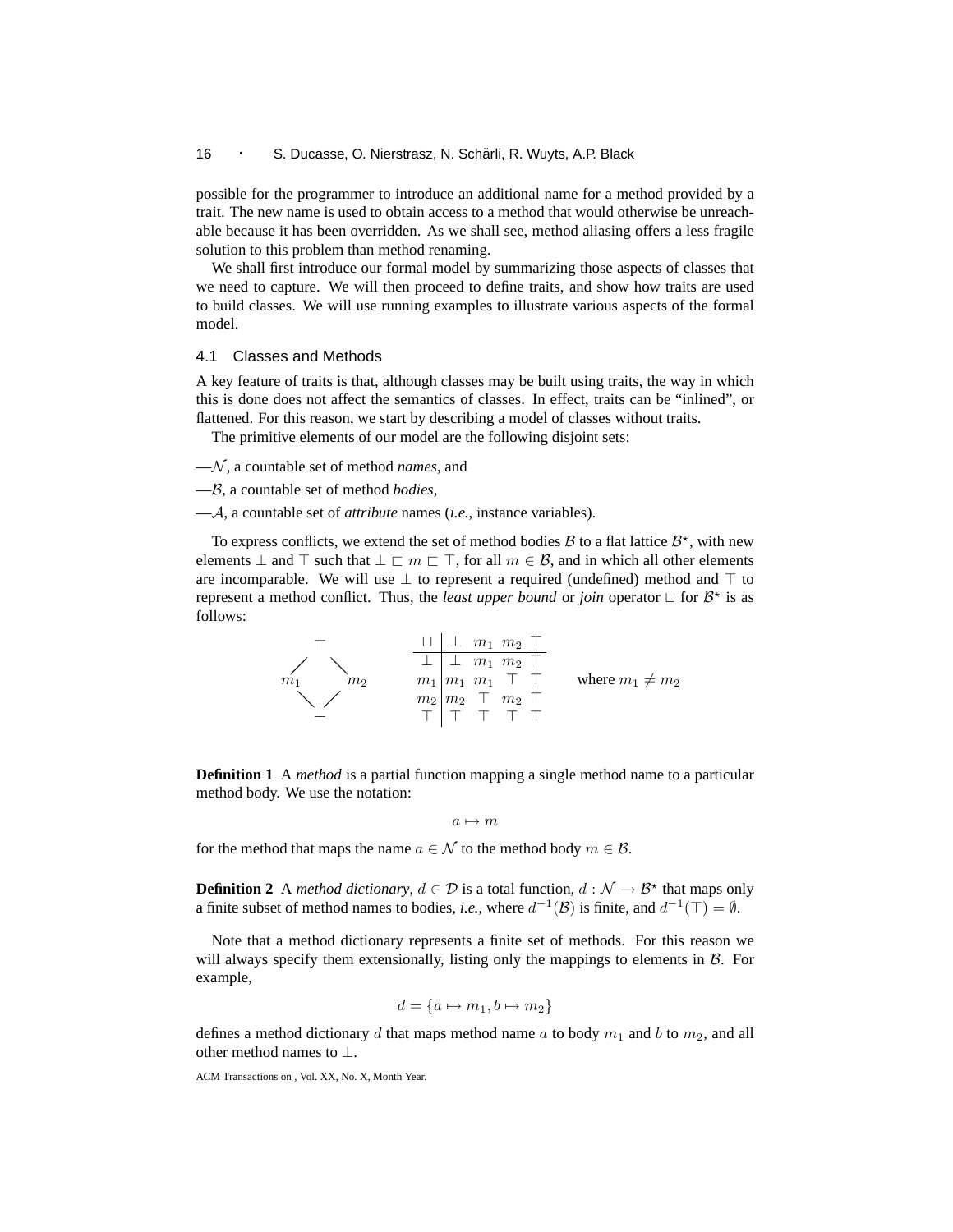

Fig. 9. An example hierarchy

**Definition 3** A *class*,  $c \in \mathcal{C}$ , is either the empty class, nil, or a sequence  $\langle \alpha, d \rangle \cdot c'$ , with attributes  $\alpha \subset A$ , method dictionary  $d \in \mathcal{D}$ , and superclass  $c' \in \mathcal{C}$ .

For the purpose of explaining traits, we do not need to detail the behavior of methods. All that is necessary is to track self and super calls. We therefore model:

 $—selfSends: \mathcal{B} \rightarrow 2^{\mathcal{N}}$ , the set of method names used in self-sends, and  $\rightarrow$ *superSends* :  $\mathcal{B} \rightarrow 2^{\mathcal{N}}$ , the set of method names used in super-sends.

Note that it is considered poor style for a method to perform a super-send to a different method [Riel 1996]. We would therefore expect that for a given method  $l \mapsto m$ , *superSends*( $m$ ) =  $\emptyset$  or  $\{l\}$ . However, since programming languages do not usually enforce this practice, we allow for the more general case.

We extend *selfSends* and *superSends* to sets of methods in the obvious way:

—selfSends: 
$$
2^B \rightarrow 2^N
$$
, selfSends( $\mu$ )  $\stackrel{\text{def}}{=} \bigcup_{m \in \mu}$  selfSends( $m$ )  
—superSends:  $2^B \rightarrow 2^N$ , superSends( $\mu$ )  $\stackrel{\text{def}}{=} \bigcup_{m \in \mu}$  superSends( $m$ )

(We will later further extend these functions to traits and classes in a similar way, simply taking the union of all self- or super-sends of the methods belonging to the trait or class.)

**Example.** Consider a class c defined as follows:

$$
c = \langle \{i\}, \{a \mapsto m_2, b \mapsto m_3\} \rangle \cdot \langle \emptyset, \{a \mapsto m_1\} \rangle \cdot \text{nil}
$$

Class c has attribute i and methods  $a \mapsto m_2$  and  $b \mapsto m_3$ . Its superclass is  $\langle \emptyset, \{a \mapsto m_1\} \rangle$ ·nil, whose superclass in turn is nil. (For conciseness, we will in future omit the trailing ·nil from all examples.) Note that  $a \mapsto m_2$  in c overrides  $a \mapsto m_1$  in its superclass (see Figure 9).

Suppose now that:

| $selfSends(m_1) = \{b\}$     | $superSends(m_1) = \emptyset$ |
|------------------------------|-------------------------------|
| $selfSends(m_2) = \emptyset$ | $superSends(m_2) = \{a\}$     |
| $selfSends(m_3) = \emptyset$ | $superSends(m_3) = \emptyset$ |

Since the superclass of c requires, but does not implement b, we also see that method b is abstract. Furthermore,  $a \mapsto m_2$  not only overrides  $a \mapsto m_1$ , but also makes use of  $m_1$  by means of a super call. Thus we see that knowledge of the superclass chain is essential to capturing the semantics of classes, since the meaning of  $a \mapsto m_2$  depends on  $a \mapsto m_1$ .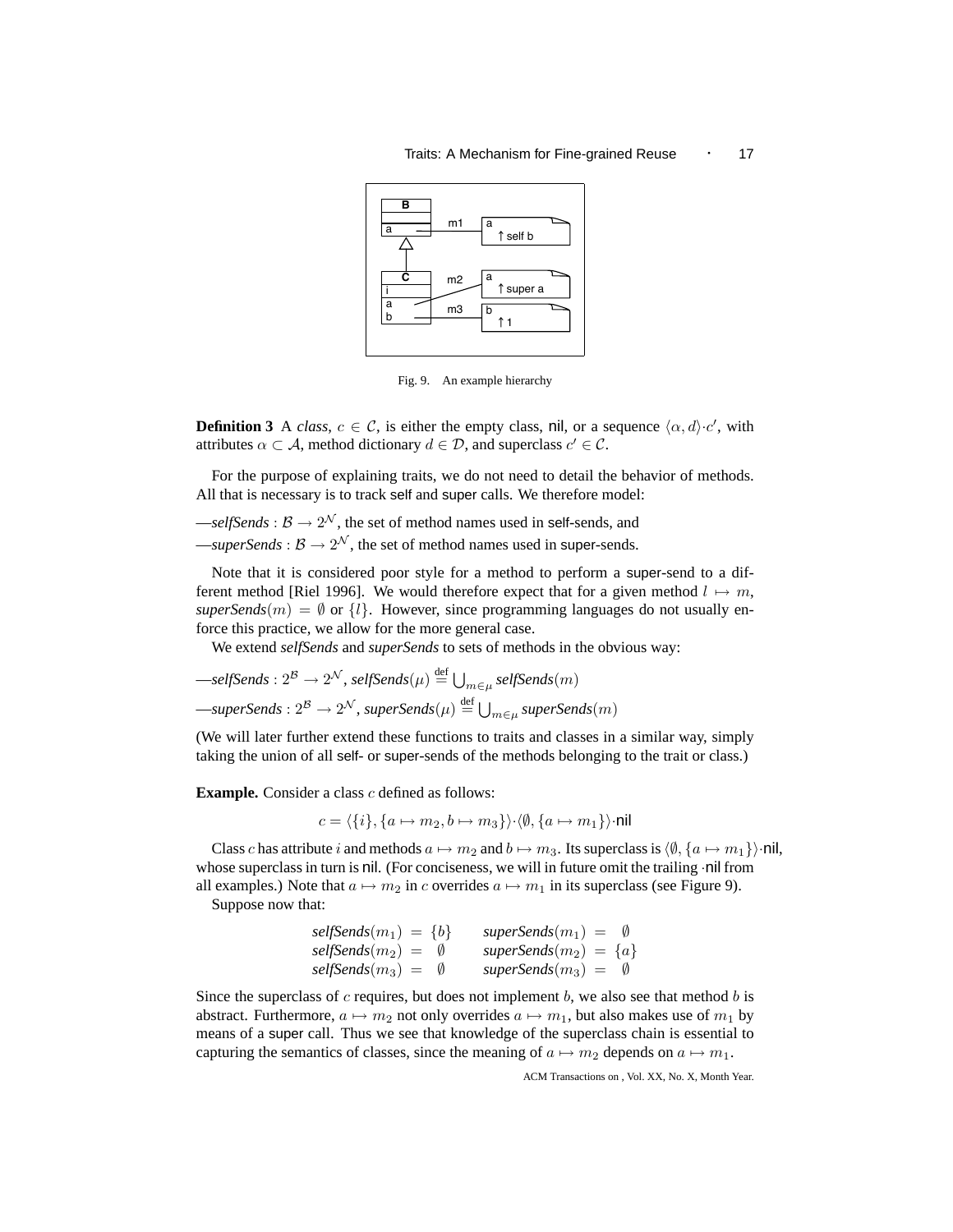Shortly we will formalize what it means for a class to be abstract or concrete, and when two classes constructed in different ways are equivalent.

## 4.2 Traits

We model traits as an extension of method dictionaries where some methods may conflict. Conflicts may arise when traits are composed; the conflicts can be resolved when the composed trait is used in another class or trait. A trait both provides methods (*i.e.*, the methods implemented in the trait) and requires methods (*i.e.*, those that are invoked by self-sends and super-sends, but are not provided).

**Definition 4** A *trait*,  $t \in \mathcal{T}$ , is a function,  $t : \mathcal{N} \to \mathcal{B}^*$ , where  $t^{-1}(\mathcal{B} \cup {\top})$  is finite.

**Example.** A trait, like a method dictionary, represents a finite set of methods. For example,

$$
t_1 = \{a \mapsto m_1, b \mapsto m_2, c \mapsto \top\}
$$

defines a trait t that maps method name a to body  $m_1$ , b to  $m_2$ , and for which method name c has a conflict. (Assume  $m_1$  and  $m_2$  to be the same method bodies we saw in the previous example.)

Since traits are just finite mappings, two traits are equal when these mappings are equal, that is, when equal names map to equal method bodies. (Equality of method bodies may be established in a variety of ways, *e.g.*, by the location of the source code, or by the syntactic equality or equivalence of source code.)

By convention, *selfSends* and *superSends* of > and ⊥ are all ∅. We extend *selfSends* and *superSends* to traits in the obvious way:

—selfSends: 
$$
T \to 2^{\mathcal{N}}
$$
, selfSends $(t) \stackrel{\text{def}}{=} \bigcup_{l \in \mathcal{N}} selfSends(l)$   
—superSends:  $T \to 2^{\mathcal{N}}$ , superSends $(t) \stackrel{\text{def}}{=} \bigcup_{l \in \mathcal{N}} superSends(l)$   
In the example, selfSends $(t_1) = \{b\}$  and superSends $(t_1) = \{a\}$ .

**Definition 5** The *conflicts* :  $\mathcal{T} \to 2^{\mathcal{N}}$ , of a trait t are defined by:

$$
conflicts(t) \stackrel{\text{def}}{=} \{l \mid t(l) = \top\}
$$

In the example, *conflicts* $(t_1) = \{c\}$ .

Note that every method dictionary is, by definition, a trait, but traits with conflicts are not method dictionaries. In fact, a method dictionary  $d \in \mathcal{D}$  is just a *conflict-free* trait, that is, a trait d such that  $conflicts(d) = \emptyset$ . We therefore consider that  $D \subset T$ .

The names of the methods defined for a trait are those that it provides. A trait may also require a set of methods that parameterize the provided behavior.

**Definition 6** The *provided* method names, *provided* :  $T \rightarrow 2^{\mathcal{N}}$ , of a trait t are:

$$
provided(t) \stackrel{\text{def}}{=} t^{-1}(\mathcal{B})
$$

*i.e.*, the set of all names that t does not map to  $\perp$  or  $\top$ . In the example, *provided*(t<sub>1</sub>) =  $\{a, b\}.$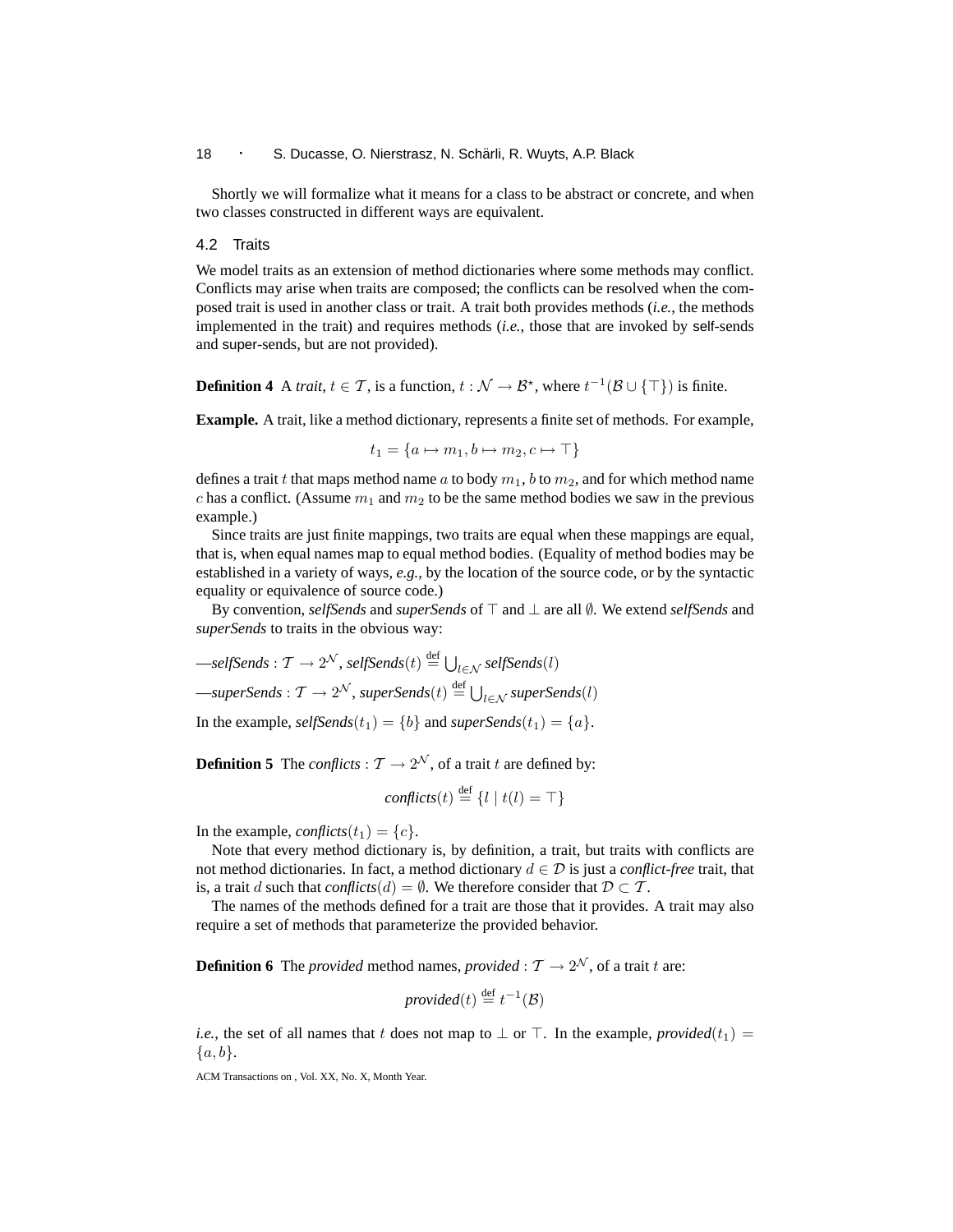**Definition 7** The *required* names, *required* :  $\mathcal{T} \rightarrow 2^{\mathcal{N}}$ , of a trait t are:

$$
required(t) \stackrel{\text{def}}{=} selfSends(t) \setminus provided(t)
$$

In the example (2), *required*( $t_1$ ) =  $\emptyset$ , since  $\{b\} \setminus \{a, b\} = \emptyset$ . In contrast, if we have a trait  $t' = \{a \mapsto m_1\}$ , then *required*( $t'$ ) = {b} since *b* is sent to self but not provided.

Notice that the required names of a trait do not consider super-sends. This is because traits, like mixins, do not bind super. When we compose classes from traits, we will take super-sends into account when we ascertain whether the class is well-founded (cf. Definition 19).

Since traits contain only methods, they cannot specify any state, nor can they access state directly. Trait methods can access state *indirectly*, using required methods that are ultimately provided by accessors (getter and setter methods) in a class that uses the trait.

## 4.3 Composing Classes from Traits

Trait composition does not subsume single inheritance; trait composition and inheritance are complementary. Whereas inheritance is used to derive one class from another, traits are used to achieve structure and reusability *within* a class definition. We summarize this relationship with the "equation"

## *Class* = *Superclass* + *State* + *Traits* + *Glue methods*

This means that a class is derived from a superclass by adding the necessary attributes (state variables), using a set of traits, and implementing the glue methods that connect the traits together and serve as accessors for the attributes. For a class to be *complete*, all the requirements of the traits must be satisfied, *i.e.*, methods with the appropriate names must be provided. These methods can be implemented in the class itself, in a direct or indirect superclass, or in another trait that is used by the class.

Whereas an ordinary class has the form  $\langle \alpha, d \rangle \cdot c'$ , a class composed from traits has the form

$$
\langle \alpha, d \rhd t \rangle \cdot c'
$$

where t is a trait, and  $d$  is a method dictionary that may extend and override t. In general, t can be a *composition clause*, an expression that specifies the sum of several traits, and possibly aliases or excludes selected methods. The glue we refer to consists precisely of the overriding, aliasing and exclusion operations.

**Definition 8** The *sum* of two traits is formed by taking the union of the non-conflicting methods and disabling the conflicting methods. For traits  $t_1$  and  $t_2$ , we define their sum  $(t_1 + t_2) : \mathcal{N} \to \mathcal{B}^*$  as follows:

$$
(t_1 + t_2)(l) \stackrel{\text{def}}{=} t_1(l) \sqcup t_2(l)
$$

For example:

$$
\{a \mapsto m_1, b \mapsto m_2, c \mapsto m_3\} + \{a \mapsto m_1, b \mapsto m_4\} = \{a \mapsto m_1, b \mapsto \top, c \mapsto m_3\}
$$

**Proposition 1** Trait sum is associative and commutative.

PROOF. Immediate from the definition, since the *join* operator  $\sqcup$  is associative and commutative.  $\Box$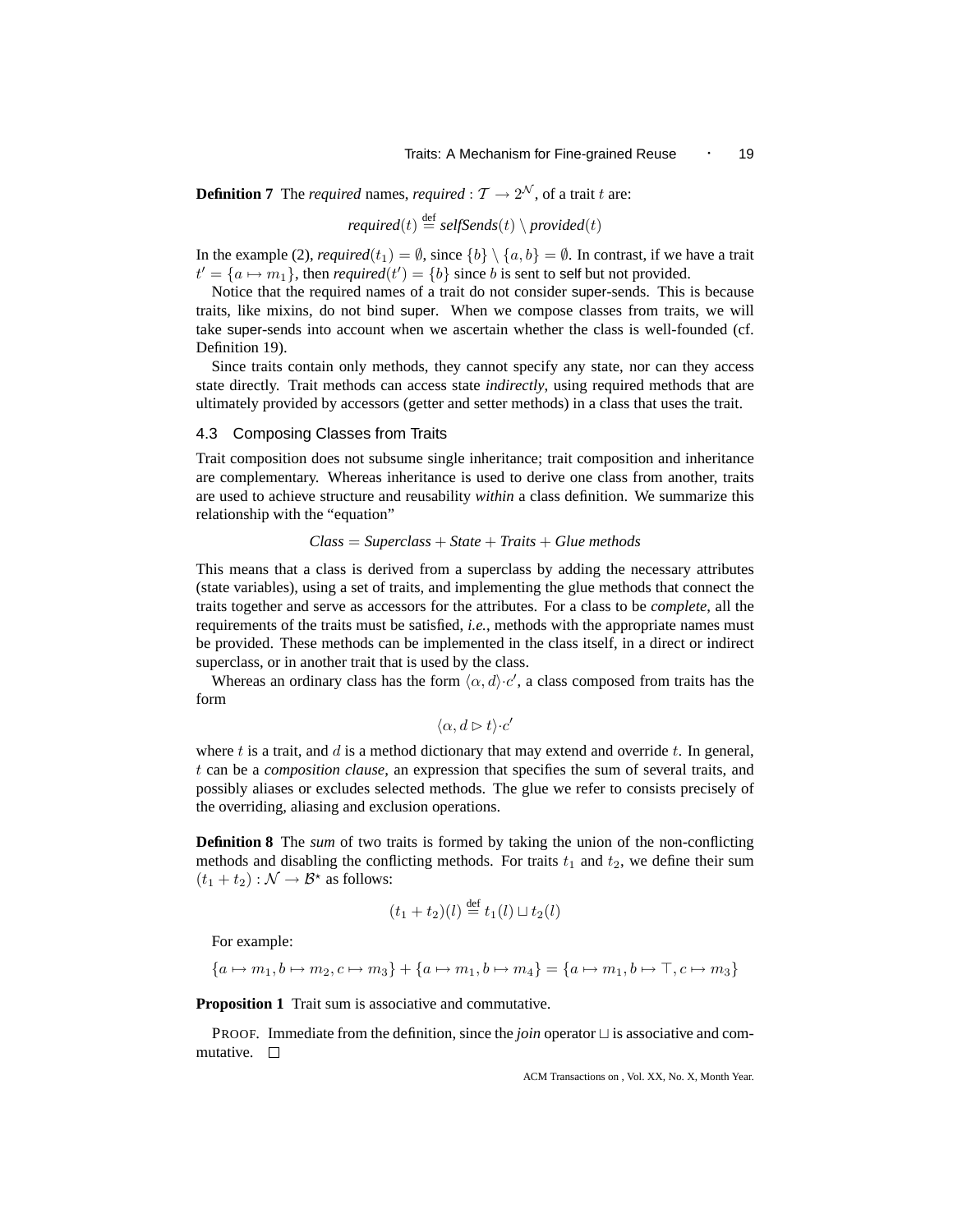Because trait sum is commutative, conflicts must be resolved explicitly (cf. Section 4.5). Note that equal methods do not conflict, so in the previous example there is no conflict for  $\overline{a}$ .

**Definition 9** A method dictionary d may *override* some of the methods in a trait t. We define  $d \triangleright t : \mathcal{N} \to \mathcal{B}^{\star}$  as follows:

$$
(d \rhd t)(l) \stackrel{\text{def}}{=} \begin{cases} t(l) & \text{if } d(l) = \bot \\ d(l) & \text{otherwise} \end{cases}
$$

Overriding is the key mechanism for resolving conflicts. Note that  $d \triangleright t$  is, in general, a trait, not a method dictionary. However, even if  $t$  contains conflicts, we can always choose d so that  $d \triangleright t$  will be conflict-free. For example,

 ${b \mapsto m_2} \triangleright {a \mapsto m_1, b \mapsto \top, c \mapsto m_3} = {a \mapsto m_1, b \mapsto m_2, c \mapsto m_3}$ 

In class definitions of the form  $\langle \alpha, d \rangle \rightarrow t$ . *d* will typically be used to resolve conflicts in t, and to provide any missing methods required by t. For the moment, we will assume that a class formed in this way is *well-defined*, and defer a discussion of what this means to Section 4.6.

**The flattening property.** An important property follows from the way that classes are constructed from traits. If  $c = \langle \alpha, d \rangle t \cdot c'$  is well-defined (cf. Section 4.6), and, in particular, if  $d' = d \triangleright t$  is conflict-free, then c can clearly be *flattened* to an equivalent definition  $c = \langle \alpha, d' \rangle \cdot c'$  that does not make use of traits. In other words, in any class defined using traits, the *traits can be inlined* to give an equivalent class definition that does not use traits.

As a consequence, traits and classes have the following properties.

- —*Methods defined in the class take precedence over methods provided by a trait.* This follows from the fact that the methods in the method dictionary  $d$  of the class override those provided by t in  $d \geq t$ .
- —*Trait methods take precedence over superclass methods.* This follows from the flattening property. Since,  $\langle \alpha, d \rangle t$  c' can be *flattened* to  $\langle \alpha, d' \rangle c'$ , trait methods behave as if they were implemented in the class itself.
- —The keyword super has no special semantics for traits; it simply causes the method lookup to be started in the superclass of the class that *uses* the trait.

Note that the flattening property expresses only that the use of traits can be flattened within a class definition. It does *not* state that inheritance between classes can be flattened. In general inheritance hierarchies can be *refactored*, but not flattened. Later, in Section 4.7, we will consider when classes that have been refactored using traits are equivalent.

*Running Example.* Suppose that we want to implement a library that provides streams which may be readable, writeable, both readable and writeable, or synchronized. For clarity, trait names start with the letter T, and class names do not. We *italicize* required methods and **embolden** glue methods. Because traits have been implemented in the Smalltalk dialect Squeak [Ingalls et al. 1997], we present the code in Smalltalk. Note that in the following examples (as in the other examples shown in this paper), we do not address the question of whether the composition of traits is well-behaved, but simply whether it is well-formed (*i.e.*, whether it will compile).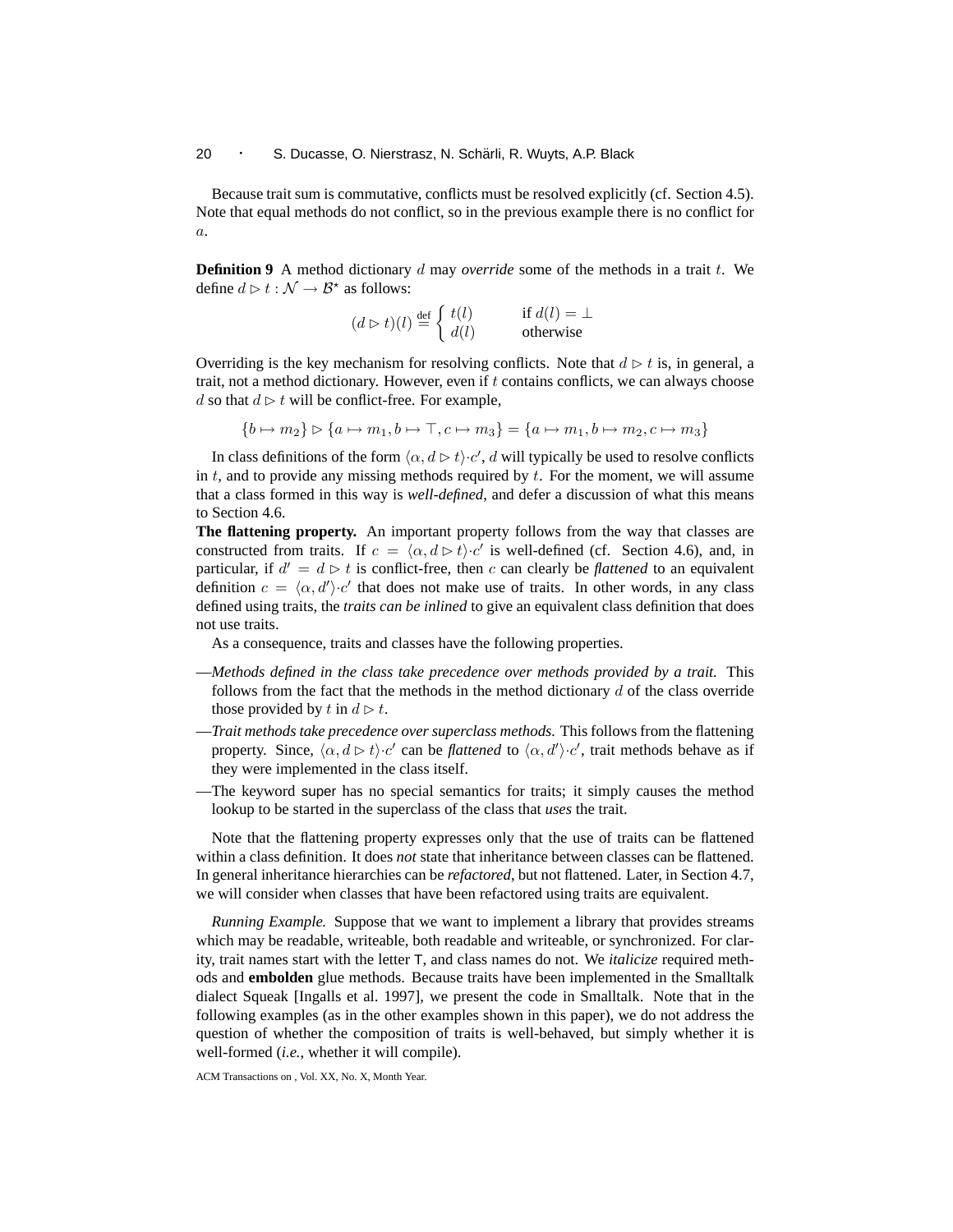

Fig. 10. The trait TReadStream with provided and required methods



Fig. 11. The class ReadStream composed from the trait TReadStream

The basic idea is to build the stream classes in a class library from elementary traits such as TReadStream, TWriteStream and TSynchronize. We introduce a minor extension to UML to present traits graphically, as seen in Figure 10. The left column lists the provided methods of TReadStream and the right column lists the required methods. The code implementing this trait is shown below. Required methods (shown in *italics*) are flagged by the use of the method body self requirement.

As illustrated in Figure 11 and the corresponding Smalltalk code in Figure 12, we create the class ReadStream by using the trait TReadStream, which is parameterized by the required methods collection, collection:, position, and position:. To be complete, the class ReadStream has to fulfill these requirements by providing corresponding glue methods. In the example, the methods collection, position, and position: are implemented as accessors to two instance variables collection and position, while the method collection: both enables a stream to adopt a new collection, and ensures that the stream is correctly positioned at its start. ReadStream also implements a method for initializing the instance variables.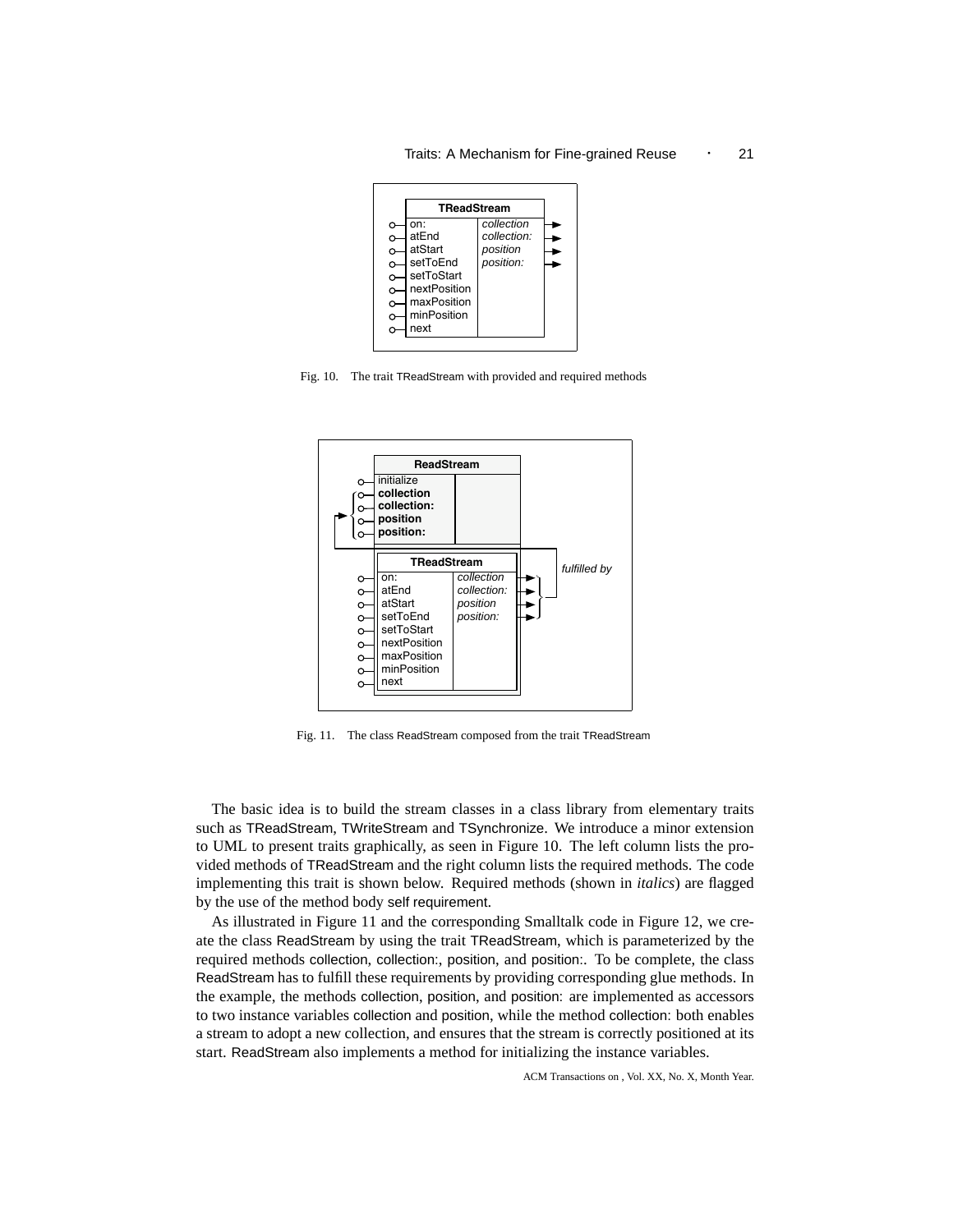| Trait named: #TReadStream uses: {}                                                                |                                   |
|---------------------------------------------------------------------------------------------------|-----------------------------------|
| atStart                                                                                           | collection: aCollection           |
| $\uparrow$ self position = self minPosition.                                                      | self requirement.                 |
| atEnd                                                                                             | collection                        |
| $\uparrow$ self position >= self maxPosition.                                                     | self requirement.                 |
| setToEnd                                                                                          | position: aNumber                 |
| self position: self maxPosition.                                                                  | self requirement.                 |
| setToStart                                                                                        | position                          |
| self position: self minPosition.                                                                  | self requirement.                 |
| maxPosition                                                                                       | minPosition                       |
| ↑ self collection size.                                                                           | $\uparrow$ 0.                     |
| on: aCollection                                                                                   | nextPosition                      |
| self collection: aCollection.                                                                     | self position: self position + 1. |
| self setToStart.                                                                                  | ↑ self position.                  |
| next<br>↑ self atEnd<br>ifTrue: [nil]<br>ifFalse: [self collection at: self nextPosition].        |                                   |
| Object subclass: #ReadStream<br>instanceVariableNames: 'position collection'<br>uses: TReadStream |                                   |
| initialize<br>self collection: String new                                                         |                                   |
| position                                                                                          | position: aNumber                 |
| ↑ position.                                                                                       | position == aNumber.              |
| collection                                                                                        | collection: aCollection           |
| ↑ collection                                                                                      | collection $=$ aCollection.       |
|                                                                                                   |                                   |

Fig. 12. Smalltalk implementation of the class ReadStream and the trait TReadStream

## 4.4 Composite Traits

In the same way that classes are composed from traits, traits can be composed from other traits. Unlike classes, most traits are not complete, which means that they do not define all the methods that are required by their subtraits. Unsatisfied requirements of subtraits simply become required methods of the composite trait. Here too, the composition order is not important, and methods defined in a composite trait take precedence over the methods of its subtraits.

**Definition 10** A *composite trait* is a trait expression of the form  $d \triangleright t$ , where  $d \in \mathcal{D}$ and t is a composition clause (trait expression) using only trait sum (+), aliasing  $(\rightarrow)$  and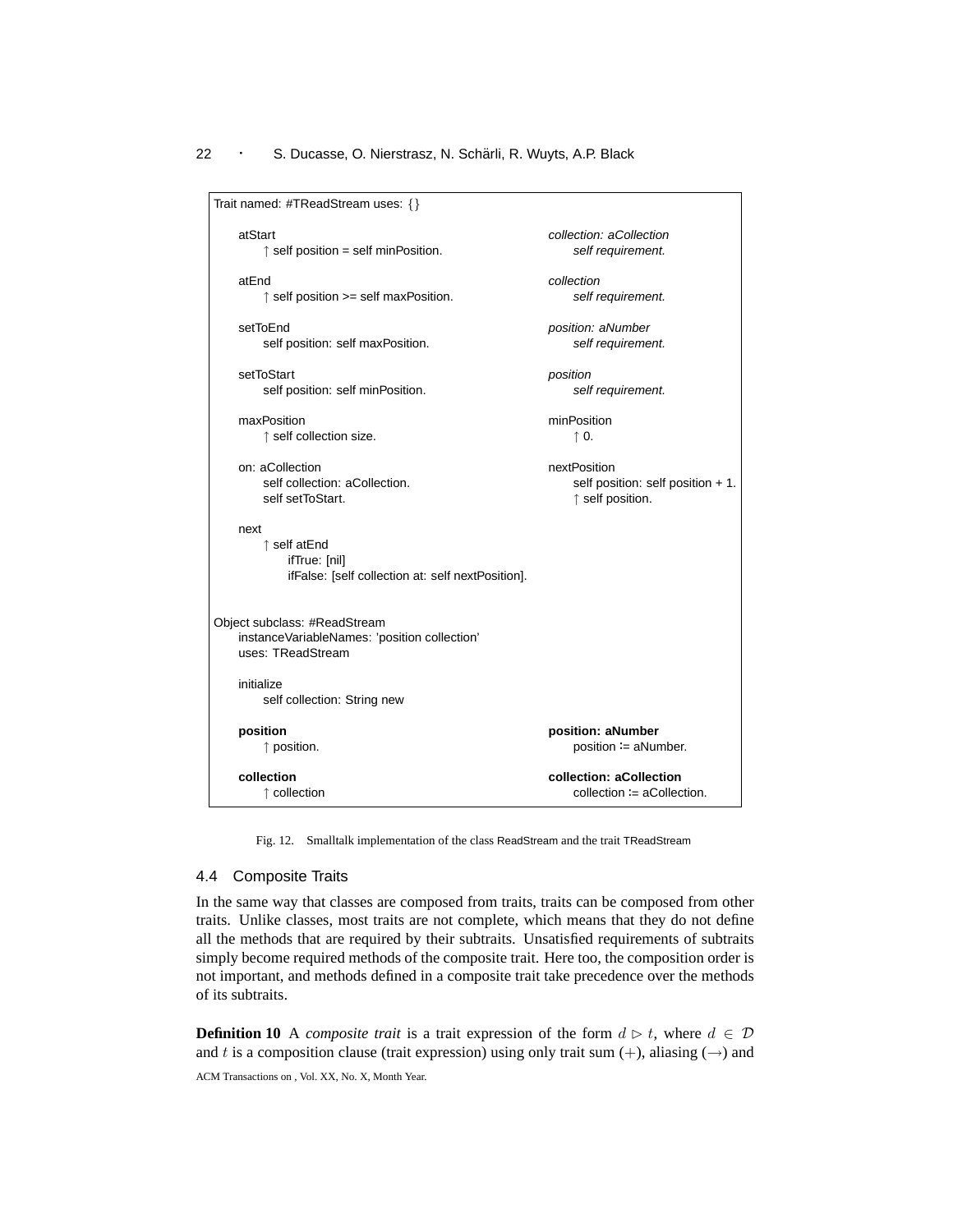

Fig. 13. TReadStream and TWriteStream as composite traits

exclusion (−) operators (cf. Section 4.5).

Even in the case of multiple levels of composition, the flattening property remains valid. The semantics of a method do not depend on whether it is defined in a trait or in entities that use the trait (cf. Section 5.2).

**Example.** Since the traits TReadStream and TWriteStream contain several identical methods, we factor out the duplicated behavior into a new trait TPositionableStream, which provides the functionality to manipulate a position over a collection. As illustrated in Figure 13, the traits TReadStream and TWriteStream can then be expressed in terms of the trait TPositionableStream.

The implementation of TPositionableStream is identical to the implementation of TRead-Stream (cf. Figure 12) without the methods next and on:. Figure 14 shows the implementation of the traits TReadStream and TWriteStream, which both use the trait TPositionableStream. The trait TReadStream overrides the methods on: and next, which position the stream to the beginning of the given collection and read the next element. Similarly, the trait TWriteStream overrides the methods on: and nextPut:, which position the stream to the end of the given collection and append an element.

Note that the unfulfilled requirements of TPositionableStream are propagated to the traits TReadStream and TWriteStream, respectively. This means that the traits TReadStream and TWriteStream are also parameterized by the required methods collection, collection:, position, and position:.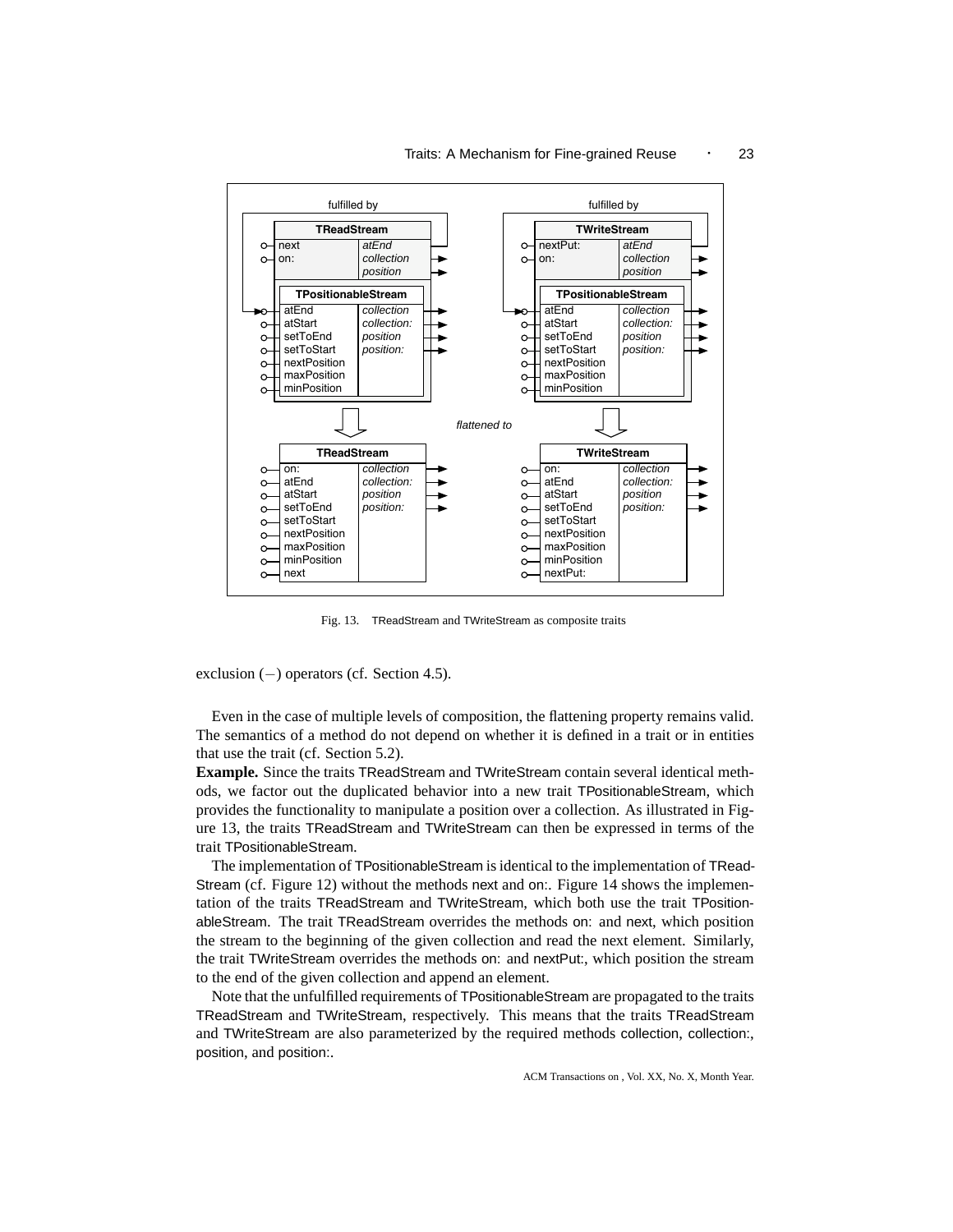```
Trait named: #TReadStream uses: TPositionableStream
    on: aCollection
         self collection: aCollection.
         self setToStart.
    next
         ↑ self atEnd
              ifTrue: [nil]
              ifFalse: [self collection at: self nextPosition].
Trait named: #TWriteStream uses: TPositionableStream
    on: aCollection
         self collection: aCollection.
         self setToEnd.
    nextPut: anElement
         ↑ self atEnd
              ifTrue: [self error: 'no space']
              ifFalse: [self collection at: self nextPosition put: anElement].
```
Fig. 14. Implementation of the composite traits TReadStream and TWriteStream

## 4.5 Conflict Resolution

A conflict arises if and only if we compose two traits that provide identically named methods with different bodies.<sup>5</sup> In particular, this means that if the *same* method is obtained more than once via different paths, there is no conflict (cf. Definition 8 and Section 5.2).

Method conflicts must be resolved explicitly by defining an overriding method in the class or in the composite trait, or by means of exclusion in the composition clause. This guarantees that the conflict can be resolved only on the level of the composite, but not by another subtrait that happens to provide a method with the same name.

To provide a way for an overriding method to access a conflicting method, and thereby avoid code duplication, traits support *aliasing*. Aliases allow the programmer to make a trait method available under another name, and are very useful if the original name is excluded by a conflict.

**Definition 11** *Aliasing* introduces an additional name for an existing method:

$$
t[a \rightarrow b](l) \stackrel{\text{def}}{=} \begin{cases} t(l) & \text{if } l \neq a \\ t(b) & \text{if } l = a \text{ and } t(a) = \bot \\ \top & \text{otherwise} \end{cases}
$$

For example:

$$
\{a \mapsto m_1, b \mapsto m_2\}[c \rightarrow b] = \{a \mapsto m_1, b \mapsto m_2, c \mapsto m_2\}
$$

<sup>&</sup>lt;sup>5</sup>In the Squeak implementation bodies are considered to be different if they originate from different traits—other strategies could also be adopted, such as comparing the source code, or the bytecode.

ACM Transactions on , Vol. XX, No. X, Month Year.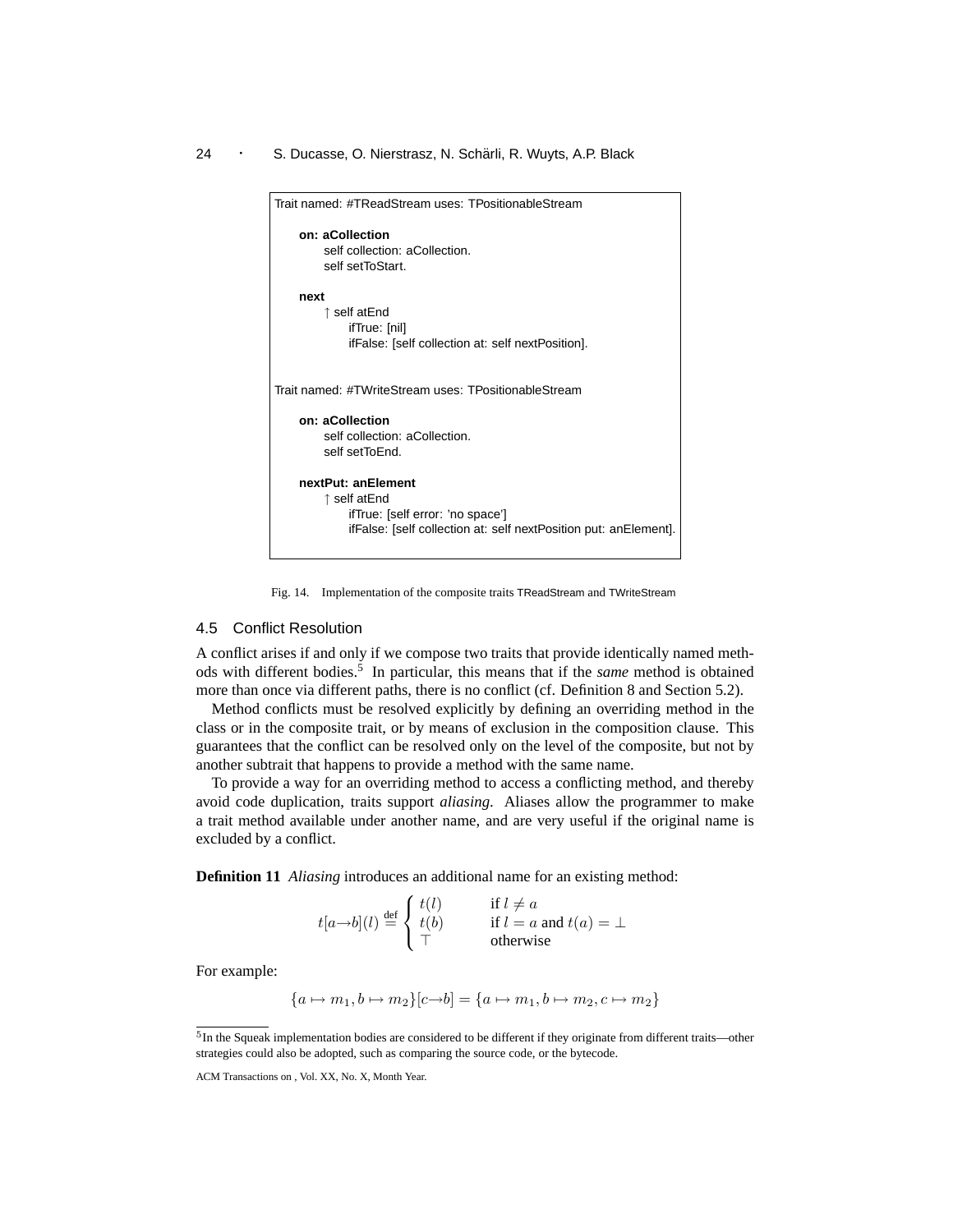

Fig. 15. Compositions with aliases and conflicts

Note that  ${a \mapsto m_1, b \mapsto m_2}[a \rightarrow b] = {a \mapsto \top, b \mapsto m_2}$ , which expresses that an attempt to alias a method name that is already bound will introduce a conflict.

Aliases are discussed further in Section 5.2.

In addition to overriding and aliasing, trait composition also support *exclusion*, which allows a programmer to exclude methods that would otherwise be provided by a trait, and thus to avoid a conflict before it occurs.

**Definition 12** *Exclusion* removes a method from a trait:

$$
(t-a)(l) \stackrel{\text{def}}{=} \begin{cases} \perp & \text{if } a=l\\ t(l) & \text{otherwise} \end{cases}
$$

For example:

$$
\{a \mapsto m_1, b \mapsto \top\} - b = \{a \mapsto m_1\}
$$

**Example.** As a concrete example for the use of aliases, consider the trait TSyncRead-Stream in Figure 15 (left). This trait represents a synchronized read stream, and it is constructed as the composition of the traits TSynchronize and TReadStream. To ensure that element access is properly synchronized, the TSyncReadStream redefines the next method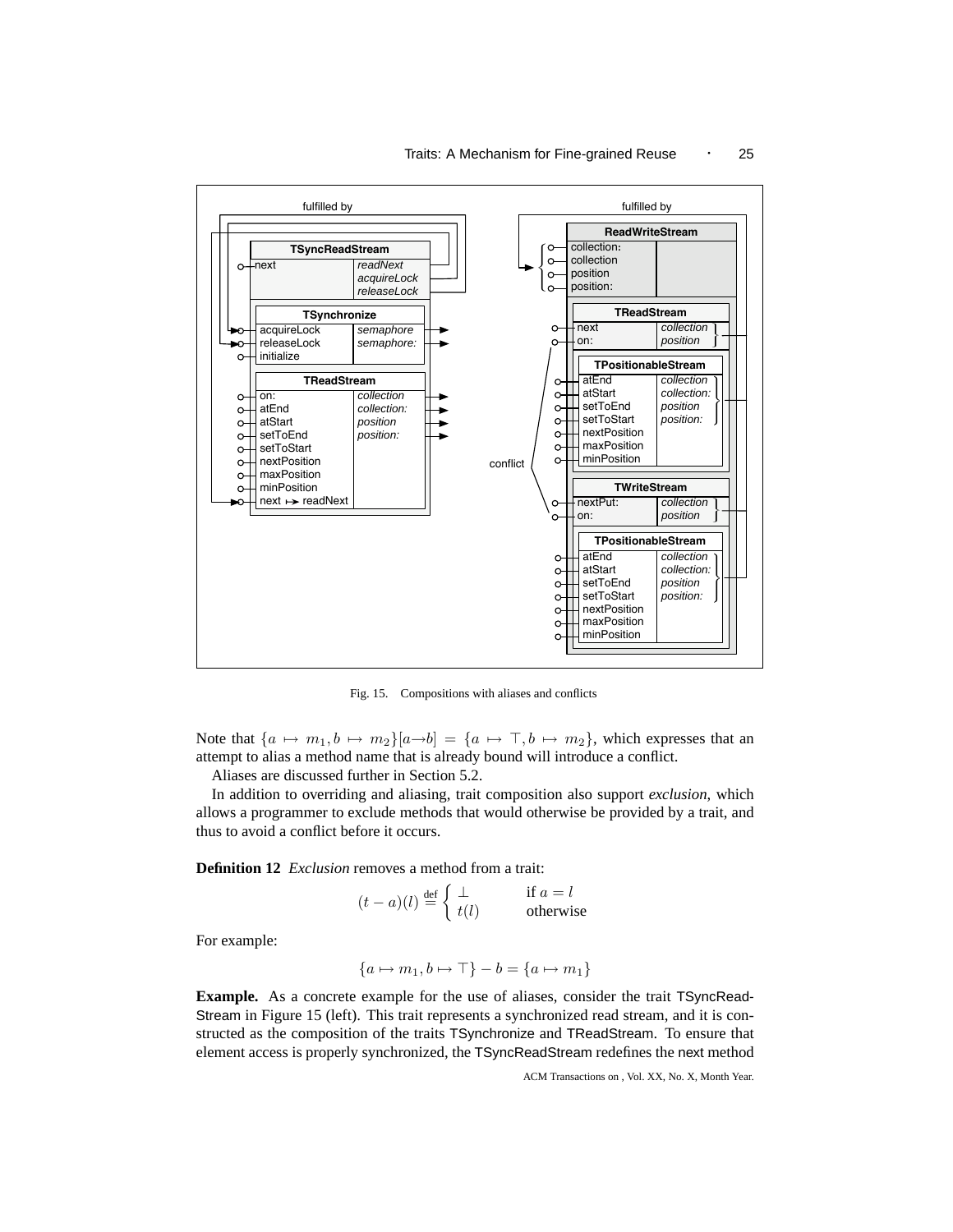## 26 · S. Ducasse, O. Nierstrasz, N. Schärli, R. Wuyts, A.P. Black

| Trait named: #TSynchronize uses: $\{\}$                                                         |                                            |
|-------------------------------------------------------------------------------------------------|--------------------------------------------|
| acquireLock<br>self semaphore wait.                                                             | semaphore<br>self requirement.             |
| initialize<br>self semaphore: Semaphore new.<br>self releaseLock.                               | semaphore: aSemaphore<br>self requirement. |
| releaseLock<br>self semaphore signal.                                                           |                                            |
| Trait named: #TSyncReadStream uses: TSynchronize + (TReadStream @ {#readNext -> #next})         |                                            |
| next<br>read  <br>self acquireLock.<br>read $:=$ self readNext.<br>self releaseLock.<br>↑ read. |                                            |

Fig. 16. Implementation of the traits TSynchronize and TSyncReadStream

provided by the trait TReadStream. Since this redefinition needs to invoke the original next method provided by the trait TReadStream, we create an alias that makes the original method TReadStream>>next available under the new name readNext.

Figure 16 shows the actual implementation of the traits TSyncReadStream and TSynchronize. (The implementation of TReadStream is shown in Figure 14.) The implementation of trait TSynchronize is straightforward; it provides the methods acquireLock, release-Lock, and initialize, while it requires the methods semaphore: and semaphore.

The implementation of trait TSyncReadStream is more interesting. In the composition clause of TSyncReadStream, we first use the operator @ to create the alias readNext for the method next provided by TReadStream, and then we use the operator + to compose the aliased trait with the trait TSynchronize. The method next is then overridden in TSync-ReadStream so that it acquires a lock, calls the original method via the alias, and then releases the lock. Note that TSyncReadStream does not satisfy the requirements of the traits TReadStream and TSynchronize, which means that they are propagated and become requirements of TSyncReadStream itself.

As an example of a conflict, consider the class ReadWriteStream shown in Figure 15 (right). This class is built from the two traits TReadStream and TWriteStream, which each provide their own version of the method on:. This results in a conflict that may be resolved by excluding one of the conflicting methods or by overriding it in the composite class.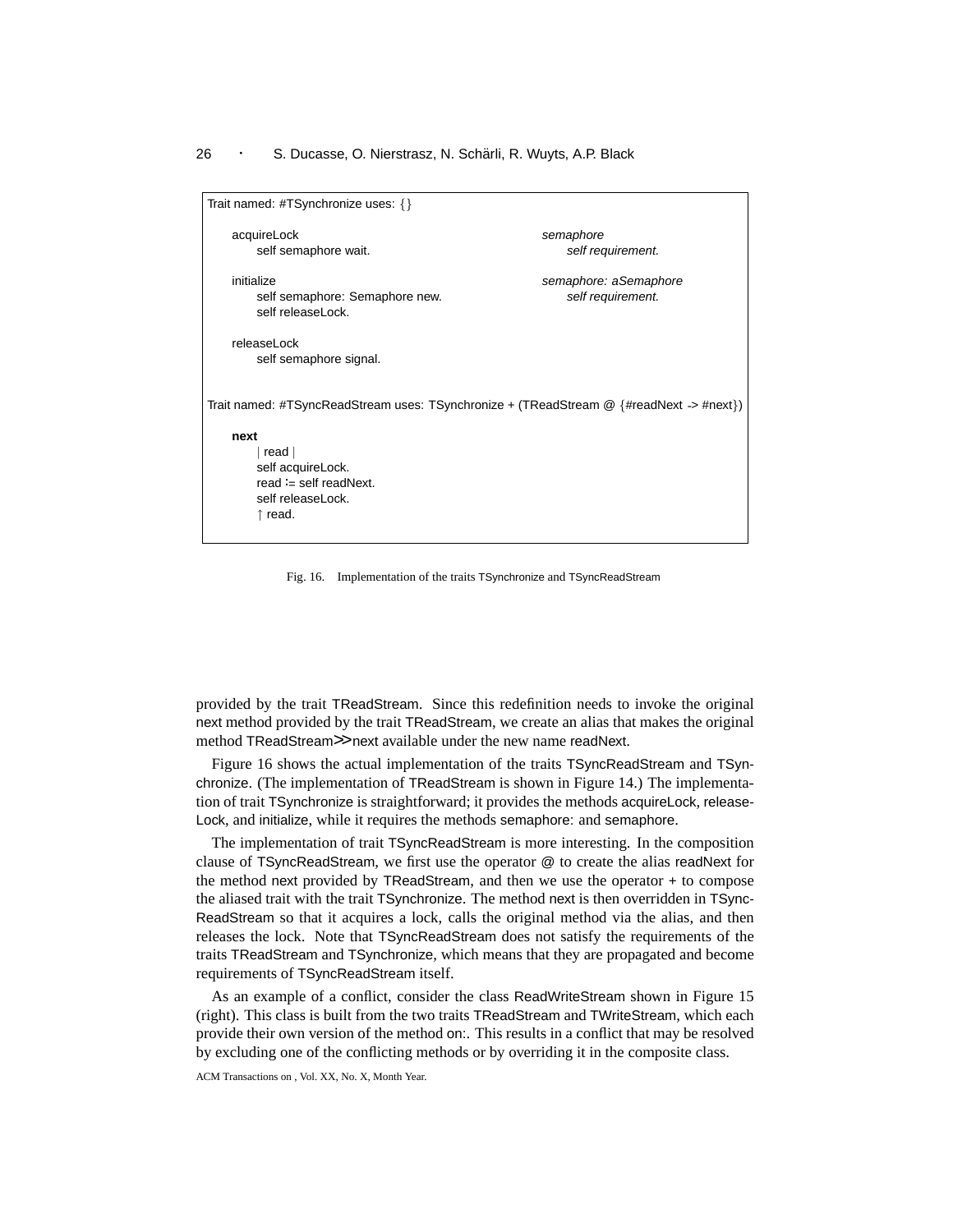In our example, we avoid the conflict by excluding the method TReadStream>>on:, which means that the method TWriteStream>>on: will be included in the composite. The corresponding composition clause uses the exclusion operator:

Stream subclass: #ReadWriteStream uses: (TReadStream – {#on:}) + TWriteStream

As shown in Figure 13, the traits TReadStream and TWriteStream are both composed from the trait TPositionableStream. Thus, all methods originating from TPositionableStream are *identical* in both traits and do not create conflict (cf. Definition 8).

## 4.6 Well-definedness

We have deferred a discussion of when a class built from traits is well-defined. We will now make that notion precise. In particular, we will define what it means for a class to be valid and well-founded.

**Definition 13** The *dictionary* of a class c,  $dict(c)$ , is the  $\triangleright$  composition of the (flattened) method dictionaries in its inheritance chain:

$$
dict(c) \stackrel{\text{def}}{=} \begin{cases} \{\} & \text{if } c = \text{nil} \\ d \rhd dict(c') & \text{if } c = \langle \alpha, d \rangle \cdot c' \end{cases}
$$

Note that the *dictionary* of a class c is not necessarily a (conflict-free) *method dictionary*: if c is composed from traits, *i.e.*,  $c = \langle \alpha, d \rangle t \cdot c'$ , then  $d \rangle t$  is not necessarily a (conflictfree) method dictionary in  $\mathcal{D}$ , and  $dict(c)$  might contain conflicts. We therefore need the following definition to tell us when a class composed from traits is *valid*:

**Definition 14** A class c is *valid* if *conflicts*( $dict(c)$ ) =  $\emptyset$ .

**Definition 15** The *method lookup*,  $c \gg a$ , of a method name a in a class c is:

$$
c \gg a \stackrel{\text{def}}{=} dict(c)(a)
$$

**Definition 16** The *provided* names, *provided* :  $C \rightarrow 2^N$ , of a class c are:

$$
provided(c) \stackrel{\text{def}}{=} \{l \in \mathcal{N} \mid c \gg l \in \mathcal{B}\}
$$

*i.e.*, the set of all names that  $dict(c)$  does not map to  $\perp$  or  $\top$ .

**Definition 17** The *increment*,  $delta(c)$ , of a class c, is:

$$
delta(c) \stackrel{\text{def}}{=} \begin{cases} \{\} & \text{if } c = \text{nil} \\ d & \text{if } c = \langle \alpha, d \rangle \cdot c' \end{cases}
$$

**Definition 18** The *superclass*, *super* $(c)$ , of *c* is:

$$
super(c) \stackrel{\text{def}}{=} \begin{cases} \text{nil} & \text{if } c = \text{nil} \\ c' & \text{if } c = \langle \alpha, d \rangle \cdot c' \end{cases}
$$

**Definition 19** A class c is *well-founded* if and only if all super-sends in its inheritance chain are bound, *i.e.*, if *superSends*( $delta(c)$ )  $\subseteq$  *provided*( $super(c)$ ) and  $super(c)$  is wellfounded. nil is well-founded by convention.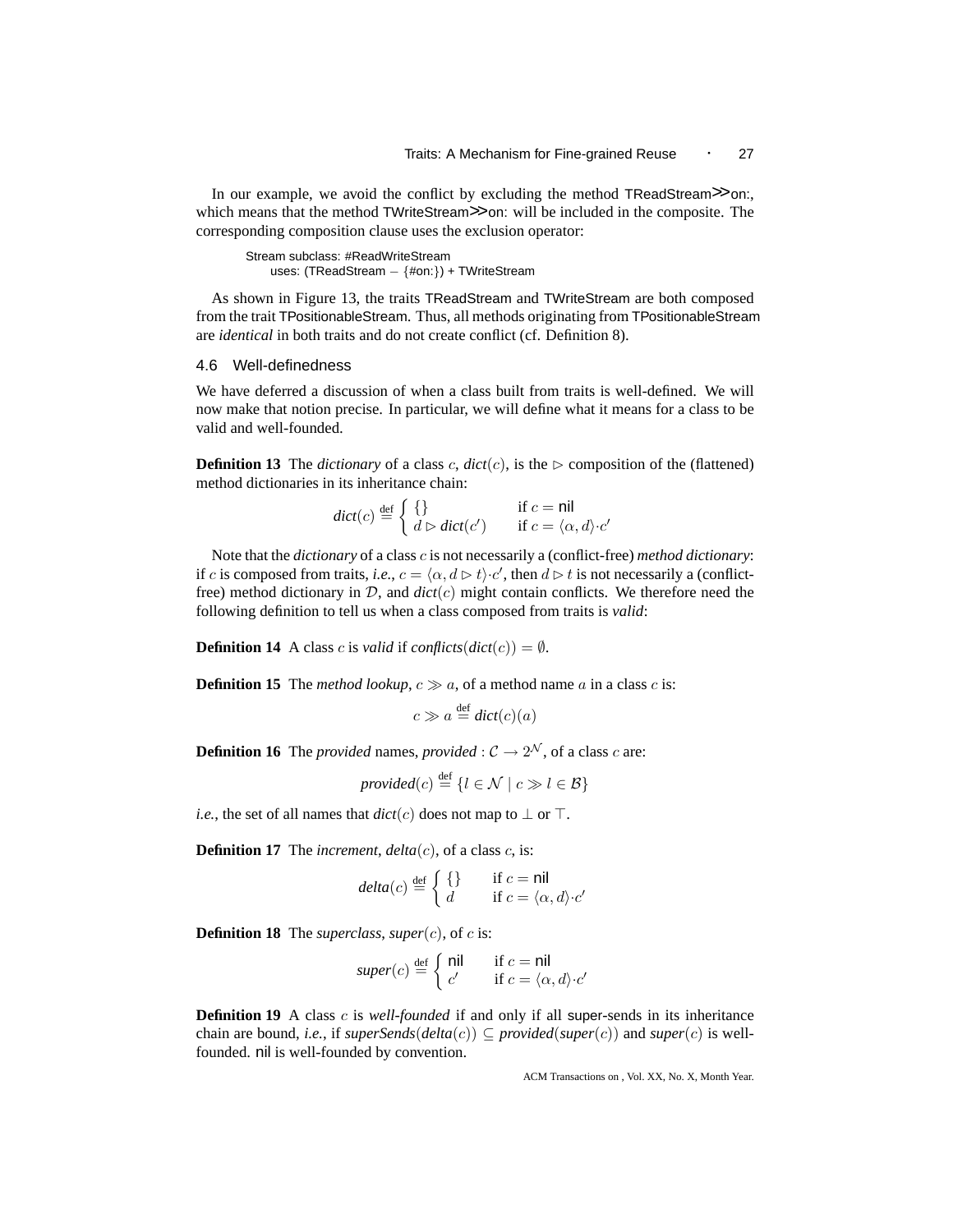

Fig. 17. Code duplication in the Smalltalk Stream hierarchy



Fig. 18. The Smalltalk Stream hierarchy refactored using traits

For a particular programming language, a class that is not well-founded may generate run-time errors or compile-time errors, depending on the philosophy of its designers.

**Definition 20** A class c is *well-defined* if c is valid and well-founded.

Now we can state the *flattening property* more precisely:

**Proposition 2** If  $c = \langle \alpha, d \rhd t \rangle \cdot c'$  is well-defined and  $d' = d \rhd t$ , then  $c = \langle \alpha, d' \rangle \cdot c'$  is an equivalent, flattened definition of c.

PROOF. Follows trivially from definitions 13 and 14. Since  $c$  is well-defined, it is valid, and hence  $d' \triangleright \text{dict}(c')$  is conflict-free, so  $\langle \alpha, d' \rangle \cdot c'$  is an equivalent, valid class definition.  $\square$ 

### 4.7 Refactoring, Reachability and Equivalence

The flattening property helps us to ensure that the semantics of a class do not change when it is rewritten as a composition of traits. But it is inadequate for reasoning about the equivalence of classes when an entire class hierarchy is refactored. The reason for this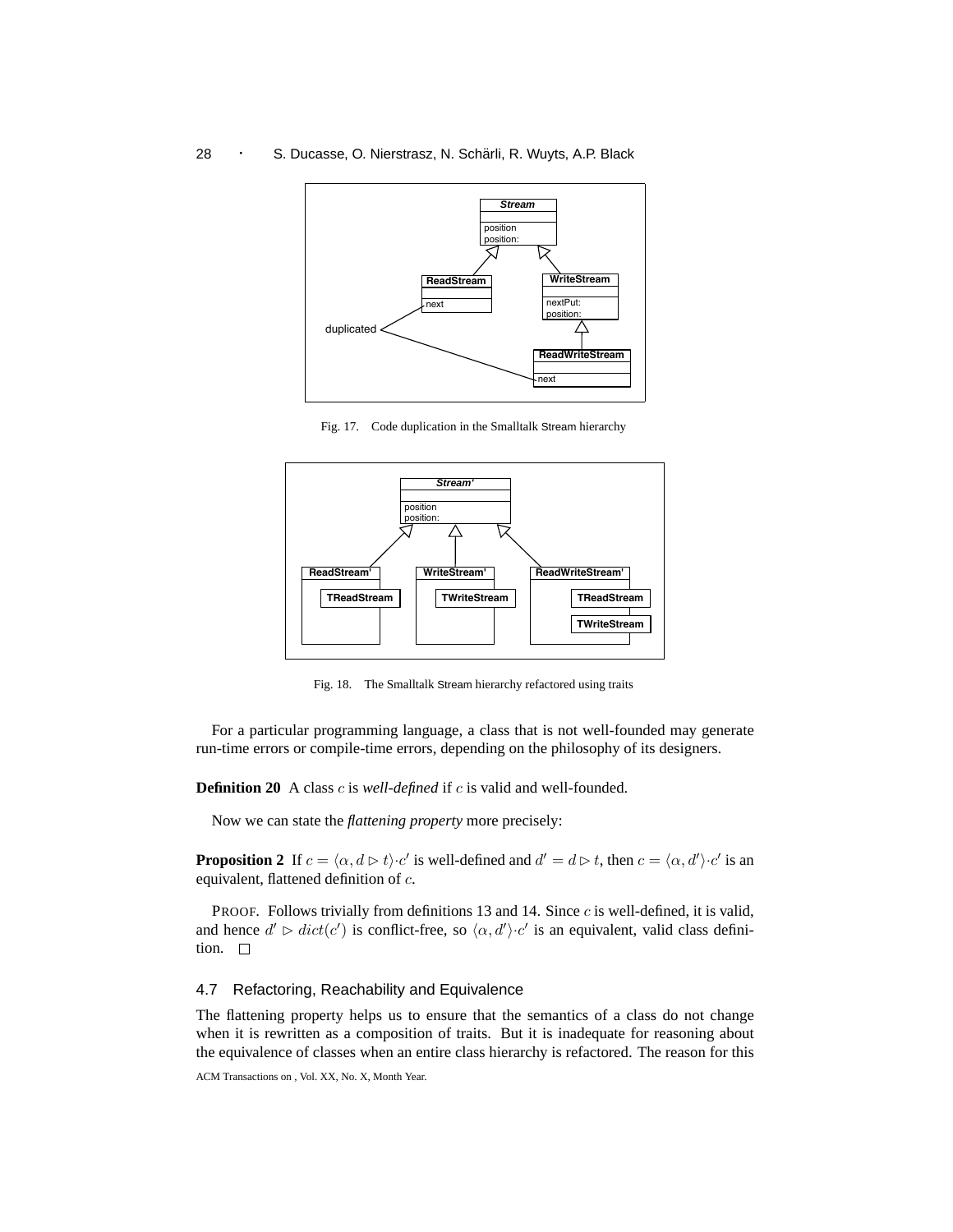is that flattening says nothing about which methods are reachable through the inheritance chain of the class by means of self- and super-sends.

Consider, for example, the class hierarchy in Figure 17. We can represent this formally as follows (eliding the trailing nil):

| Stream = $\langle \alpha, \{\text{position} \mapsto m_{position}, \text{position:} \mapsto m_{position:} \}\rangle$              |
|----------------------------------------------------------------------------------------------------------------------------------|
| ReadStream = $\langle \beta, \{\text{next} \mapsto m_{next}\}\rangle$ . Stream                                                   |
| WriteStream = $\langle \gamma, \{\text{nextPut:} \mapsto m_{nextPut:}, \text{position:} \mapsto m_{position:'}\}\rangle$ -Stream |
| ReadWriteStream = $\langle \beta, \{\text{next} \mapsto m_{next}\}\rangle \cdot \text{WriteStream}$                              |
| $selfSends(m_{next}) = \{position\}$                                                                                             |
| $selfSends(m_{nextPut:}) = \{position, position: \}$                                                                             |
| $selfSends(m) = \{\}$<br>for all other values of $m$                                                                             |
| $superSends(m_{position:}) = \{position: \}$                                                                                     |
| $superSends(m) = \{\}$<br>for all other values of $m$                                                                            |
|                                                                                                                                  |

One problem with this hierarchy is that the method next  $\mapsto m_{next}$  is duplicated: it is implemented in both the class ReadStream and ReadWriteStream. We avoid this duplication by refactoring this hierarchy with traits as shown in Figure 18. In the refactored hierarchy, the classes ReadStream', WriteStream', and ReadWriteStream' are direct subclasses of the class Stream', while the actual read and write behavior is factored out into two traits TReadStream and TWriteStream.

Formally, the new hierarchy is expressed as:

|  | TReadStream = { $next \rightarrow m_{next}$ }                                                 |
|--|-----------------------------------------------------------------------------------------------|
|  | TWriteStream = {nextPut: $\mapsto m_{nextPut:}$ , position: $\mapsto m_{position:'}$ }        |
|  | ReadStream' = $\langle \beta$ , TReadStream > Stream                                          |
|  | WriteStream' = $\langle \gamma$ , TWriteStream > Stream                                       |
|  | ReadWriteStream' = $\langle \beta \cup \gamma$ , TReadStream + TWriteStream $\rangle$ ·Stream |

But how do we know that this new hierarchy really preserves the semantics of these classes? In general, we must consider not only the mapping from provided method names to method bodies, but also methods that may be reached by super-sends from those method bodies, methods that may be reached by super-sends from those methods, and so on. We therefore introduce the notation  $c \uparrow a_1 a_2 ... a_n = \langle m, c' \rangle$  to mean that it is possible for the method body bound to  $a_1$  in class c to perform a super-send to  $a_2$ , and for the method body bound to  $a_2$  in this context to perform a super-send, and so on, until eventually  $a_n$  can be super-sent. If this occurs, then  $a_n$  will be bound to method body m obtained from  $c'$ .

**Definition 21**  $c \uparrow \bar{a}$ , where  $c \in \mathcal{C}$  and  $\bar{a} \in \mathcal{N}^+$ , is defined recursively, as follows:

|  | $\mathsf{nil} \mathord{\uparrow} a \stackrel{\rm def}{=} \langle \bot, \mathsf{nil} \rangle$                                              |                                                                                        |
|--|-------------------------------------------------------------------------------------------------------------------------------------------|----------------------------------------------------------------------------------------|
|  | $c \uparrow a \stackrel{\text{def}}{=} \begin{cases} \langle m, c \rangle \\ \text{super}(c) \uparrow a \end{cases}$                      | if $m = delta(c)(a) \in \mathcal{B}$<br>otherwise                                      |
|  | $c \uparrow \bar{a}b \stackrel{\text{def}}{=} \begin{cases} \text{super}(c') \uparrow b \\ \langle \perp, \text{nil} \rangle \end{cases}$ | if $c \uparrow \bar{a} = \langle m, c' \rangle$ and $b \in supersends(m)$<br>otherwise |

For example,

$$
\textsf{ReadWriteStream} \textup{position:}\ =\ \langle m_{position:}', \textsf{WriteStream}\rangle\\ \textsf{ReadWriteStream} \textup{position: position:}\ =\ \langle m_{position:}, \textsf{Stream}\rangle\\ \textsf{ACM Transactions on, Vol. XX, No. X, Mont Year.}\\ \textsf{ACM Transactions on, Vol. XX, No. X, Mont. Year.}\\ \textsf{ACM Transactions on, Vol. XX, No. X, Mont. Year.}\\ \textsf{ACM Transactions on, Vol. XX, No. X, Mont. Year.}\\ \textsf{ACM Transactions on, Vol. XX, No. X, Mont. Year.}\\ \textsf{ACM Transactions on, Vol. XX, No. X, Mont. Year.}\\ \textsf{ACM Transactions on, Vol. XX, No. X, Mont. Year.}\\ \textsf{ACM Transactions on, Vol. XX, No. X, Mont. Year.}\\ \textsf{ACM Transaction on, Vol. XX, No. X, Mont. }\\ \textsf{ACM Transaction on, Vol. XX, No. X, Mont. }\\ \textsf{ACM Transaction on, Vol. XX, No. X, Mont. }\\ \textsf{ACM Transaction on, Vol. XX, No. X, Mont. }\\ \textsf{ACMTransaction, O. }\\ \textsf{ACM Transaction on, Vol. XX, No. X, Mont. }\\ \textsf{ACM Transaction on, Vol. XX, No. X, Mont. }\\ \textsf{ACM Transaction on, Vol. XX, No. X, Mont. }\\ \textsf{ACM Transaction on, Vol. XX, No. X, Mont. }\\ \textsf{ACM Transaction on, Vol. XX, No. X, Mont. }\\ \textsf{ACM Transaction on, Vol. X, No. X, Mont. }\\ \textsf{ACM Transaction on, Vol. X, No. X, Mont. }\\ \textsf{ACMTransaction, O. }\\ \textsf{ACMTransaction, O. }\\ \textsf{ACMTransaction, O. }\\ \textsf{ACMTransaction, O. }\\ \textsf{ACMTransaction, O. }\\ \textsf{ACMTransaction, O. }\\ \textsf{ACMTransaction, O. }\\ \textsf{ACMTransaction, O. }\\ \textsf{ACMTransaction, O. }\\ \textsf{ACMTransaction, O. }\\ \textsf{ACM只要你能提供一个HTML表示,我将帮助你。
$$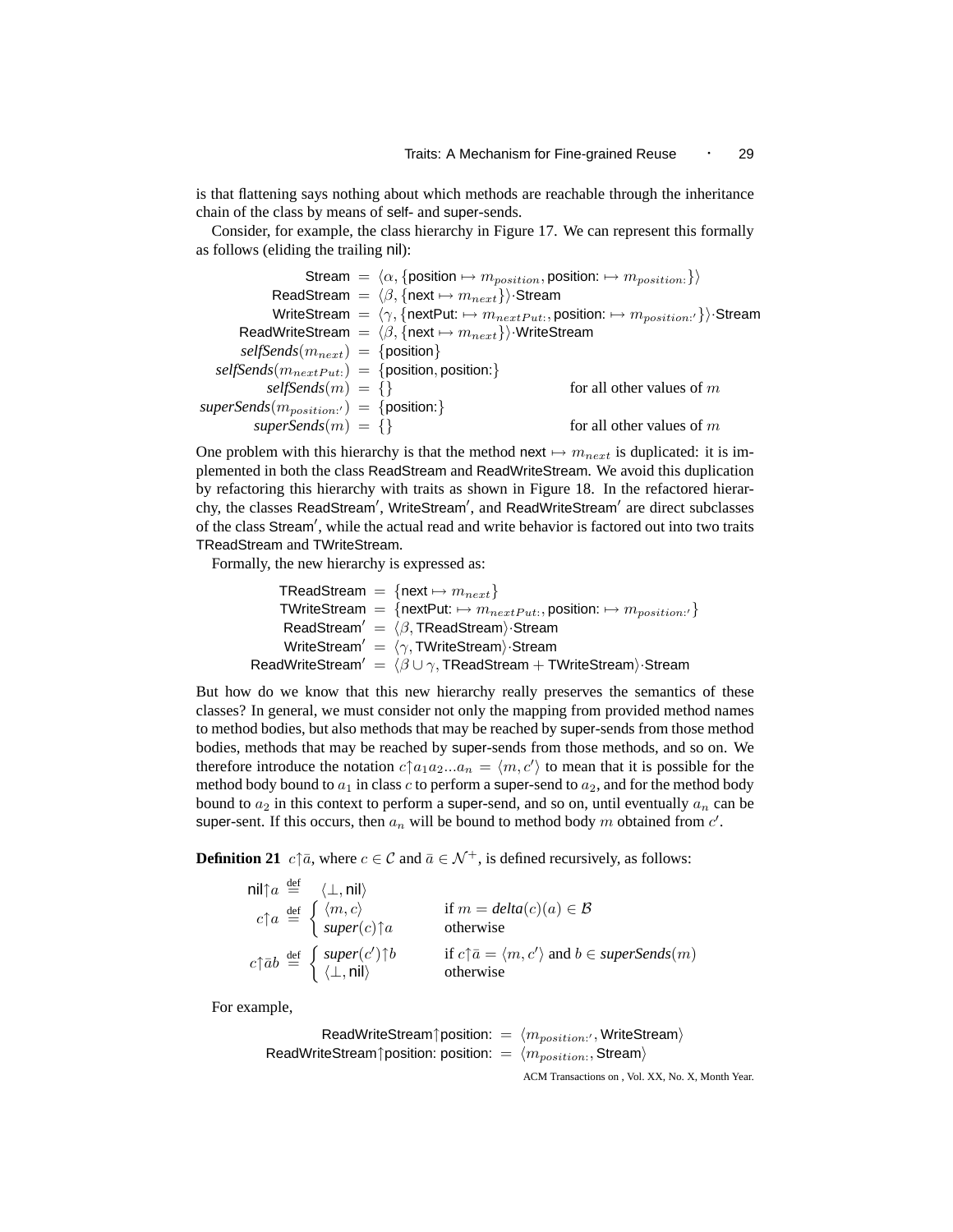For convenience, we also introduce the notation  $c\bar{a}$ , which returns just the method body reachable by  $\bar{a}$  without its class.

**Definition 22** A method body  $m \in \mathcal{B}$  is *reachable* from class c, if  $\exists \bar{a} \in \mathcal{N}^+$  such that  $m = c \overline{a}$ , where

$$
c|\bar{a} \stackrel{\text{def}}{=} m
$$
, where  $\exists c'$  such that  $c|\bar{a} = \langle m, c' \rangle$ 

For example:

ReadWriteStream<sup>1</sup> position:  $= m_{position}$ . ReadWriteStream | position: position:  $= m_{position}$ :

As expected, method bodies reachable without any super-sends correspond precisely to method lookups:

**Proposition 3** For any class c and any single message  $a, c \mid a = c \gg a$ 

PROOF. By induction on the depth of the inheritance hierarchy. For the base case,  $c = \text{nil}$ , we trivially have  $\forall a, \text{nil} \land a = \bot = nil \gg a$ . Now consider  $c = \langle \alpha, d \rangle \cdot c'$ a) Suppose  $d(a) = m \in \mathcal{B}$ . Then  $c \mid a = m = c \gg a$ . b) Suppose  $d(a) = \bot$ . Then, by definition,  $c \upharpoonright a = c' \upharpoonright a$ . Similarly  $c \gg a = c' \gg a$ . But by induction, we have  $c'|a = c' \gg a$ , hence  $c|a = c \gg a$ 

**Definition 23** The reachability set of a class  $c$ , is:

 $\textit{reachable}(c) \stackrel{\text{def}}{=} \{ \langle \bar{a}, c | \bar{a} \rangle \mid \bar{a} \in \mathcal{N}^+, c | \bar{a} \neq \bot \}$ 

This precisely expresses which method bodies are reachable by means of self- and supersends through the public methods of a class. For example:

| <i>reachable</i> (ReadStream) = { $\langle$ position, $m_{position} \rangle$ , $\langle$ position:, $m_{position} \rangle$ ,  |
|-------------------------------------------------------------------------------------------------------------------------------|
| $\langle$ next, $m_{next}$ } }                                                                                                |
| <i>reachable</i> (ReadWriteStream) = { $\langle$ position, $m_{position}$ , $\langle$ position:, $m_{position}$ ; $\rangle$ , |
| $\langle$ position: position: $\langle m_{position} \rangle$ ,                                                                |
| $\langle$ next, $m_{next} \rangle$ , $\langle$ nextPut:, $m_{nextPut}$ : $\rangle$ }                                          |

Two classes are equivalent if exactly the same method bodies are reachable by the same super-send chains.

**Definition 24** A class c is *equivalent* to a class  $c'$ ,  $c \equiv c'$ , iff:

$$
reachable(c) = reachable(c')
$$

(Note that  $\equiv$  is trivially reflexive, symmetric and transitive, so is, in fact, an equivalence.)

**Proposition 4**  $c \equiv c' \Rightarrow provided(c) = provided(c')$ 

PROOF.  $a \in provided(c) \Rightarrow c \gg a \in \mathcal{B} \Rightarrow c \mid a \in \mathcal{B} \Rightarrow \langle a, c \mid a \rangle \in reachable(c) \Rightarrow$  $\langle a, c | a \rangle \in reachable(c') \Rightarrow \ldots \Rightarrow a \in provided(c')$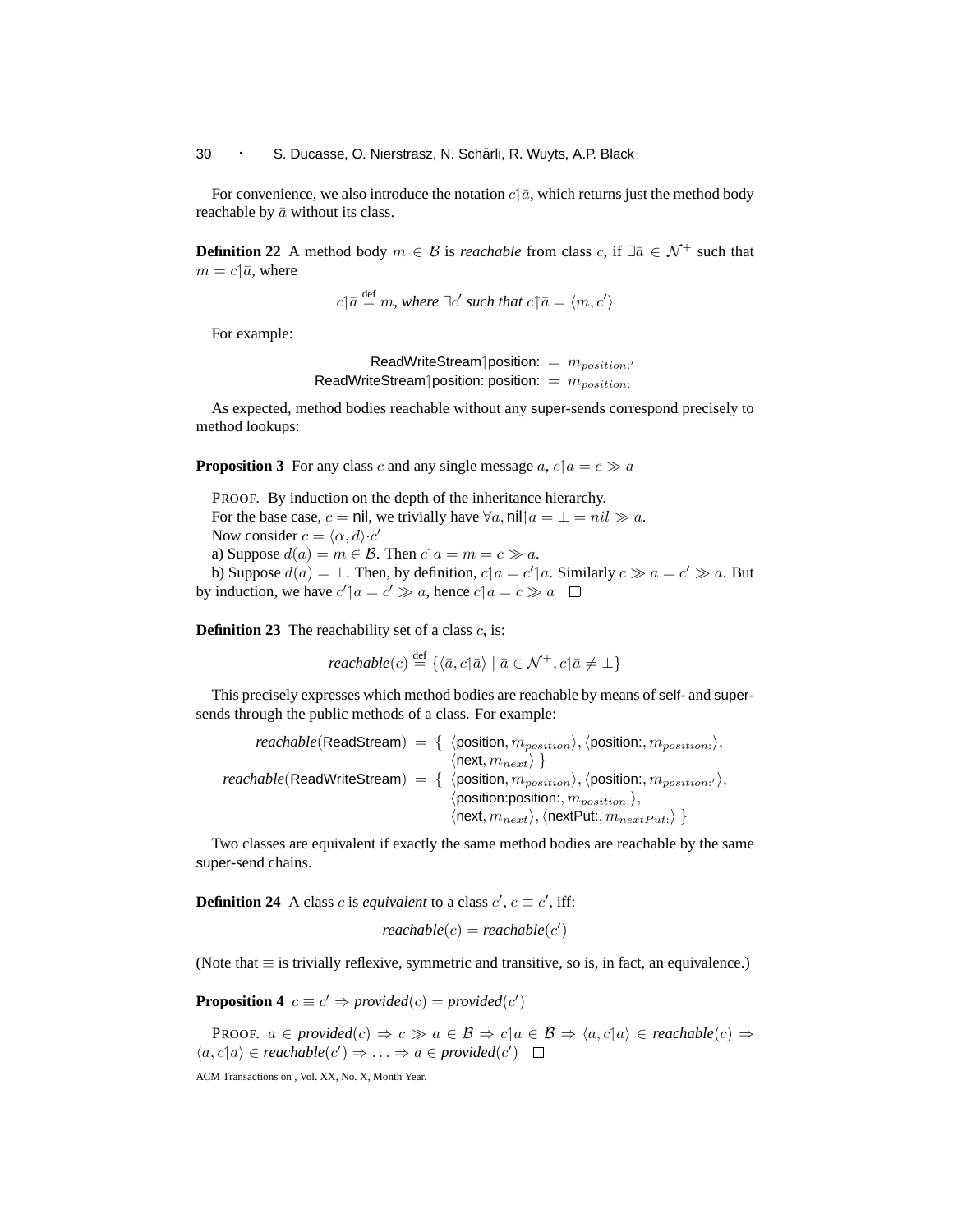In the example, it is now straightforward to show that ReadStream  $\equiv$  ReadStream', and so on.

Finally, we would like to know which classes are abstract and which are concrete. To determine this, we must establish the set of all self-sends in the reachable method bodies, and check if these methods are actually provided. Those that are missing are required.

**Definition 25** The set of self-sends,  $selfSends(c)$ , of a class c is:

 $selfSends(c) \triangleq \left[ \begin{array}{c} \text{def} \\ \text{selfSends}(m) \end{array} \right] \exists \bar{a}, \langle \bar{a}, m \rangle \in reachable(c) \}$ 

For example,  $selfSends(ReadWriteStream) = {position, position:}.$ 

**Definition 26** The set of *required* names, *required*(*c*), of a class *c* is:

 $required(c) \stackrel{\text{def}}{=} \textit{selfSends}(c) \setminus \textit{provided}(c)$ 

**Definition 27** A class,  $c \in \mathcal{C}$ , is *concrete* if *required*( $c$ ) =  $\emptyset$ . A class that is not concrete is *abstract*.

In particular, ReadWriteStream is concrete since

*selfSends*(ReadWriteStream) ⊂ *provided*(ReadWriteStream)

so *required*(ReadWriteStream) = ∅.

Note that a class that is built-up from traits need not be concrete to be well-defined, so it is also possible to compose abstract classes from traits.

## 5. DISCUSSION AND EVALUATION

In this section, we evaluate traits with respect to the problems discussed in Section 2, and we discuss some decisions that significantly influenced the design of traits and the trait operations. Our main concerns are reusability and the understandability of programs written using traits.

## 5.1 Evaluation Against the Identified Problems

In Section 2 we identified a set of problems that are associated with various forms of inheritance. The design of traits was significantly influenced by the desire to solve these problems. In the following, we present a point by point evaluation of the results.

*Duplicated Features.* Duplicated code can easily be factored out into unique traits, which may then be used to compose arbitrary classes, independent of their position in the class hierarchy [Black et al. 2003].

*Inappropriate Hierarchies.* Trait composition enables the reuse of behavior in a way that is complementary to single inheritance: with trait composition being the primary mechanism for (fine-grained) code reuse, the inheritance hierarchy is freed to capture conformance and conceptual relationships between classes. This means that the programmer can avoid inappropriate inheritance hierarchies by moving reusable methods into traits and apply them only to the classes where they are appropriate and actually needed.

This is illustrated in Figures 17 and 18, which show a part of the Smalltalk stream hierarchy constructed using single inheritance and traits, respectively. The traditional hierarchy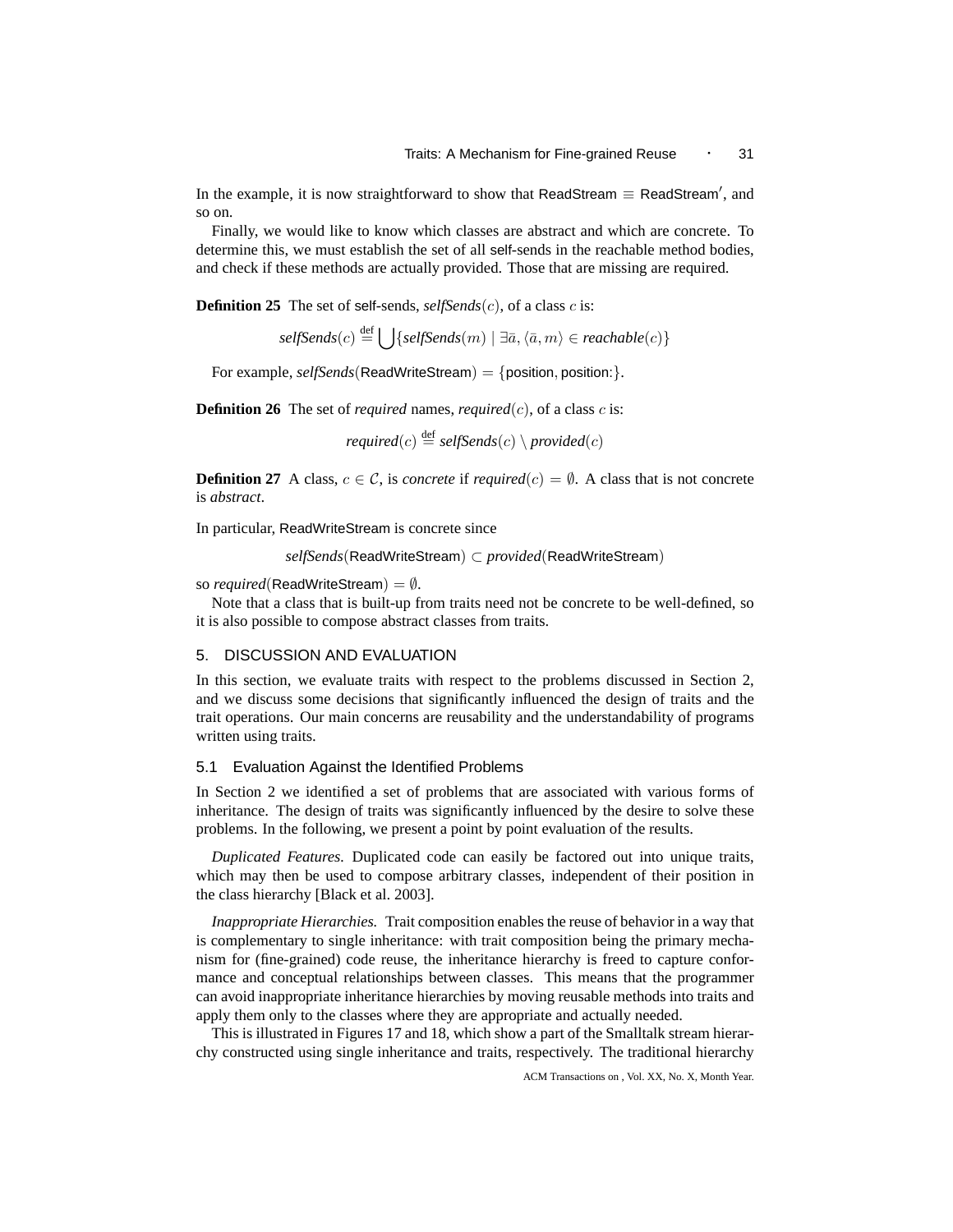without traits (Figure 17) does not correctly model the conceptual relationship between the stream classes: the class ReadWriteStream is related to WriteStream but not to Read-Stream. Furthermore, this hierarchy involves code duplication. Both of these problems are avoided in the hierarchy based on traits (Figure 18). This hierarchy maximizes code reuse and is conceptually consistent.

*Duplicated Wrappers.* Generic wrappers, such as the synchronization wrappers discussed in Section 2.1, can be expressed easily with traits. In fact, the solution shown at the right side of Figure 1 would work if SyncReadWrite were a trait, since super in a trait refers to the superclass of the class that will actually use that trait. If SyncA is defined to be a subclass of A and SyncB a subclass of B, and both subclasses use the trait SyncReadWrite, the super-send in the trait's read and write: methods will be bound to the respective superclasses A and B *when the classes* SyncA *and* SyncB *are composed*. Other kinds of generic wrappers can be defined in much the same way.

*Conflicting Features.* Traits avoid state conflicts entirely, because traits cannot define state. Method conflicts may be resolved either by explicitly excluding one of the conflicting methods from the composition, or by overriding the conflict in the composite entity. In general, fewer conflicts arise with traits than with multiple inheritance, because in our experience traits tend to remain lean, focussing on a small set of collaborating features.

*Lack of Control and Dispersal of Glue Code.* One of the most significant differences between traits and mixins is that trait sum is associative and commutative, so the ordering of the composition is irrelevant. As a consequence, the composite entity is always in full control of the composition: for each conflicting feature, the composite entity can *independently* choose which trait should take precedence or how the available implementations should be composed. This avoids the need for intermediate "glue components" that are spread over the inheritance hierarchy. Instead, the glue code is always located in the composing entity, reflecting the idea that the composing entity is in complete control of plugging together the components that implement its aspects. This property nicely separates the glue code from the code that implements the different aspects, and it makes a class easy to understand, even if it is composed from many different parts.

As an illustration, reconsider the example discussed in Section 3.1, where we want to create a new class MyRectangle based on the class Rectangle and two components adding color and a border. With traits, this is done by putting the color and border behavior into two traits TColor and TBorder and then defining the new class MyRectangle as a subclass of Rectangle that uses these traits. Because the features of the traits are unordered and fully accessible from within the composite class MyRectangle, all the glue code necessary to resolve conflicts and obtain the intended behavior can be defined within the class MyRectangle.

Note that although trait composition is unordered, it can be productively combined with inheritance to obtain a large variety of different partially ordered compositions. The basic idea is that if we want a class C to use two traits T1 and T2 in that order, we first introduce a superclass  $C'$  that uses T1, and then we define C to inherit from  $C'$  and use T2. This has the consequence that the methods in T2 override the methods in T1. This strategy proved itself in practice when we refactored the Smalltalk collection hierarchy (see Section 7).

*Fragile Hierarchies.* Any hierarchical approach to composing software is bound to be fragile with respect to certain kinds of change: if a feature that is used by many clients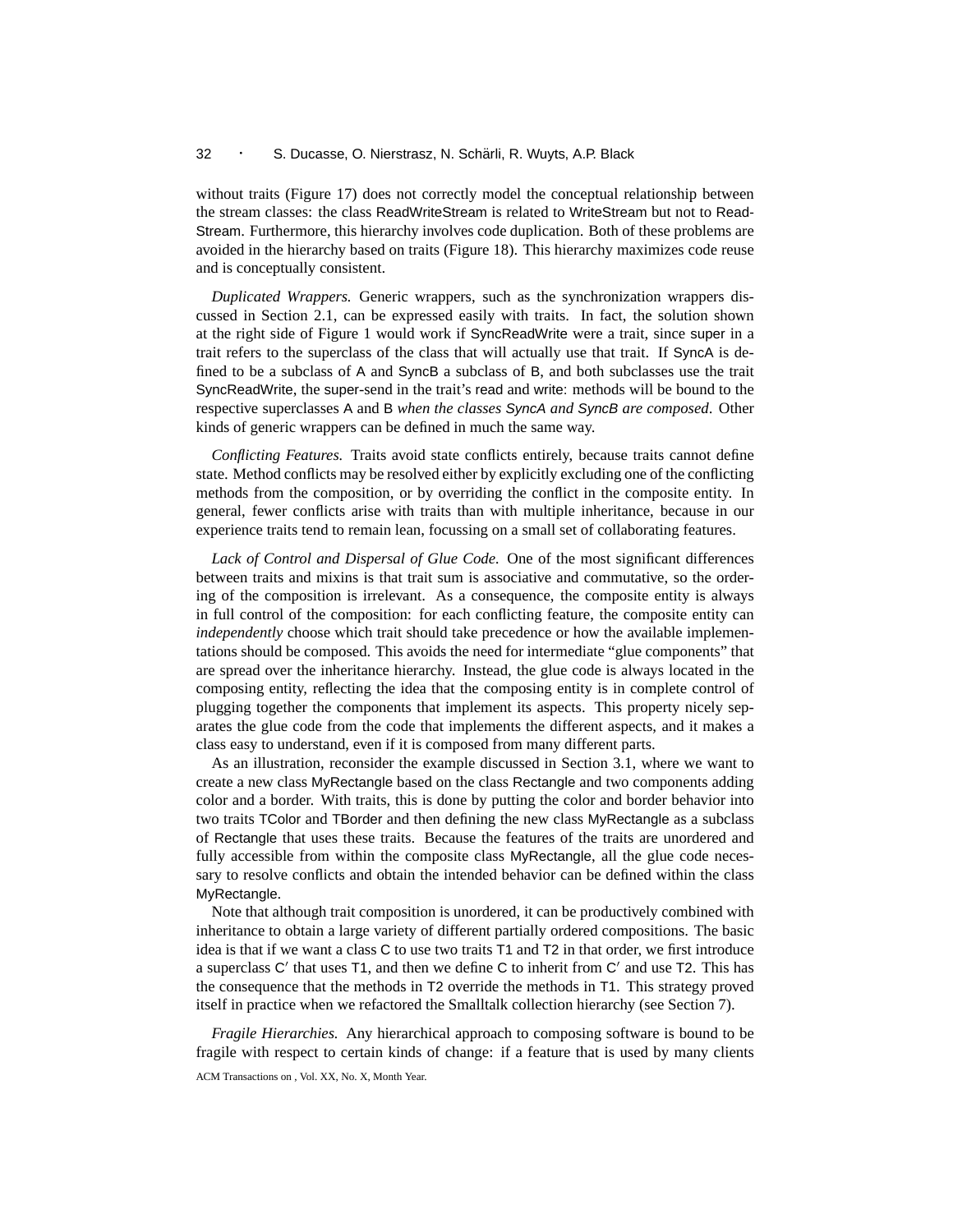changes, the change will clearly affect all the clients. The important questions are: how severely will the change affect the features and the correctness of direct and indirect clients? Do we need to change implementations, or only glue code? Will there be a ripple-effect throughout the entire hierarchy due to apparently innocuous changes? Are there changes that implicitly change the behavior of direct or indirect clients in unexpected ways?

Extending a trait so that it provides additional methods may well affect clients by introducing a new conflict. However, the design of trait composition (chiefly the commutativity of composition and explicit conflict resolution) means such changes cannot lead to implicit and unexpected changes in the behavior of direct or indirect clients. Furthermore, a direct client can generally resolve a conflict without changing or introducing any other traits, so no ripple effect will occur. For example, if a new method is added, a direct client can always reestablish its original behavior by excluding the newly added method. Neither additional traits, nor additional methods, nor changes to existing methods will be needed. In contrast, adding a new method to a mixin may require introducing new glue mixins as well as glue methods in the composite entity in order to reestablish the original behavior (see Section 2.2).

Traits also avoid the fragility problem we identified in multiple inheritance languages such as  $C_{++}$  and Eiffel, where methods become cluttered with navigational glue code when a programmer resolves an ambiguity by explicitly naming the class that provides a certain method. With traits, conflicting features are accessed by aliases, which are defined in the composition clause and can be called like regular methods. By avoiding tangled class references in the source code, this approach leads to hierarchies that are more robust and easier to understand.

## 5.2 Design Decisions

Traits were designed with other models of classes and inheritance in mind: we tried to combine their advantages, while avoiding their disadvantages. Here, we discuss the most important design decisions.

*Untangling Reusability and Classes.* Although they are inspired by mixins, traits are a new concept because they are composed using a set of distinct composition operators rather than by single inheritance, and because they cannot define state. Like mixins, they are finer-grained units of reuse than classes and are not tied to a specific place in the inheritance hierarchy. We believe that these two properties improve code reuse and enable better conceptual modeling. Fine-grained reuse is important because the gulf that lies between entire classes and individual methods is too wide.

Traits allow classes to be built by composing reusable behaviors rather than by implementing a large and unstructured set of methods. But, unlike mixins composition, trait composition is unordered; this agrees with the unordered nature of the methods in a class.

*Single Inheritance and the Flattening Property.* Instead of replacing single inheritance, we decided to keep this familiar concept and extend it with the concept of trait composition. These two concepts are similar but complementary and work together nicely.

Single inheritance allows one to reuse all the features (*i.e.*, methods and attributes) that are available in a class. If a class can inherit from only a single superclass, inheriting state does not cause complications and a simple keyword (*e.g.*, super) is enough to access overridden methods. This form of access to inherited features is very convenient, but it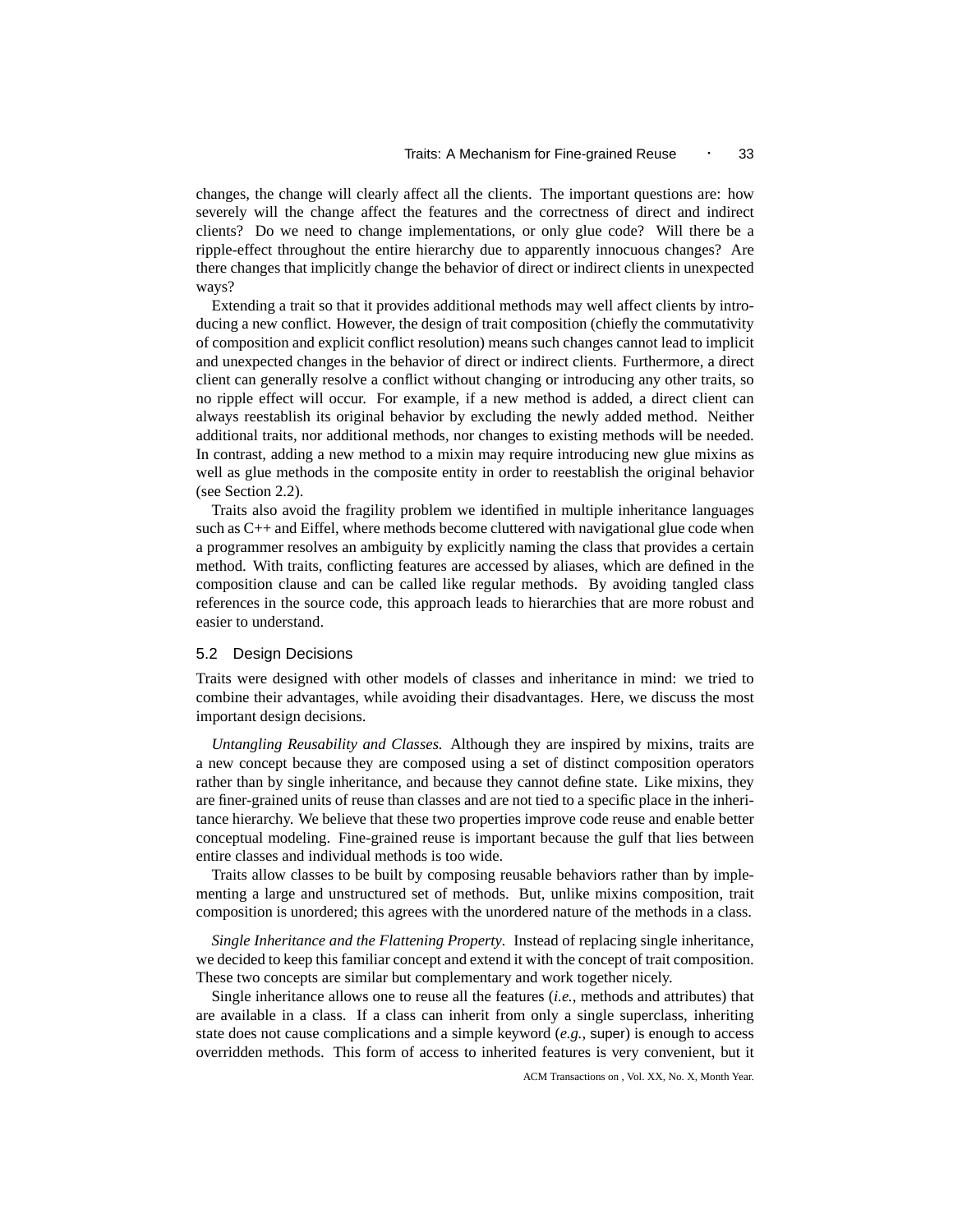also assigns semantics to the place of a method in the inheritance hierarchy. Therefore, it is generally not possible to understand a class hierarchy without knowing in which class a certain method is implemented.

Traits operate at a finer granularity than inheritance; they are typically used to modularize the behavior *within* a class. As such, traits are designed to capture behavior but not state. In addition, trait composition attributes no semantic significance to the place where a method is defined, with the result that traits enjoy the flattening property.

In combination with single inheritance, traits and the flattening property provide a smooth migration path for single inheritance languages. Given appropriate tool support (see Section 6.2), a system based on traits not only allows one to write and execute traditional single inheritance code, but even if there are hundreds of deeply composed traits, the user can still *view and edit* the classes in the same way as if the system were implemented without using traits at all.

*Aliasing.* Many multiple inheritance implementations provide access to overridden features by requiring the programmer to explicitly name the defining superclass in the source code. C++ provides the scope operator (::) [Stroustrup 1997], whereas Eiffel provides the keyword Precursor [Meyer 1997]. With traits, we chose method aliasing in preference to placing named trait references in method bodies to avoid the following problems.

- —Named trait references contradict the flattening property, because they prevent the creation of a semantically consistent flattened view without adapting these references in the method bodies.
- —Named trait references cause aspects of the trait structure to be hard-coded in the methods that use the the traits. This means that changing the trait structure, or simply moving methods from one trait to another, potentially invalidates many methods.
- —Named trait references would require an extension of the syntax of the underlying single inheritance language.

Method aliasing avoids all of these problems. It works with the flattening property because the flattening process can simply introduce a new name for the aliased method body.

Although there are some similarities between aliasing and method renaming as provided by Eiffel, there are also essential differences. Defining an alias y for a method x in the trait T just establishes an alternative name y without affecting the original one. In particular, all references to the original name x in the used trait T remain unchanged (*i.e.*, they still refer to the original name  $x$ ). In contrast, when a method  $x$  is renamed to  $y$  in an Eiffel class  $C$ , the original method name x becomes undefined, and all the references to x in the class C are changed so that they conceptually refer to the new method name y.

While renaming violates the flattening property, it has the advantage that it completely frees the old name x as if it were never used in C (see the discussion of unintended name clashed below). Furthermore, renaming works well with recursive methods, where aliasing is not really adequate.

*Unintended Name Clashes.* With traits, as with any other name-based approach to composing software features, unintentional naming conflicts may arise. For example, consider a Java class that should implement two interfaces, but where each of these interfaces specifies a method with precisely the same name (and signature), and yet with different semantics. The same problem also appears in many mixin approaches such as Strongtalk [Bak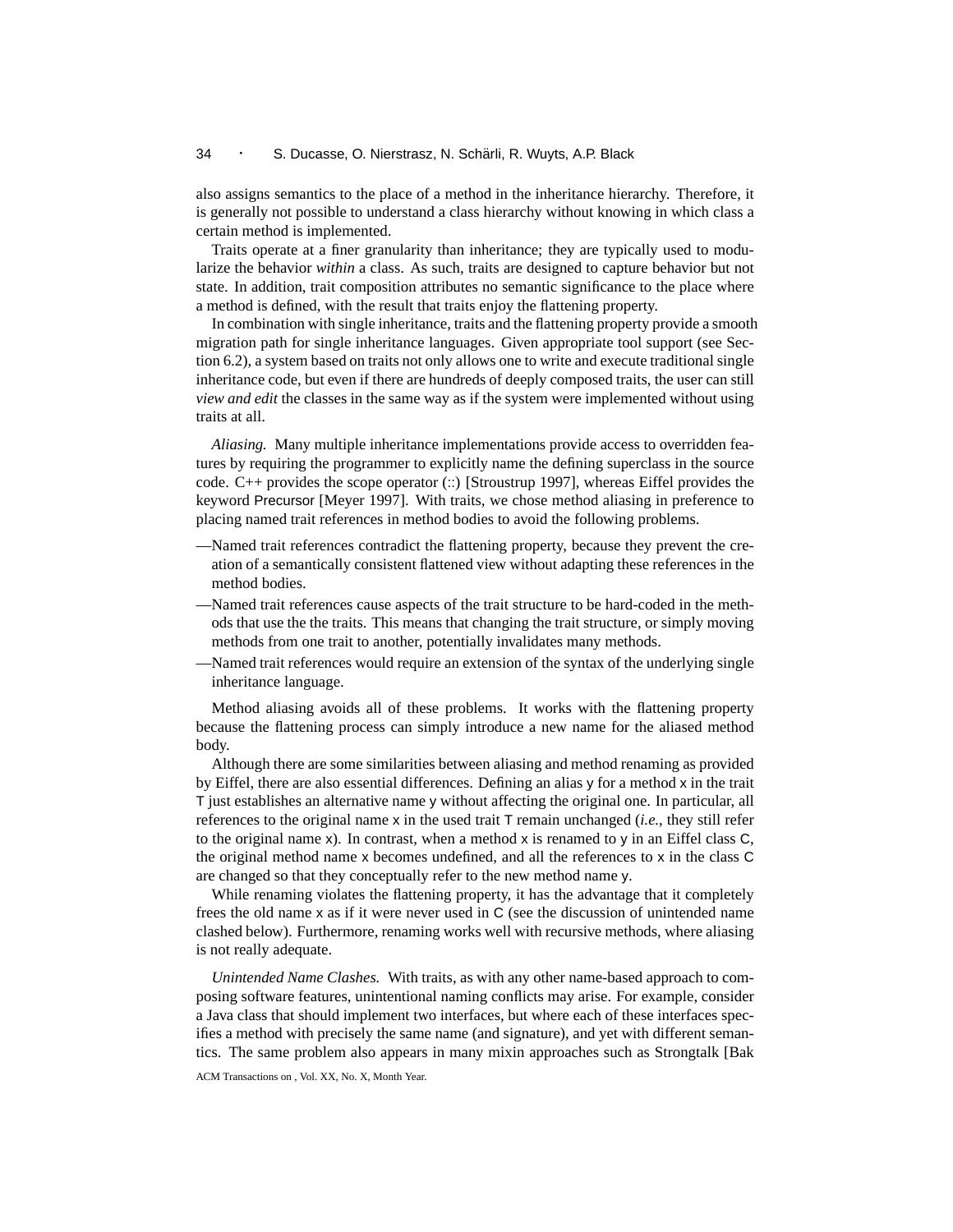et al. 2002] and JAM [Ancona et al. 2000]: if two mixins provide or require two semantically different methods that happen to have the same name, they cannot easily be composed.

At present, traits offer no real solution to this problem — when two traits are composed, it may be that each requires a semantically different method that happens to have the same name. Unlike Eiffel's renaming, aliases alleviate the problem only to a small extent. In our view, a complete solution requires good refactoring tools, or, preferably, a flexible encapsulation mechanism [Schärli et al. 2004].

*Conflict Resolution Strategies.* Although traits are based on single inheritance, a form of diamond problem may arise when features from the same trait are obtained multiple times via different paths. For example, consider the trait ReadWriteStream (Figure 15), which uses two traits TWriteStream and TReadStream, which in turn both use the trait TPositionableStream (Figure 13).

Since traits contain no state, the most nefarious diamond problem does not arise. Nevertheless, in our example, a method atEnd provided by TPositionableStream will be obtained by ReadWriteStream twice. The key language design question is: should this be considered a conflict?

As established in Definition 8, there is no conflict if the *same* method is obtained more than once via different paths. This "same-operation exception", as it is called by Snyder [Snyder 1986], has the advantage of having a simple, intuitive semantics, but it can lead to surprises if the underlying traits are changed. Suppose that trait TReadStream is re-implemented so that it no longer uses TPositionableStream but still supports the same behavior (*e.g.*, the method TPositionableStream>>atEnd is re-implemented in the trait TReadStream). This causes a conflict because trait ReadWriteStream now obtains two *different* methods atEnd. Thus, what may have appeared to be a strictly internal change to trait TReadStream becomes visible to one of its clients.

Although it may seem that this situation will lead to fragile hierarchies, we argue that it does not. When TReadStream re-implements atEnd, it is changing what it provides to its clients in a way that is less severe, but just as significant, as when it adds or removes methods. Any of these changes may introduce a naming conflict. But the resulting conflict is a purely *local* matter, that is, it can be corrected by the *direct clients* of TReadStream alone. ReadWriteStream can easily resolve the resulting conflict by excluding one atEnd or the other.

Let us examine two alternatives to our current rule. One alternative is for ReadWrite-Stream to "automatically" obtain either one atEnd or the other, as happens with linearlyordered mixins. The problem with this is that the change to TReadStream would give the programmer no feedback, even though the semantics of ReadWriteStream might have changed.

The alternative suggested by Snyder is to abandon the "same-operation exception", and announce a conflict even if the same method is obtained multiple times [Snyder 1986]. In our example, this means that there would already be a conflict in the original scenario, and that the programmer would have to *arbitrarily* decide which of the two atEnd methods should be available in ReadWriteStream. We argue that this is more dangerous, because a later change to the atEnd provided by either TWriteStream or TReadStream will not be signalled as having a possible consequence on ReadWriteStream. With the current approach, the conflict is signalled at precisely the point in time at which it arises, which is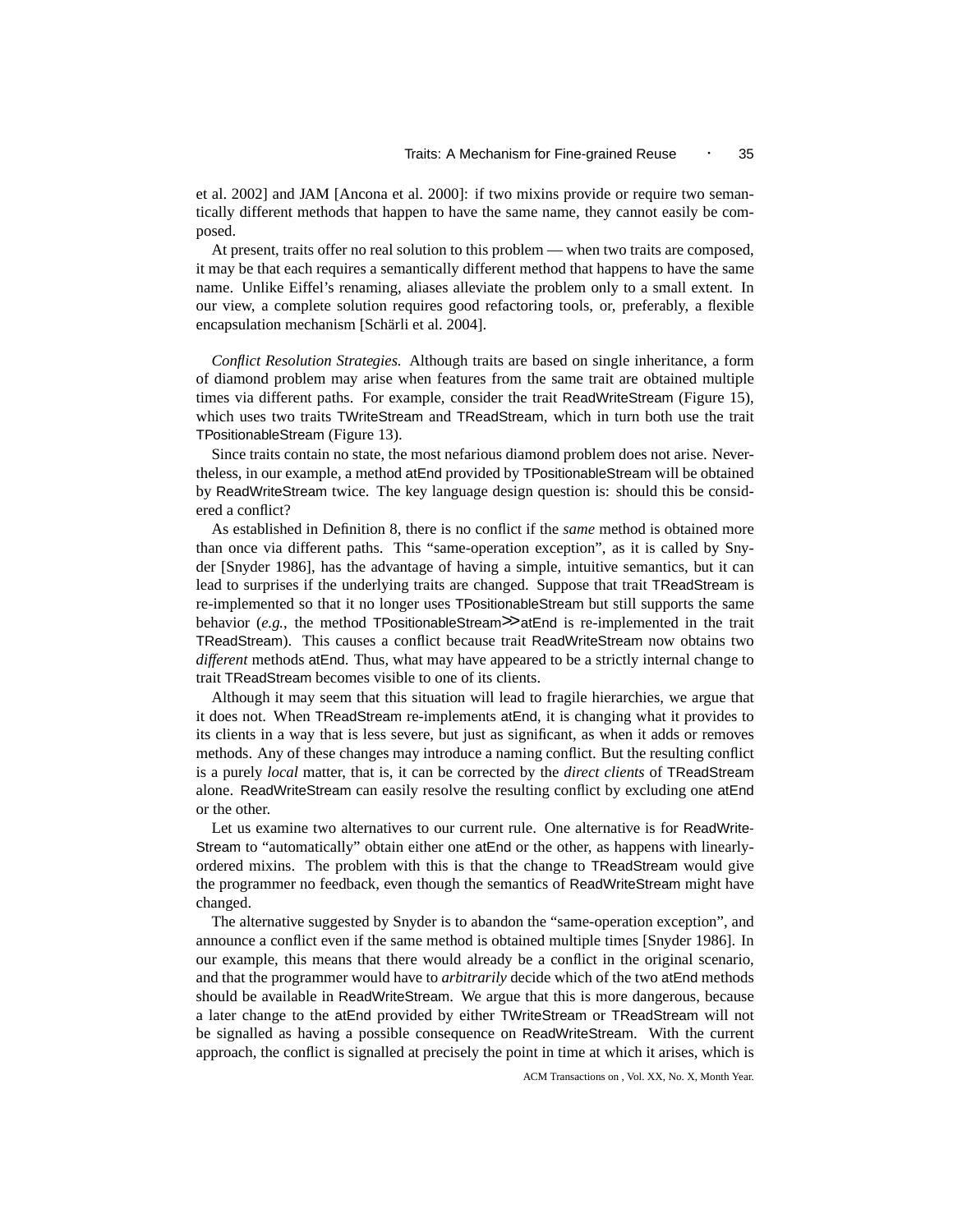

Fig. 19. Using C++ templates to simulate mixin composition



Fig. 20. Using C++ templates and virtual base classes to simulate trait composition

when the programmer is able to adopt an informed resolution.

## 5.3 C++ Revisited

In the discussion above, we pointed out that traits emerged from the attempt to design a composition mechanism that combines the beneficial properties of both multiple inheritance and mixins. C++ is the only language we are aware of that allows the programmer to express both of these composition mechanisms: it has native support for multiple inheritance, and it also allows one to express mixins by using templates (see Section 3.2). This poses the interesting question whether it is possible to express a form of composition similar to traits in  $C^{++}$  by combining multiple inheritance with templates.

It turns out that this is indeed possible. The trick is that instead of expressing the reusable entities as generic classes and composing them into a linear inheritance hierarchy by template instantiation as suggested by VanHilst and Notkin [VanHilst and Notkin 1996a; 1996b] as well as by Smaragdakis and Batory [Smaragdakis and Batory 1998; 2000], we express them as classes with a *virtual* generic base class and then compose them into a *parallel* hierarchy using multiple inheritance.

The conceptual difference between these two approaches is illustrated in Figures 19 and 20. Figure 19 shows how the class MyDocument is derived from the class Document by a nested instantiation of the templates MLogOpenClose and MSyncReadWrite, which leads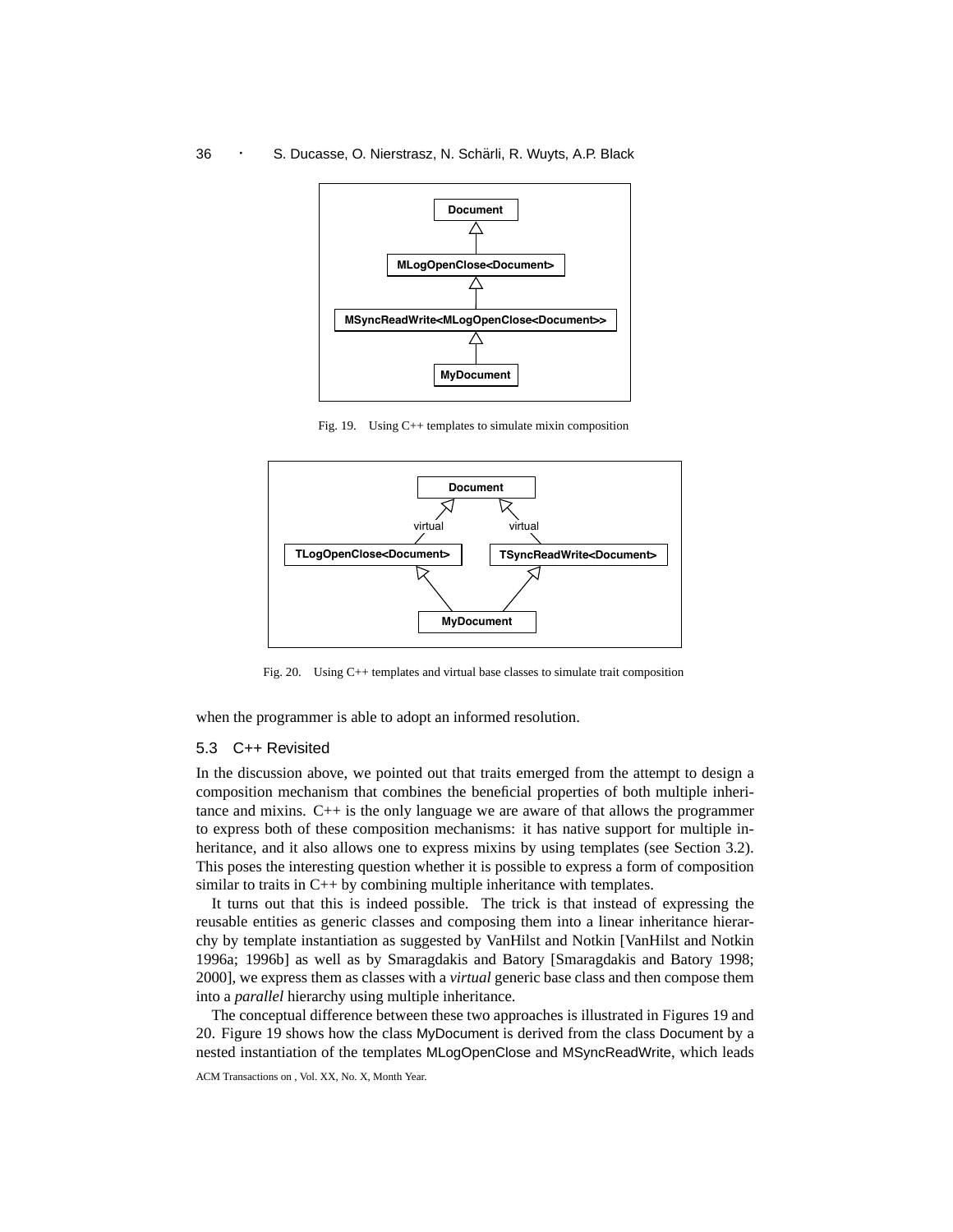```
template <class Super>
class TLogOpenClose : virtual public Super {
    public:
    virtual void open() \{ \ldots \};
    virtual void close() \{ \ldots \};
    virtual void reset() \{ \ldots \};
    protected:
    virtual void log(String s) { . . . };
};
template <class Super>
class TSyncReadWrite : virtual public Super {
    public:
    virtual int read() \{ \ldots \};
    virtual void write(int n) { ... };
    protected:
    virtual void acquireLock() { ... };
    virtual void releaseLock() { ... };
};
class MyDocument : public TLogOpenClose<Document>,
                      public TReadWriteSync<Document> {
     .. // glue methods
};
```
Fig. 21. Implementing MyDocument as the composition of two "C++ traits"

to a linear hierarchy (cf. Section 3.2). In contrast, Figure 20 shows how MyDocument is built from two templates TLogOpenClose and TSyncReadWrite, which are both applied to the class Document and are then composed using multiple inheritance.

The implementation of the template-based traits TSyncReadWrite and TLogOpenClose is shown in Figure 21. This figure does not show the method bodies because they are identical to the ones in the mixins MSyncReadWrite (Figure 7) and MLogOpenClose (Figure 8) discussed in Section 3.2. In fact, the only difference between the mixins and the corresponding traits is that the traits declare their generic base classes to be virtual.

Declaring the base class to be virtual is crucial as it would otherwise not be possible to correctly compose the traits using multiple inheritance. This is because composing these two traits means instantiating them with the *same* base class Document and then combining them using multiple inheritance. According to the semantics of virtual base classes [Stroustrup 1997], the resulting diamond situation has the key properties known from traits: the common base class Document is inherited only once, and methods in the traits TLogOpenClose and TSyncReadWrite override methods inherited from the common base class Document, while they are overridden by methods in the common subclass My-Document. Furthermore, methods that are implemented by both traits TLogOpenClose and TSyncReadWrite result in a conflict that needs to be resolved in the subclass MyDocument.

C++ allows one to express composite traits by nesting the templates that represent traits. As an example, we can write a new trait TLogAndSync as a template class that is parameterized by super and inherits from the virtual base classes TLogOpenClose and TRead-WriteSync, which are both instantiated with the new parameter super.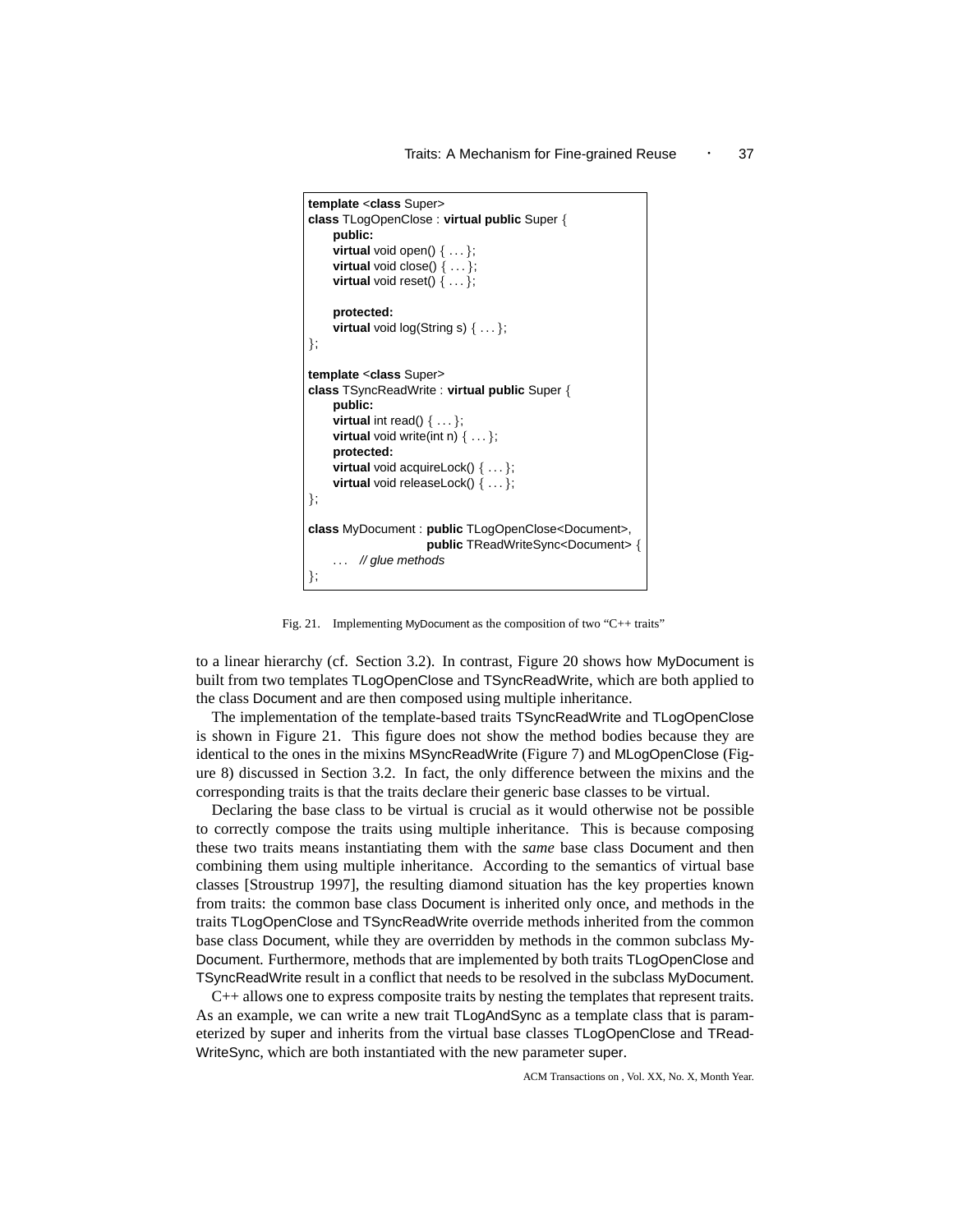**template** <**class** Super> **class** TLogAndSync : **virtual public** TLogOpenClose<Super>, **virtual public** TReadWriteSync<Super> {};

A difference between traits and their  $C_{++}$  approximation is the fact that  $C_{++}$  supports only one of the three composition operators of traits: it can express trait sum  $(+)$  but not alias  $(\rightarrow)$  or exclusion  $(-)$ . Whereas aliases can be simulated by disciplined use of the scope modifier ::, this is not the case for exclusion. This means that instead of excluding one or more conflicting methods from a composition, C++ requires the programmer to resolve every conflict by overriding the conflicting methods. While this may result in the same runtime behavior, it is not equivalent from a compositional point of view. When using exclusion, the introduction of a new conflicting method always leads to a conflict that requires explicit resolution, for example by excluding the new method. This is not the case for overriding in C++, where a newly occurring conflict is implicitly overridden by the old conflict resolution code.

## 5.4 Traits as a General Composition Mechanism

Generalizing the above findings, we can say that C++ allows one to express trait-like composition by using a combination of nested templates and multiple inheritance with virtual base classes. Likewise, CLOS allows one to simulate traits using explicit linearization and meta programming. There are, however, enough differences between the traits model and such simulations to make traits a general composition mechanism in their own right.

We first observe that although C++ does not support the complete set of trait composition features, expressing traits in C++ can be achieved only by using a quite sophisticated combination of advanced language mechanisms such as nested templates and virtual base classes. As a consequence, using traits in  $C_{++}$  not only requires one to have a deep understanding of these mechanisms, but it also requires a lot of coding discipline to achieve the robustness benefits promised by the traits mechanism. As an example, the programmer has to avoid using nested scope modifiers (*e.g.*, Super::Super::reset()) to avoid fragility with respect to (distant) changes in the class and trait hierarchies. Similarly, one has to factor out all direct accesses to an overridden trait method into a *single* accessor method that is then called from all the other methods that require access to the overridden functionality. This avoids the fragility that arises if explicit calls to trait methods (*e.g.*, TColor::rgb()) are scattered throughout the source code of multiple methods.

The intrinsic complexity may be part of the reasons why this particular combination of C++ mechanisms was, to the best of our knowledge, not previously identified and suggested as a general composition idiom in C++. This is similar to template-based mixins in C++, which were scientifically investigated and described by VanHilst and Notkin [Van-Hilst and Notkin 1996b; 1996a] as well as by Smaragdakis and Batory [Smaragdakis and Batory 1998; 2000] only after mixins were proposed as a fundamental composition mechanism by Moon [Moon 1986] and later analyzed by Bracha and Cook [Bracha and Cook 1990]. As noted by VanHilst [VanHilst and Notkin 1996b], templates were previously used, for example in the C++ Standard Template Library (STL) [Musser and Saini 1996], for genericity (*i.e.*, writing data structures such as collections that can be used in the context of different types), but not for role composition using inheritance.

Another reason for the relevance of traits as a general composition mechanism is the fact that this form of composition cannot be expressed by any of the more recent object-oriented languages such as Java, C#, Python, and Ruby.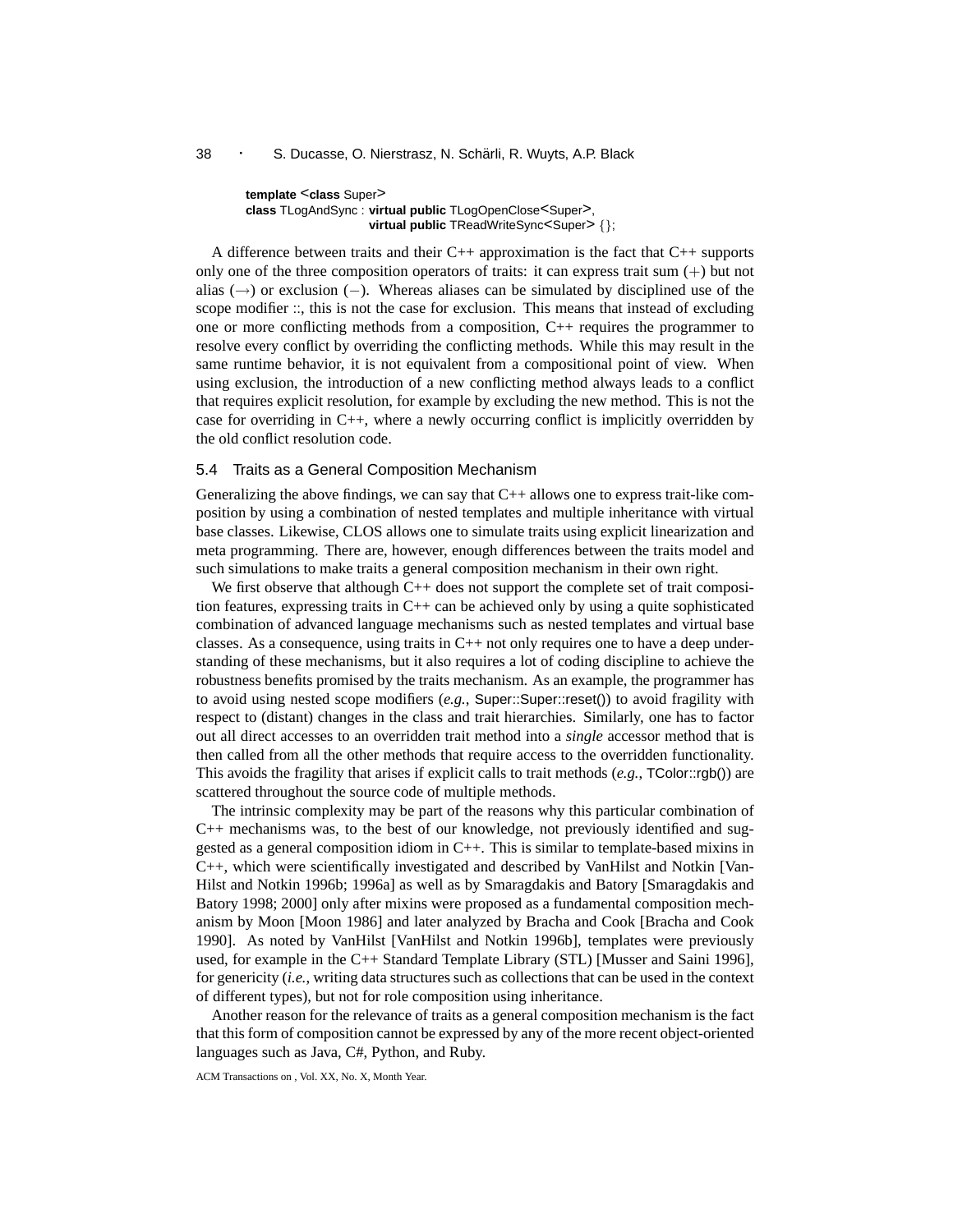This is a strong indication that the  $C++$  or CLOS approaches, which provide the programmer with an overwhelming array of mechanisms for feature composition, are not the best way to go. The main problem is that there is just too much of a risk that the average programmer will use and combine these mechanisms in an sub-optimal way, leading to code that is fragile, hard to understand and difficult to maintain.

In contrast, traits stand for a *single* composition mechanism that guarantees certain composition properties. By applying traits to a language such as Smalltalk, Java, or C#, we can therefore get most of the compositional power known from C++, but without its drawbacks.

### 6. IMPLEMENTATION

Traits as described in this paper are fully implemented in Squeak [Ingalls et al. 1997], an open-source dialect of Smalltalk. Our implementation consists of two parts: an extension of the Smalltalk language and an extension of the programming tools.

## 6.1 Language Extension

To add traits to Squeak, we extended the implementation of classes to include an additional instance variable to contain the information in the composition clause. This variable defines the traits used by the class, as well as any exclusions and aliases. In addition, we introduced a representation for traits, which are essentially stripped-down classes that can define neither state nor a superclass. When a class C uses a trait T, the method dictionary of C is extended with an entry for all the methods in T that are not overridden by C. For an alias, we add to the method dictionary a second entry that associates the new name with the aliased method. Since compiled methods do not usually depend on the location at which they are used, the bytecode for the method can be shared between the trait that defines the method and all the classes and traits that use it. Methods that use the keyword super are an exception; these methods store an explicit reference to the superclass in their literal table. When a trait with such methods is applied to a class, these methods are copied into the class, and the literal that refers to the superclass is modified appropriately. This copying could be avoided by modifying the virtual machine to that it computes super when needed, rather than reading it from the literal table for the method.

In Smalltalk, classes are first-class objects; every class is an instance of a metaclass that defines the shape and the behavior of its singleton instance [Goldberg and Robson 1983]. In our implementation, we support this concept by introducing the notion of a *classtrait*; a classtrait can be associated with every trait. To preserve metaclass compatibility [Graube 1989; Bouraqadi-Saadani et al. 1998; Ducasse et al. 2005], whenever a trait is used in a class, the associated classtrait (if there is one) is automatically used in the metaclass. Consequently, a trait with an associated classtrait can be used only by classes, whereas a trait without a classtrait can be used by both classes and metaclasses.

When are classtraits necessary? Suppose that a trait T contains a method such as

T>>emptyCopy ↑ self class new: self size.

Clearly, this implies a requirement for a method size, that is, we know that whatever class eventually uses T must provide a method size. It also implies a *class* requirement for the method new:, that is, whatever class eventually uses T, its *metaclass* must provide a method new:. If the primitive implementation of new: in Behavior is not appropriate, the programmer might create a classtrait corresponding to T to contain a customized new: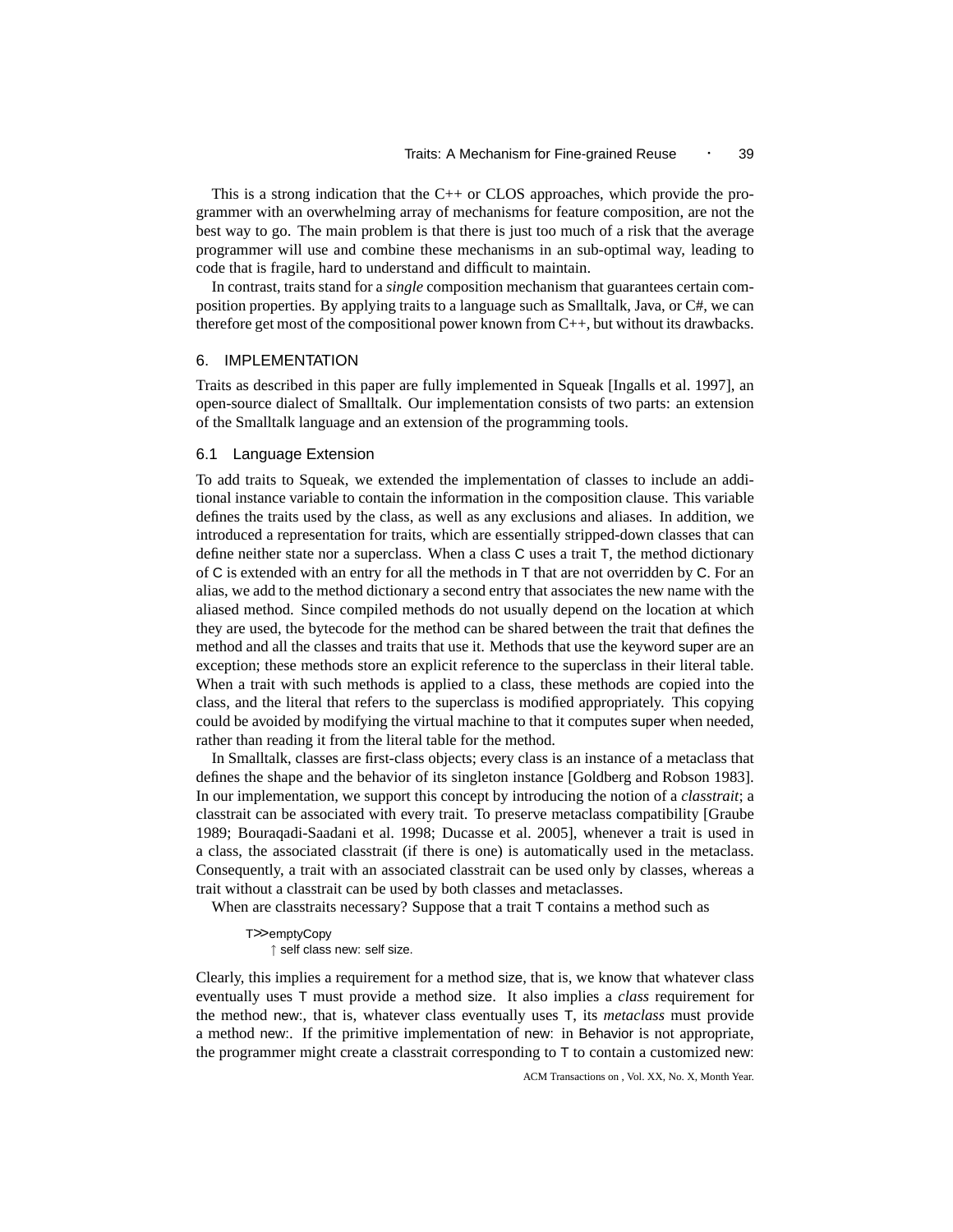method. Whenever T is applied to a class, this (anonymous) classtrait will be automatically applied to the corresponding metaclass.

The treatment of classtraits by the traits browser is exactly parallel to the treatment of metaclasses. A classtrait can be created simply by switching from the "instance" side of the browser to the "class" side, and defining a method. Once a trait and a classtrait have been linked in this way, whenever the trait is used by a class, the corresponding classtrait will be used by the corresponding metaclass. No changes are necessary in the formal model to accommodate classtraits; classtraits are simply ordinary traits that happen to be designed for application to classes. Again, this is exactly parallel to the treatment of metaclasses in Smalltalk; metaclasses are simply ordinary objects that happen to be instances of the class Metaclass.

Because traits are simple and completely backwards compatible with single inheritance, implementing traits in a reflective single inheritance language like Squeak is unproblematic. The fact that traits cannot specify state is a major simplification. We avoid most of the performance and space problems that occur with multiple inheritance, because these problems are related to compiling methods without knowing the offsets of the instance variables in the object [Dixon et al. 1989].

Our implementation never duplicates source code, and duplicates byte code only if it includes sends to super. A program with traits therefore exhibits the same performance as the corresponding single inheritance program in which all the methods provided by traits are implemented directly in the classes that use those traits. This is especially remarkable because our implementation did not introduce any changes to the Squeak virtual machine. The only performance penalty results from the use of accessor methods, but such methods are in any case widely used because they improve maintainability. Modern JIT compilers routinely inline accessors, so we feel that requiring their use is now entirely justifiable.

## 6.2 Programming Tools

Besides introducing an extension to the language, our implementation also includes an extension of the programming tools, *i.e.*, the Smalltalk browser. We now give a brief overview of this extended browser; a more detailed description can be found in two companion papers [Schärli and Black 2003; Black and Schärli 2004].

For each class (and each trait), the browser shows the various traits from which it is composed. The flattening property means that the browser can flatten this hierarchical structure at any level, while preserving the semantics of the classes. In addition, the browser shows the programmer the *provided* and *required* methods, the *overridden* methods, and the *glue* methods, which specify how the class meets the requirements of its component traits. These features allow the programmer to work with different views of the code. On the one hand, the programmer can view and edit the code in a flattened view, where a class consists of an unstructured set of methods and it does not matter whether the class is built from traits or whether a method is defined in a trait or in the class itself. On the other hand, the programmer can work in a composition view, which shows how the responsibilities of the class are decomposed into several traits, and how these traits are glued together to achieve the required behavior. This view is especially valuable because it allows a user to understand a class by seeing which traits it uses and examining the glue methods.

As in standard Smalltalk, the browser supports incremental compilation. Whenever a trait method is added, changed or deleted, all the users of that trait are immediately updated. The modifications are also analyzed to update the set of required methods. If a modification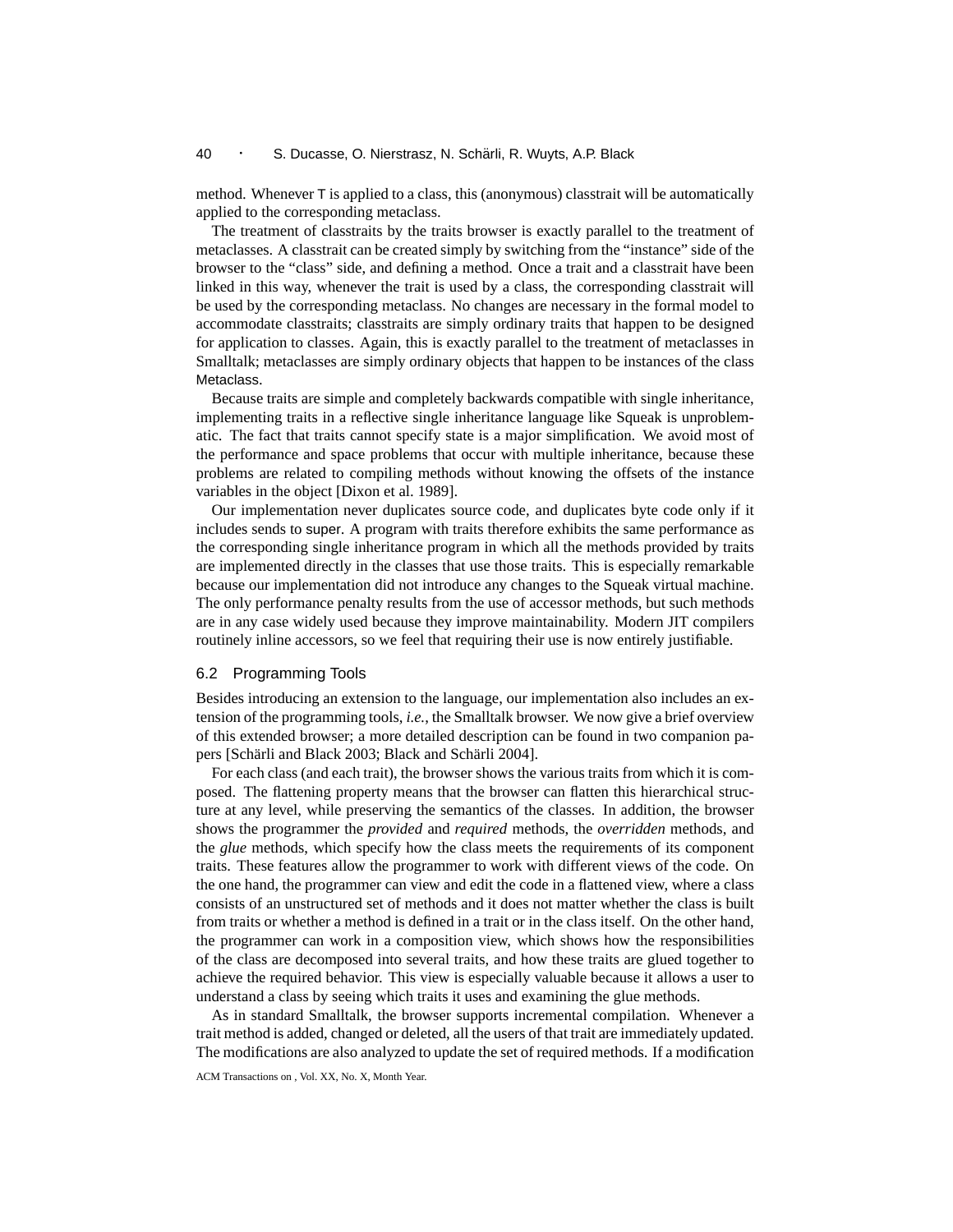causes a new conflict or an unspecified requirement anywhere in the system, the affected classes and traits are automatically added to a "to do" list.

Our implementation features several tools that support the programmer in composing traits and in generating the necessary glue code. Required methods that correspond to instance variable accessors are generated on request. Assistance is also provided in eliminating conflicts. The programmer is presented with a list of alternative implementations: choosing one of these implementations automatically generates the composition clause that excludes the others, and thus eliminates the conflict in favor of the chosen method.

## 7. EXPERIENCE

We first validated the usability of traits by using them to refactor the Smalltalk collection hierarchy, as implemented in version 3.2 of Squeak. In a second study, we used traits to solve metaclass composition problems and to refactor the Smalltalk kernel (as implemented in Squeak 3.6) by cleanly bootstrapping it with traits. In this section, we briefly summarize the results of this work; interested readers are referred to two companion papers for more detail [Black et al. 2003; Ducasse et al. 2005].

## 7.1 Refactoring the Smalltalk Collection Hierarchy

The core classes of the Smalltalk collection hierarchy have been improved over more than 20 years and are often considered a paradigmatic example of object-oriented programming. Each kind of collection can be characterized by the properties of its instances, such as whether they are explicitly ordered (*e.g.*, Array), implicitly ordered (*e.g.*, SortedCollection), or unordered (*e.g.*, Set), whether they are extensible (*e.g.*, Bag), or immutable (*e.g.*, Interval), whether they are accessed by key (*e.g.*, Dictionary) or index (*e.g.*, OrderedCollection), and the operation used for element comparisons (*e.g.*, object identity, equality or a client-defined operator).

The problem is that single inheritance is not expressive enough to model such a diverse set of related classes that share many different properties in various combinations. This means that the implementors of the classes are forced to either duplicate code or to move methods higher in the hierarchy than makes conceptual sense, and then to disable these methods in the subclasses for which they are inappropriate [Cook 1992].

We solved these problems by creating traits for the different collection properties and combining them to build the required collection classes. To achieve maximum flexibility, we separated the properties specifying the implementation of a collection from the properties specifying the interface. This allowed us to freely combine different interfaces (*e.g.*, "sorted-extensible interface" and "sorted-extensible-immutable interface") with any of the suitable implementations (*e.g.*, "linked-list implementation" and "array-based implementation").

In addition to the traits that were absolutely necessary to achieve a sound hierarchy and avoid code duplication, we structured the code using fine-grained subtraits that allow us to reuse parts of the code outside of the collection hierarchy. For example, we introduced traits representing the behavior "emptiness" (which requires size and provides isEmpty, notEmpty, ifEmpty:, *etc.*) and "enumeration" (requires do: and provides collect:, select:, detect:, *etc.*).

Although some of the collection classes are now built as the composition of up to 22 traits, our tools take advantage of the flattening property to ensure that that this does not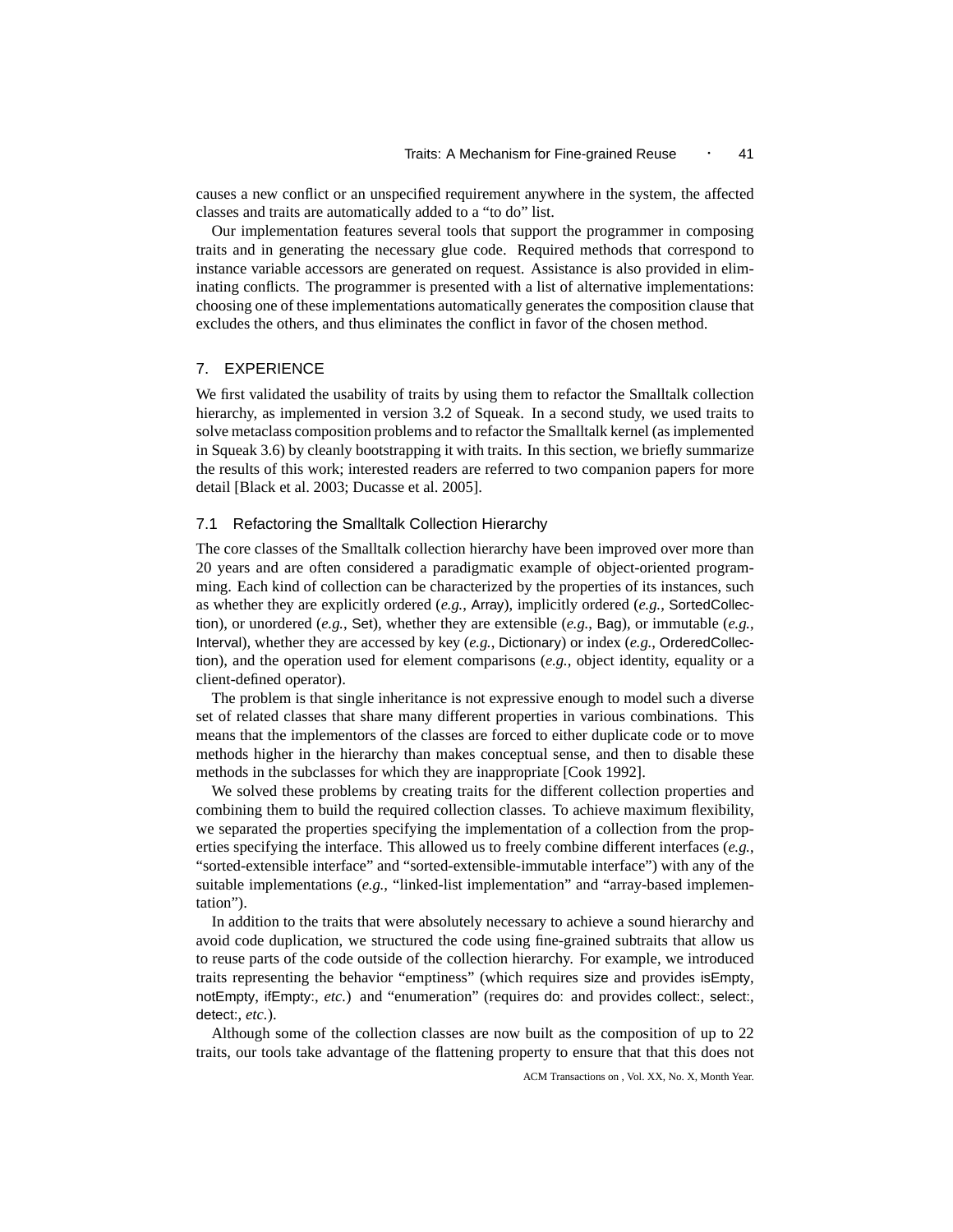## 42 · S. Ducasse, O. Nierstrasz, N. Schärli, R. Wuyts, A.P. Black

make the code any harder to understand than it was without traits. It is always possible to work with the hierarchy as if it were implemented with ordinary single-inheritance.

In total, we refactored 29 classes of the collection hierarchy, which originally implemented 635 methods. In the refactored versions, we built these classes from a total of 60 different traits. This allowed us to reduce the total number of methods to 567, which is just over 10% fewer methods than in the original implementation. In addition, the code for the trait-based implementation contains 12% less source code than the original. This is especially remarkable since nearly 9% of the methods in the original implementation were implemented "too high" in the hierarchy specifically to enable code sharing. With inheritance, the penalty for this is the repeated need to cancel inherited behavior (by using methods that cause a runtime error) in subclasses where it does not make sense<sup>6</sup>. In the trait-based implementation, there is no need to resort to this tactic. This means that we were able to eliminate all cancellation of inherited methods from the refactored collection hierarchy.

*Comparison to Mixins.* It is clear that mixins could also be used to tackle the structural problems that we identified in the Smalltalk collection classes. We found, however, that because of the conceptual problems associated with mixins, achieving an equally finegrained refactoring would be significantly more problematic with mixins than it is with traits.

Our refactored collection classes uses many traits, in one case as many as 22. Counting also the traits inherited from the superclasses, some our collection classes are built from a total of up to 35 traits (*e.g.*, OrderedCollection and Text). This is feasible because the sum operation lets us build a subclass from a group of traits in parallel, and the flattening property allows us to view and edit the nested trait structure at any level. In particular, the programmer can work with each class as if it were built without any traits at all.

In contrast, mixins must be applied one at a time, using the ordinary single inheritance operator. This would result in huge and hard to understand inheritance chains with up to 35 levels. This is especially problematic because mixin composition does not enjoy a flattening property. Whereas a class composed of a total of 35 traits can be consistently viewed and edited in a flat way (*i.e.*, as if only single inheritance were used), this is not possible with mixins, because mixins are composed using the inheritance operation, and thus the semantics of super-calls depends on the exact placement of the call in the inheritance chain.

In our refactored hierarchy, there are situations where several components are composed, but there is no ordering of mixins that would lead to the appropriate behavior. This is because there are sometimes *multiple* conflicts that need to be resolved by combining the conflicting methods or by excluding the methods that are not relevant. With traits, resolving these conflicts is simple because the composite entity can decide *independently* for each conflict how it should be resolved using exclusion and aliasing. Mixins, in contrast, need to be totally ordered and do not support exclusion and aliasing. Thus, the only way to resolve such conflicts would be to introduce additional glue mixins, which make such compositions more complex and harder to understand (see Section 3.1).

One example of this is the trait TSortedImpl where we had two conflicts: at:ifAbsent: and collect:, but no single subtrait that takes precedence for both of them. This is exactly

 ${}^{6}$ In the original implementation, only 27% of the methods implemented "too high" were explicitly disabled in the subclasses where they did not belong. Therefore, eliminating such "error methods" accounts for only a small fraction of the methods we saved in our refactoring.

ACM Transactions on , Vol. XX, No. X, Month Year.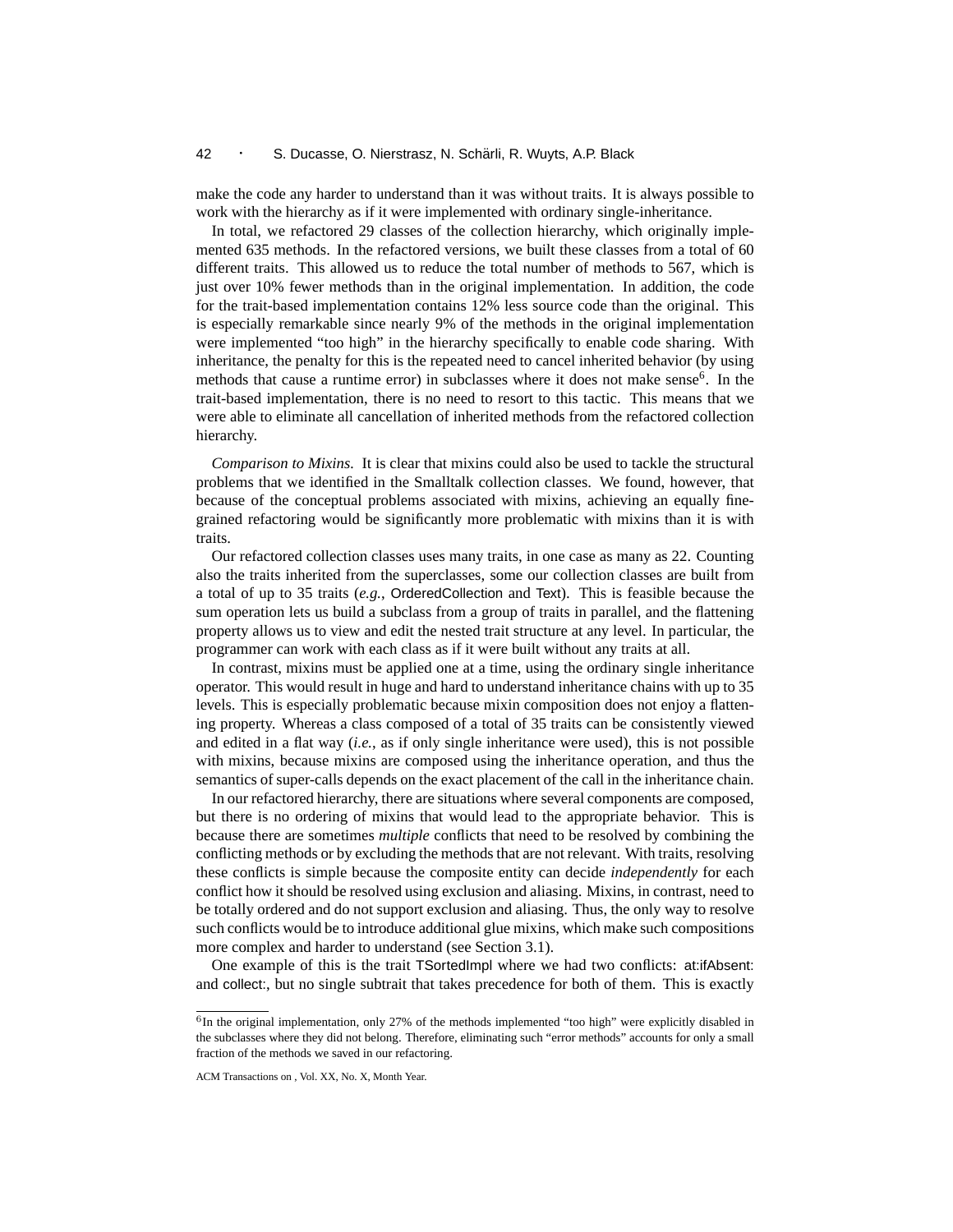the situation exclusion is designed for, and we obtained the desired behavior by excluding at:ifAbsent: from the subtrait TExtensibleSequencedImpl and collect: from TOrderedSortedCommonImpl.

Using mixins, the solution would be to either modify TExtensibleSequencedImpl, or to introduce a new intermediate mixin corresponding to TExtensibleSequencedImpl - {at:ifAbsent:}. Neither choice is desirable. Modifying the components is bad because it may break other places where these components are used. Introducing intermediate "glue mixins" makes the inheritance chains even longer and harder to understand (cf. Sections 2.2 and 3.1).

While composite mixins [Bracha 1992] allow the programmer to improve the understandability of such complex hierarchies by structuring the involved mixins, they do not solve the conceptual problems related to mixins (cf. Section 2.2). This is because composite mixins are based on the same linear form of composition as mixins, and they therefore suffer from the same problems such as fragility with respect to change and dispersal of glue code. What would this mean in practice? Composite mixins would indeed allow us to structure the 21 mixins used to build SequencedImmutable into a handful of composite mixins. Nevertheless, the problems of fragility with respect to change, code dispersal, and so on, would then occur both *within* and *between* these composite mixins.

In the process of our refactoring work, we also encountered many situations where adding a new method to a component caused a conflict with another component in distant code. Thanks to the commutativity of trait sum and the requirement of explicit conflict resolution, all of these places were immediately detected, and we were able to re-establish the correct semantics by making an appropriate adjustment to the relevant trait composition clause. It was never necessary to modify other components, so we never found ourselves in a situation where resolving one conflict created two more.

With mixins, this would not have been the case. First, we would not have detected conflicting methods so easily because the order of the mixins *implicitly* "resolves" each conflict, although not necessarily in the way that the programmer intends! Second, even if we had noticed that a conflict had been resolved in an incorrect way, it would have been much harder to re-establish the correct behavior.

A comparison of our refactored collection classes to the mixin-based collection framework of Strongtalk [Bracha and Griswold 1993] provides more data on the effectiveness of mixins and traits. Both frameworks are based on Smalltalk-80 and are therefore quite comparable. Strongtalk has more collection classes, but uses only 10 different mixins, compared to 67 traits in our hierarchy. In particular, Strongtalk does not factor out characteristics such as extensible, implicitly sequenced, and explicitly sequenced; neither does it make aspects like enumeration reusable outside of the collection framework.

Of course, the fact that the designers of Strongtalk decided not to pursue a fine-grained decomposition into mixins does not mean that doing so would be impossible. But it is an indication that the designers of Strongtalk decided that the disadvantages of a finer structure outweighed the advantages. In contrast, we have found that with traits the finegrained decomposition has only advantages.

*Comparison to Multiple Inheritance.* Multiple inheritance would also have solved many of the problems that we identified in the single inheritance version of the Smalltalk collection classes. Like mixins, however, multiple inheritance alone would not be expressive enough to achieve a fine-grained refactoring of the collection hierarchy.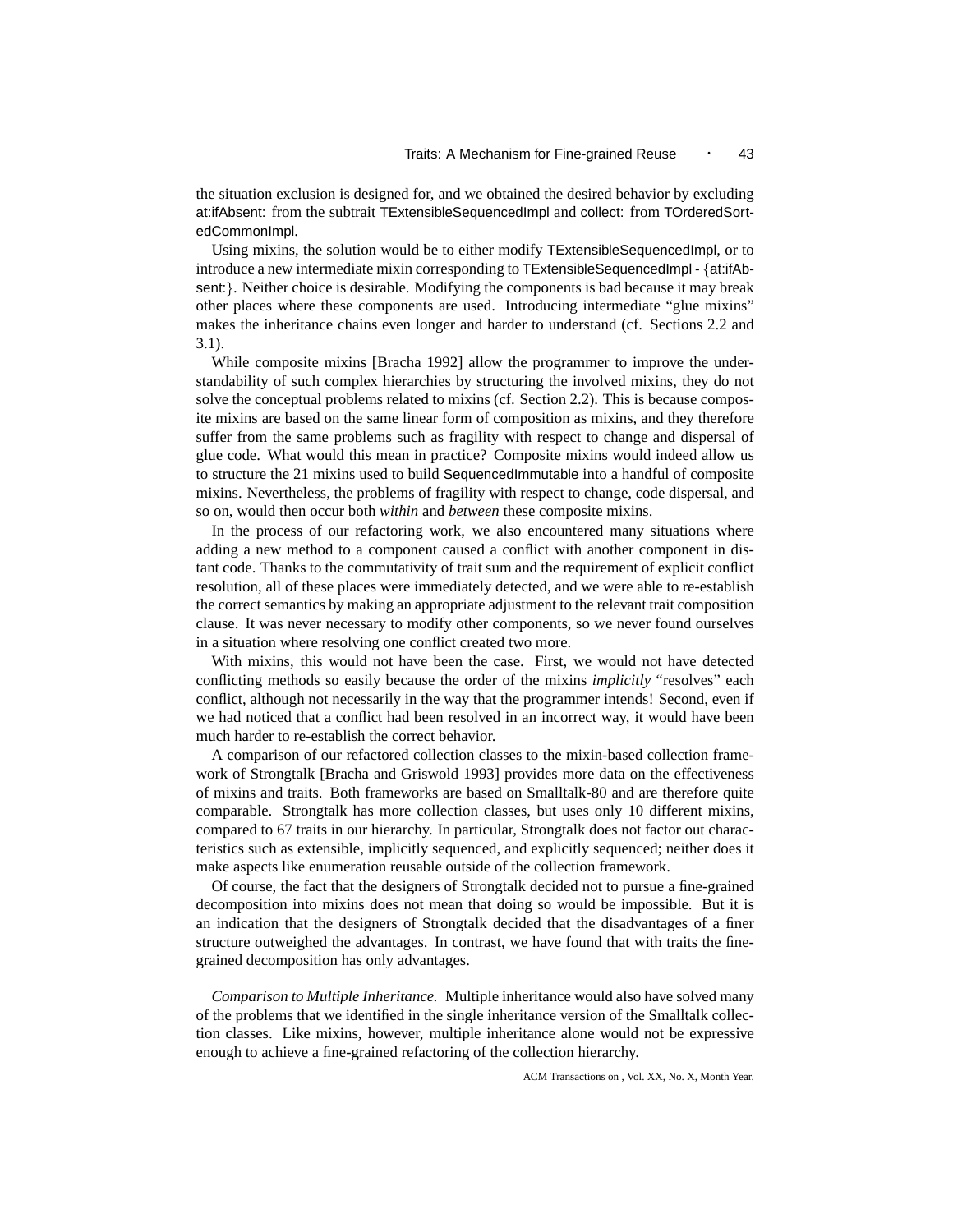## 44 · S. Ducasse, O. Nierstrasz, N. Schärli, R. Wuyts, A.P. Black

For example, our refactored hierarchy uses several adaptor traits such as TIdentityAdaptor, which is used to turn collection classes like Set, WeakSet, and Dictionary into new classes that compare elements based on their identity rather than equality. But as described in Sections 2 and 3.2, multiple inheritance alone cannot express such adaptors without code duplication.

## 7.2 Applying Traits to Metaclasses and the Smalltalk Kernel

In class-based object-oriented programming, classes are used as instance generators and to implement the behavior of objects. In pure object-oriented languages such as CLOS and Smalltalk, classes themselves are first-class objects, being instances of so-called *metaclasses* [Ingalls 1976; Cointe 1987; Kiczales et al. 1991; Danforth and Forman 1994; Forman and Danforth 1999]. In the same way that classes (like String) define the properties of their instances (like 'Hello'), metaclasses (like String class) define the properties of their instances (String). Examples of class properties are *singleton*, *final*, and *abstract* [Ledoux and Cointe 1996].

Because most of these class properties apply to many different classes, it is only natural to wish to share the corresponding code among multiple metaclasses. For example, both the class Number and the class Collection are abstract classes in Smalltalk, and it would be nice if this could be expressed by sharing the code that implements the *abstract* property among the corresponding metaclasses Number class and Collection class.

Unfortunately, giving the programmer explicit control over the metaclasses of a class leads to a variety of metaclass composition problems. These problems arise mainly because explicit metaclasses can break compatibility between the class and the metaclass level, *i.e.*, code fragments applied to one class may break when used on another class due to the inheritance relationship between their respective metaclasses.

Numerous approaches have tried to solve metaclass composition problems [Bouraqadi-Saadani et al. 1998; Bouraqadi 2004; Forman and Danforth 1999; Rivard 1997], but they always handle conflicting properties in an *ad-hoc* manner, alienating the meta-programmer. We have solved this problem in a *uniform* way by representing class properties as traits. This means that, like all other classes in the system, metaclasses are built as the composition of traits corresponding to the properties that they require; in the case of metaclasses, these are class properties such as singleton, abstract, and final.

While trait composition is used to add the required class properties to a metaclass, the inheritance hierarchy is used to ensure compatibility between the class and the metaclass level. This is achieved by retaining the parallel class and metaclass inheritance hierarchies found in Smalltalk: if a class A is the superclass of a class B, then the metaclass A class is the superclass of the metaclass B class.

As we have pointed out in our paper on metaclass composition [Ducasse et al. 2005], using the inheritance hierarchy for inter-level compatibility and traits for building metaclasses gives us the best of both worlds: it enables safe metaclass composition while retaining explicit control over what is being composed. Unlike other approaches, this approach is uniform because it uses the same object-oriented mechanisms, namely the complementary concepts of single inheritance and trait composition, to address design and implementation issues on both the base and the meta level. This has the advantage that the programmer does not have to learn a new composition mechanism that is exclusively targeted at composing metaclass properties.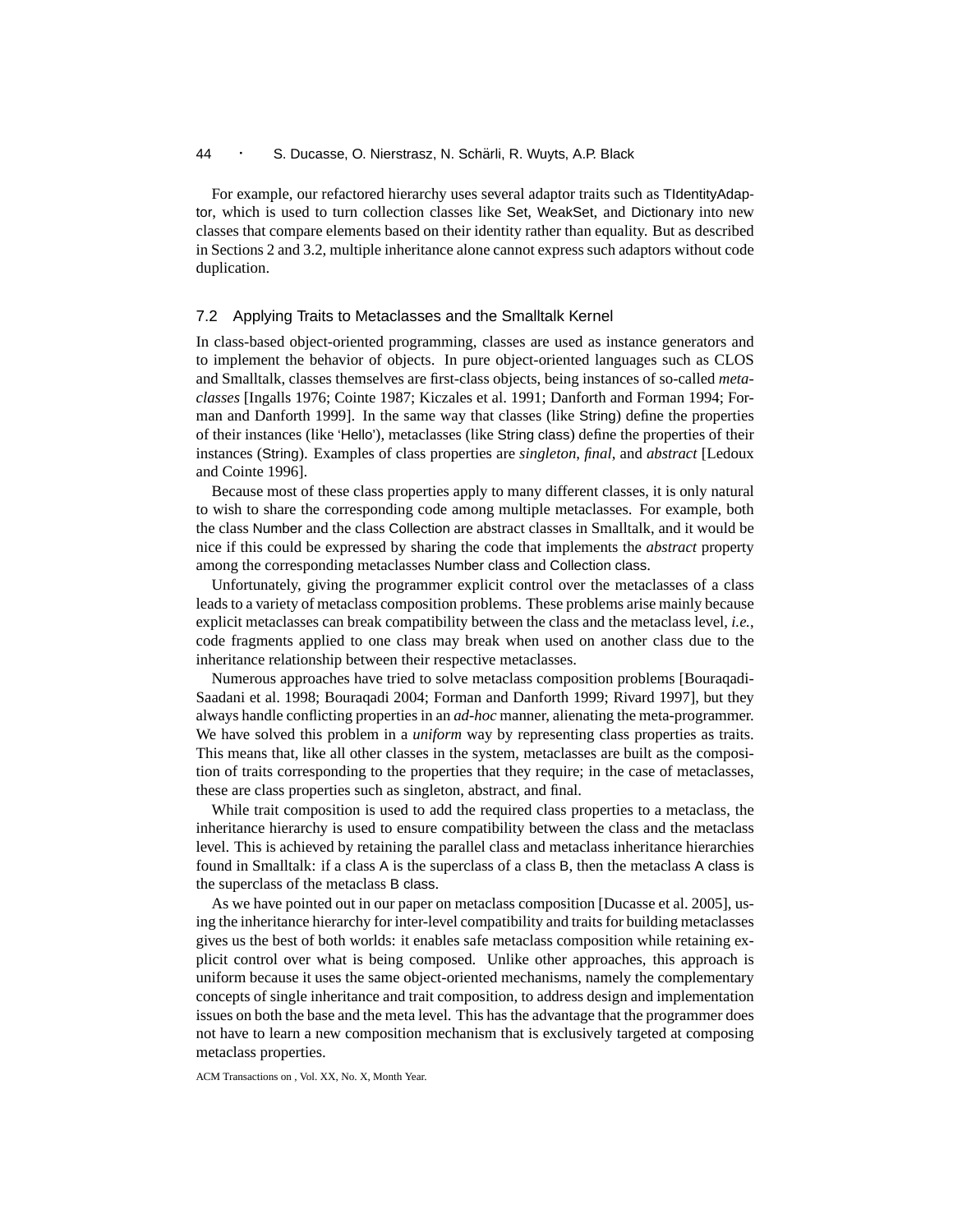*Bootstrapping a new Smalltalk Kernel with Traits.* Once traits were used to represent class properties, it was a natural extension to completely refactor the Squeak kernel by bootstrapping it with traits [Lienhard 2004]. Because the new kernel based on traits is an extension of the traditional Smalltalk kernel, it still contains the traditional Smalltalk kernel classes Behavior, ClassDescription, Metaclass, and Class [Goldberg and Robson 1983]. But unlike the classes in the old kernel, the new classes are built from various traits such as TInstantiator, TInstanceEnumerator, and TFamilyAccess, which correspond to the different responsibilities of the classes.

In addition, the new language kernel also contains the classes TraitBehavior, TraitDescription, Trait, and ClassTrait. These classes are necessary to represent traits, and they closely correspond to the traditional kernel classes. For example, just as Behavior provides basic functionality for compiling methods and managing a method dictionary in classes, TraitBehavior provides the same functionality for traits. These classes in the new kernel not only represent traits, but are also themselves built from traits. Examples include TMethod-DictionaryManagement, TOrganization, and TCodeFileOut.

Besides improving the structure of the kernel, this is important because the new kernel classes that represent traits share many features with the traditional kernel classes that represent classes; putting the common code into traits enables these common features to be reused. This is especially true for the classes ClassDescription and TraitDescription, which share most of their methods.

Although the Smalltalk kernel is indeed small, the fact that we were able to cleanly bootstrap it with traits is another indication of the practical applicability of traits. For the language researcher, the refactored kernel has the advantage that experiments with the language are now much easier to cary out; this is because the different aspects of the language (*e.g.*, method dictionary management) are now available as traits that can be recomposed to create classes and objects with different properties.

### 8. RELATED WORK

In Sections 2 and 3, we have shown how multiple inheritance and various forms of mixin attempt to promote code reuse, and illustrated the problems that beset these generalizations of inheritance. In this section we compare traits to other approaches for structuring complex artifacts.

*Other Reuse Constructs Called "Traits".* Several other systems have used entities called "traits" to share and reuse implementation in ways that are related to the composition mechanism introduced in this paper.

One of these is the prototype-based language Self [Ungar and Smith 1987]. In Self, there is no notion of class; conceptually, each object defines its own format, methods, and inheritance relations. Objects are derived from other objects by cloning and modification. Objects can have one or more parent objects; messages that are not found in the object are looked for and delegated to a parent object. The order in which these parent objects are searched is not pre-defined<sup>7</sup>, and it is an error for a selector to be found in more than one parent. In Self, explicit sends to such parent objects are called *resends*, of which there are

<sup>7</sup> In some older versions, Self featured sophisticated mechanisms to influence the search order. These mechanisms were later abandoned.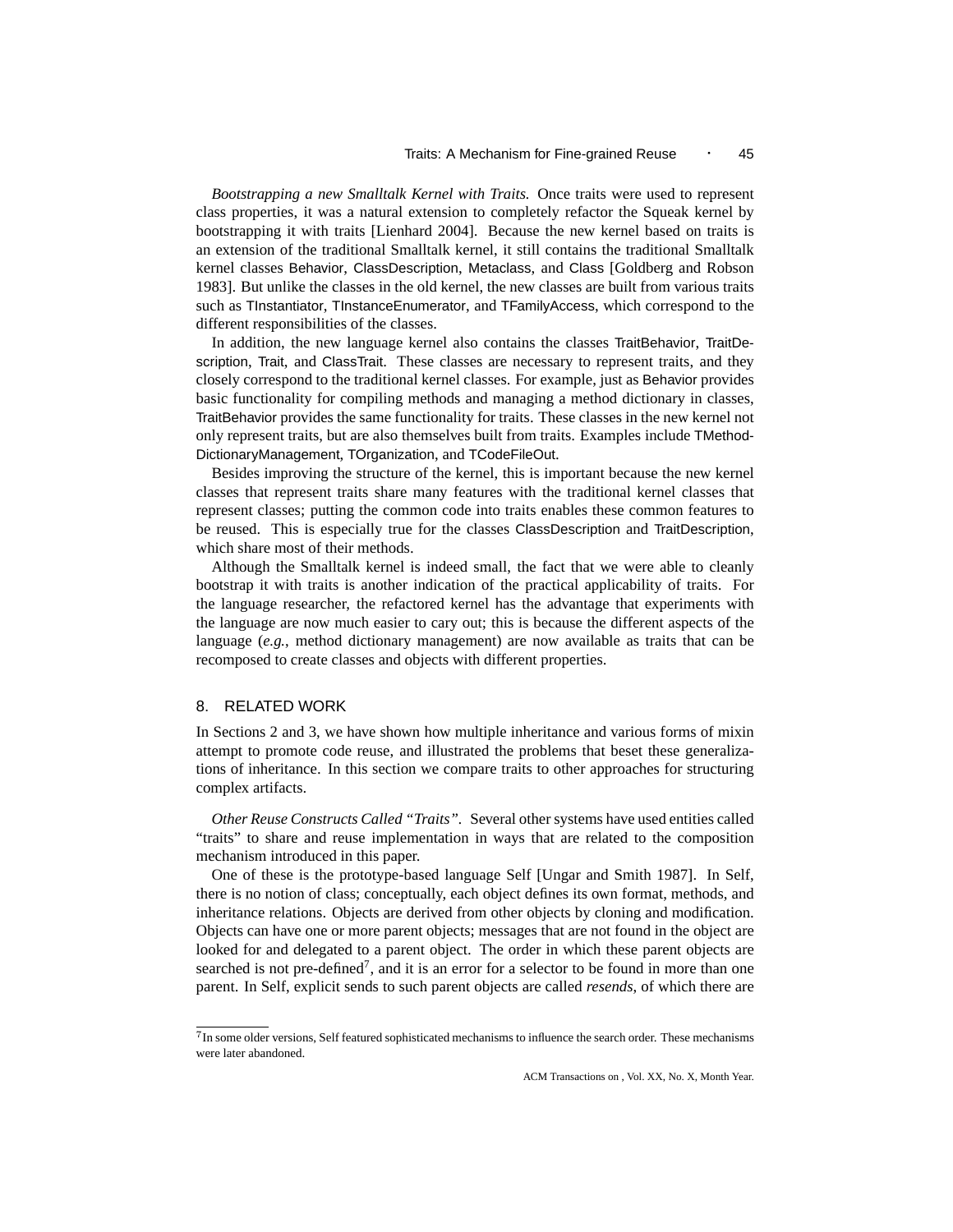two kinds: *directed resends* look in a specific parent object, while ordinary *resends* traverse all parent objects.

Self uses so-called *trait objects* to factor out common features [Ungar et al. 1991]. Similar to the notion of traits presented here, these trait objects are essentially groups of methods<sup>8</sup>. But unlike our traits, Self's trait objects do not support specific composition operators; instead, they are used as ordinary parent objects.

The software for the Xerox Star workstation was also implemented using entities called traits [Curry et al. 1982]. Traits were primitive entities used to build-up more complex objects. They were implemented as coding conventions in the Mesa programming language. This approach has more in common with other multiple inheritance approaches than with traits as presented in this paper. In particular, the Star traits differ from ours in their semantics for inheritance, their provision for conflict resolution capabilities, their ability to carry state, and their multiple implementations for a single method.

The Larch Shared Language [Guttag et al. 1985] is also based on a construct called a trait; the relationship turns out to be more than name deep. Larch traits are fragments of specifications that can be freely reused at fine granularity. For example, it is possible to define a Larch trait such as IsEmpty that adds a single operation to an existing container datatype specification. But there are also significant differences between Larch traits and the traits presented in this work. In particular, adding a trait to a class is not intended to create a conservative extension of that class.

*PIE.* The Personal Information Environment (PIE) is a programming environment that supports the design, development, and documentation of Smalltalk programs [Goldstein and Bobrow 1980b; 1980a]. The PIE environment is based on a network of nodes that describe different types of entities — from small pieces such as a single procedure to much larger conceptual entities such as categories of classes or configurations of the system in a uniform way. PIE features a wide variety of innovations such as context-sensitive descriptions (*i.e.*, properties with different associated values depending on the current context), meta-nodes containing a meta-description of the associated node, and a mechanism for unique identification of objects across an entire computing community [Bobrow and Goldstein 1980; Goldstein and Bobrow 1980b; 1980a].

In addition, PIE features a form of multiple inheritance based on a notion of multiple perspectives, which reflects the idea that a certain node may have different characteristics depending on the point of view from which it is considered. Hence, PIE allows the programmer to assign an arbitrary number of different perspectives (with independent superclasses) to a single node. In the initial version of PIE, the state of the object was represented entirely in the node, and the perspectives carried no state: they supplied method definitions only. Although this early form of perspectives bears a certain resemblance to traits, there are important conceptual differences. The most critical one is that unlike with traits, the methods provided by perspectives are not merged into the node where the perspectives are applied. This means that a node does not itself understand the messages implemented by its perspectives, and that a programmer therefore has to use a message pattern that explicitly states the class of the perspective providing the sent message.

While this design has the advantage that equally named methods of different perspec-

<sup>&</sup>lt;sup>8</sup>Since Self is based around the notion of slots, which draws no difference between methods and data, nothing prevents a trait object from also containing state. But their goal is to just bundle methods.

ACM Transactions on , Vol. XX, No. X, Month Year.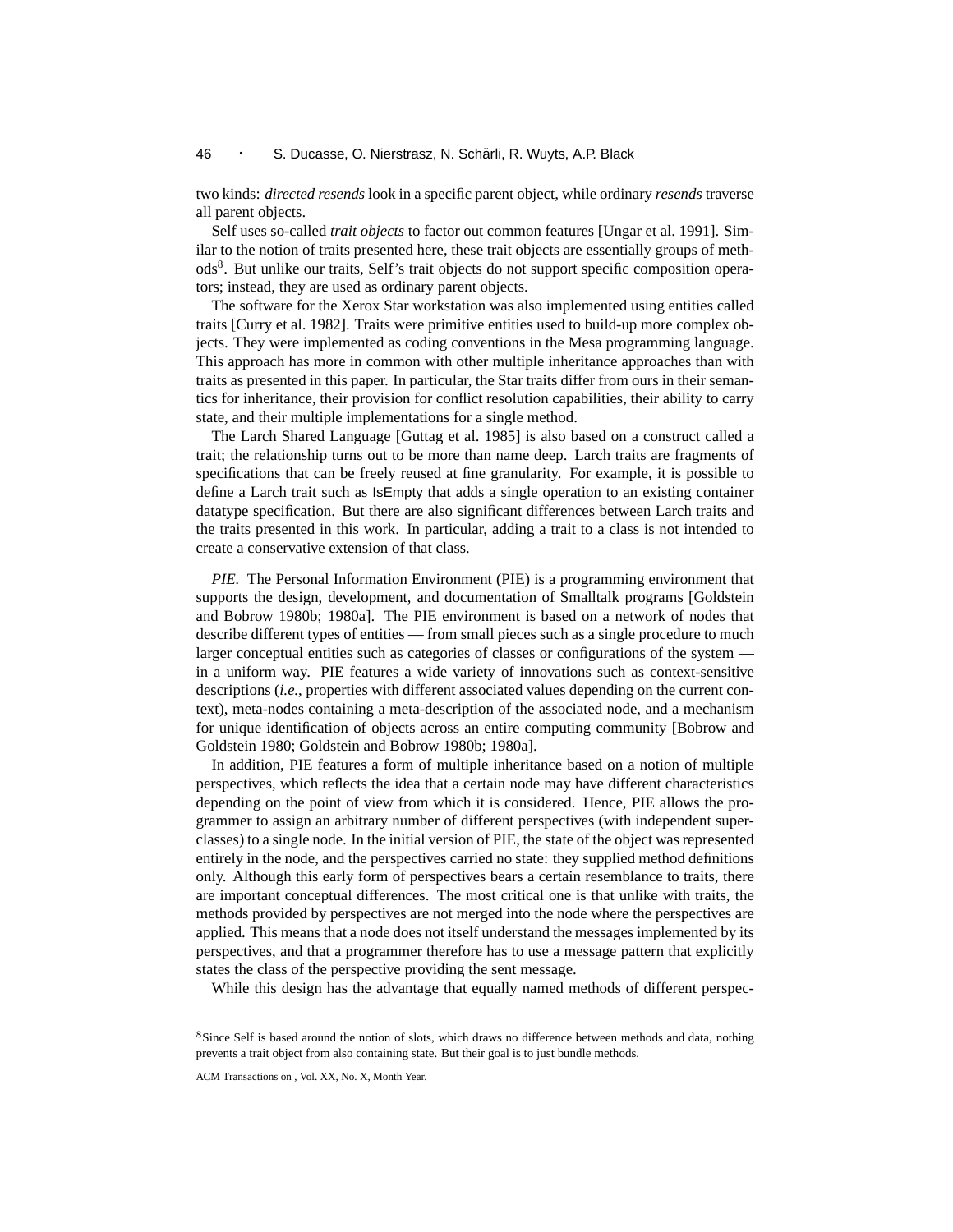tives never conflict, it also means that external clients depend on the structure of a node, and that perspectives are heavyweight entities that do not provide for fine-grained modularization of a node's methods. These conceptual differences between traits and perspectives are even more significant in the second and most recent version of PIE, where each perspective also carries its own state. Note that the notion of perspectives in PIE is based on very similar notions in FRL [Goldstein and Roberts 1977] and KRL [Bobrow and Winograd 1977], and that it is related to the approach employed by ThingLab [Borning 1981], a multiple inheritance constraint satisfaction system.

*Template-based Approaches.* There are several C++ template libraries such as the Standard Template Library (STL) [Musser and Saini 1996] and the Boost Lambda Library [Järvi et al. 2003], which implement a variety of parameterized data structures and functions such as collections and iterators. Whereas these parameterized data structures facilitate reuse because they are applicable in the context of different types, they are not directly related to the kind of feature composition that is the goal of traits.

Indeed, VanHilst and Notkin [VanHilst and Notkin 1996b] note that C++ templates can be used for two conceptually different kinds of parametrization: for *genericity* (*e.g.*, a generic class Set with a parameterized element type) and for *composition* (*e.g.*, a class Color with a parameterized superclass)<sup>9</sup>. The conceptual difference between these two purposes of templates become especially apparent in a language like Smalltalk. Because Smalltalk is dynamically typed, templates are not necessary for writing the kind of generic data structures implemented in the STL, and because Smalltalk's built-in blocks are anonymous functions (*i.e.*, lambda abstractions), there is no need for the abstractions proposed by the Boost Lambda Library. But at the same time, Smalltalk lacks a flexible composition mechanism, which is why we extended the language with traits.

The RESOLVE discipline [Sitaraman and Weide 1994; Ogden et al. 1994; Edwards et al. 1994; Hollingsworth et al. 1994; Hollingsworth et al. 2000] for component-based software engineering is a set of software engineering design principles introduced by Hollingsworth in his doctoral dissertation [Hollingsworth 1992]. While the RESOLVE discipline is language independent, Sitaraman and Weide also developed specialized versions such as a version for C++ known as RESOLVE/C++ [Bucci et al. 1994]. Although the RESOLVE discipline covers many different kinds of software engineering principles such as avoiding aliasing problems by consistently using swapping and not assignment as the basic data movement mechanism, its main focus lies on component-based design, *i.e.*, the RESOLVE framework.

A key concept of the RESOLVE framework is the distinction between *abstract components* (specifications) and *concrete components* (implementations). The distinction between these two kinds of component allows each abstract component to be realized using any of several concrete components that correctly achieve the intended functionality but may for example differ in performance characteristics. RESOLVE components are also parameterized. In Resolve/C++, parametrization is achieved by making each component a C++ template with two kind of parameters: *conceptual parameters* for generic components such as a set that deals with elements of a parameterized type, and *realization parameters* that avoid concrete-to-concrete component coupling.

<sup>9</sup>Note that generics in most other languages such as C# and Java cannot express classes with parameterized superclasses. Therefore, they cannot be used to express mixin-like feature composition.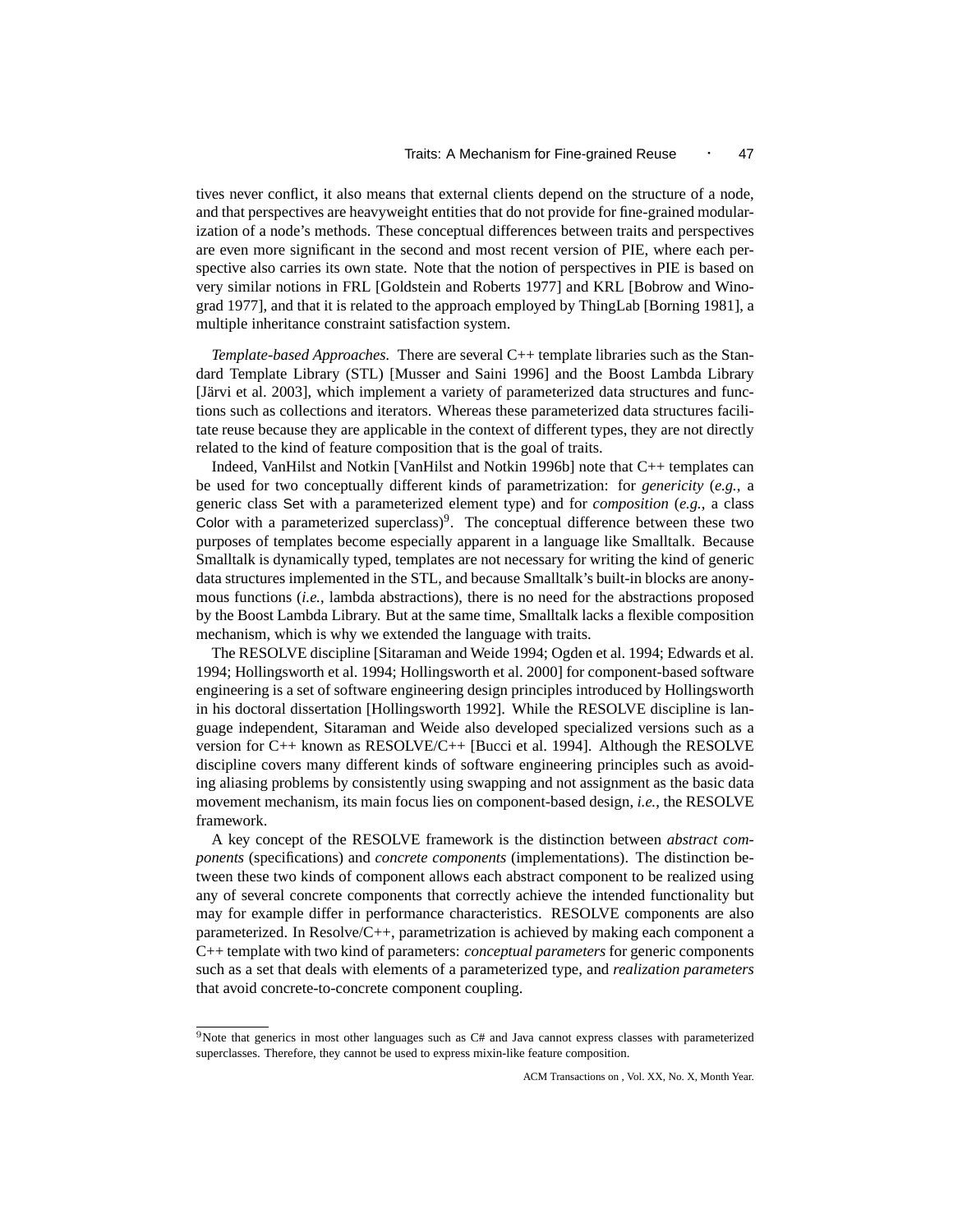## 48 · S. Ducasse, O. Nierstrasz, N. Schärli, R. Wuyts, A.P. Black

These realization parameters make the RESOLVE components similar to traits (and mixins), as they allow a programmer to apply and compose RESOLVE components in very flexible ways. Apart from this similarity, there are also significant differences between traits and RESOLVE. The traits mechanism is designed to be a simple and lightweight extension of single inheritance that enables one to build classes from a fine-grained composition of traits rather than an unstructured collection of individual methods. This is reflected by the fact that traits are implicitly parameterized and are composed in a way that is quite limited but in return guarantees certain properties, such as the flattening property, which are important for the understandability of such fine-grained structures.

In contrast, RESOLVE components are explicitly parameterized and are then composed and applied by (full or partial) instantiation rather than inheritance. Together with the distinction between abstract and concrete components, this makes the RESOLVE approach more complex and heavyweight — Edwards et al. describe the RESOLVE specification language as "rich and fairly complex" [Edwards et al. 1994] — but in return offers a wide variety of different kinds of compositions and conformance guarantees.

*Mixin-related Approaches.* GenVoca is a design methodology for creating application families and architecturally extensible software, *i.e.*, software that is customizable via module additions and removals [Batory and O'Malley 1992]. With GenVoca, class refinements are modeled as functions that take a program (*i.e.*, a GenVoca constant) as input and produce a feature-augmented program as output. While traits are purely behavioral, a Gen-Voca class refinement not only can introduce or override methods, but also can add new data members and constructors to a target class. A more fundamental difference between traits and GenVoca is that traits rely on the composition operators to guarantee important properties for making the resulting classes easy to understand (*e.g.*, the flattening property) and robust with respect to change (*e.g.*, commutativity and explicit conflict resolution). In contrast, GenVoca's main innovations are the layering and scaling of refinements that allow one to generate high-performance systems for a target domain. Indeed, the actual implementation of GenVoca refinements is based on existing mechanisms such as mixins [Batory et al. 2003].

Mixin layers [Smaragdakis and Batory 1998] are a technique for implementing layered object-oriented designs (*e.g.*, collaboration-based designs). Mixin layers are similar to mixins but scaled to the granularity of multiple-classes. Mixin layers address the scalability problems that can appear in role-based designs [VanHilst and Notkin 1996a; 1996b], but they still suffer from the fragility problems we identified for mixins (such as fragility with respect to change) because they are based on mixins as the fundamental composition mechanism.

Smaragdakis also showed how one can develop layered software using common Unix (Linux and Solaris) dynamic libraries [Smaragdakis 2002]. The idea is that, from an objectoriented design standpoint, dynamic libraries are analogous to components in a mixinbased object system. This enables one to use libraries in a layered fashion, mixing and matching different libraries, while ensuring that the result remains consistent. As with all the other mixin-based approaches, composition is linear and the composition order is crucial to the semantics of the composition. As a consequence, this form of dynamic library composition also suffers from the mixin-related problems that we have addressed with our work on traits (cf. Sections 2 and 3)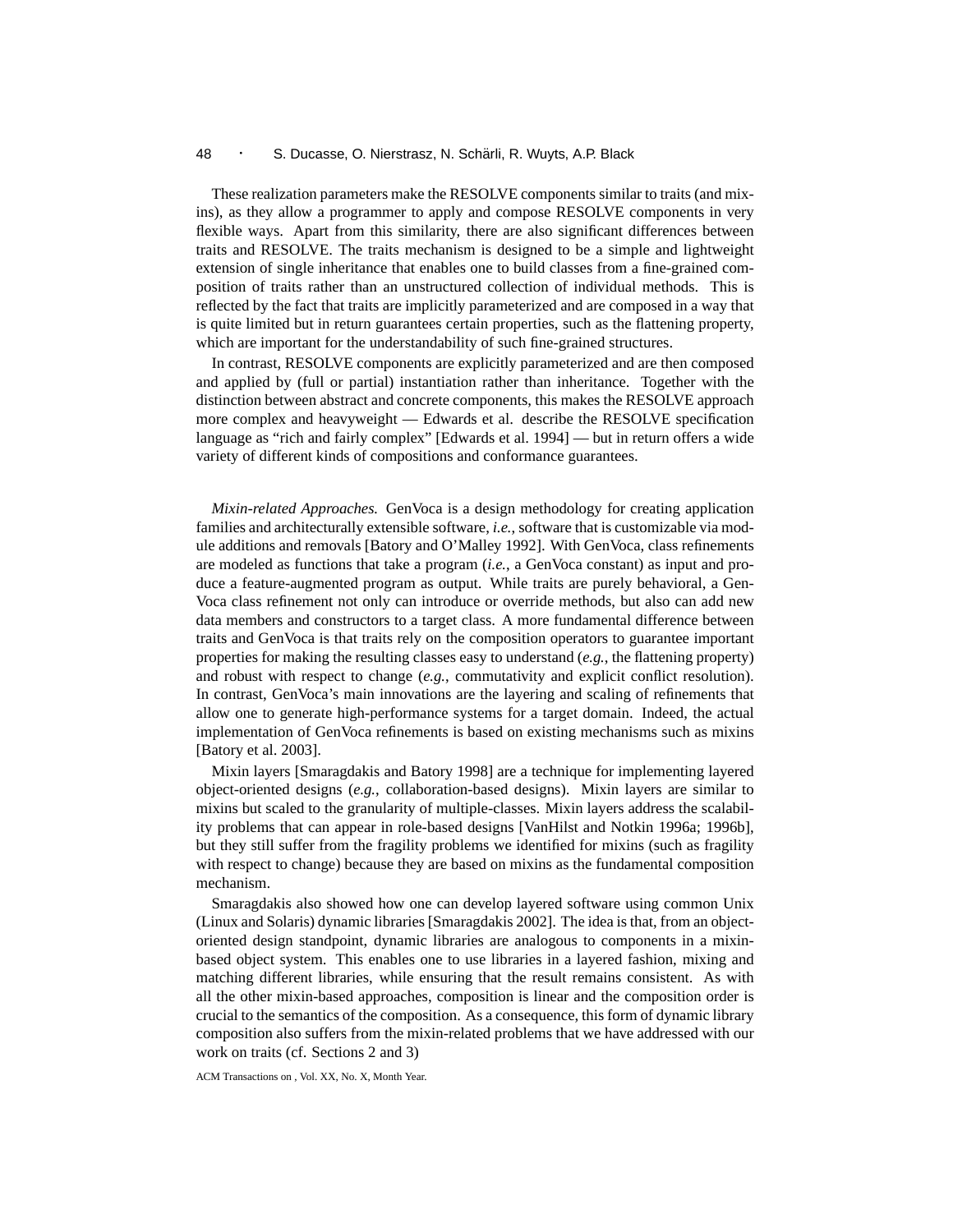*Aspect-oriented Programming (AOP).* Aspect-oriented programming [Kiczales et al. 1997] allows the programmer to encapsulate concerns that cross-cut class boundaries in a construct called an aspect. Both aspects and traits can add new methods to existing classes. Aspects can also weave code before or after the execution of a method, an effect traits achieve using method overriding and explicit calls to super. In addition, most implementations of aspect-oriented programming such as AspectJ [Kiczales et al. 2001] support weaving code at more fine-grained join points such as field accesses, which is not supported by traits.

Despite the fact that traits and aspects can be used for similar purposes, there are fundamental differences between the two approaches. By definition, aspects are concerns that cannot be cleanly encapsulated in a generalized procedure (*i.e.*, object, method, mixin). This means that in contrast to traits, aspects are neither designed nor used to build classes and components from scratch, but rather to alter the performance or semantics of the components in systemic ways. Thus, a single aspect can be designed to modify the behavior of methods spread across the object-oriented decomposition, *i.e.*, in many classes. A trait cannot do this.

*Other Modularity and Composition Models.* Delegation (also known as "object-based inheritance") is another form of composition that side-steps many of the problems related to class-based inheritance [Kniesel 1999]. In contrast to traits, delegation is designed to support *dynamic* component adaptation.

The Jigsaw modularity framework, developed by Bracha in his doctoral dissertation [Bracha 1992], defines module composition operators such as merge, rename and restrict that are strikingly similar to our trait sum, alias and exclusion operators. For example, Bracha's merge, like our sum operator, is commutative. Although there are differences in the details of the definitions (for example, in how conflicts are handled), the more significant differences are in motivation and setting. Jigsaw is intended as a complete framework for module manipulation in the large, and makes assumptions appropriate to that setting: namespaces, declared types and requirements, full renaming, and semantically meaningful nesting. Traits are intended to supplement existing languages by promoting reuse in the small, and consequently do not define namespaces, do not declare types, infer their requirements, do not allow renaming, and do not give a meaning to nesting. The Jigsaw operation set also aims for completeness, whereas in the design of traits we explicitly gave up completeness for simplicity. Nevertheless, the similarity of the core operation sets is encouraging, given that they were defined independently.

Logtalk [Moura 2003] is an open source object-oriented extension to the Prolog programming language. It supports both prototypes and classes. In addition, it supports component-based programming using a mechanism called categories that is designed to share code between classes. Despite a superficial resemblance between Logtalk categories and traits, there are many differences between the two mechanisms. Logtalk does not support aliasing or exclusion, but uses a depth-first lookup to *implicitly* resolve any conflicts, and it suffers from scalability problems as categories cannot be composed from other categories.

Mohnen proposes an extension of Java that allows interfaces to have default implementations [Mohnen 2002]. As such, classes that implements such an interface can explicitly state that they want to use the default implementation offered by that interface (if any). If more than one interface mentions the same method, a method body must be provided. The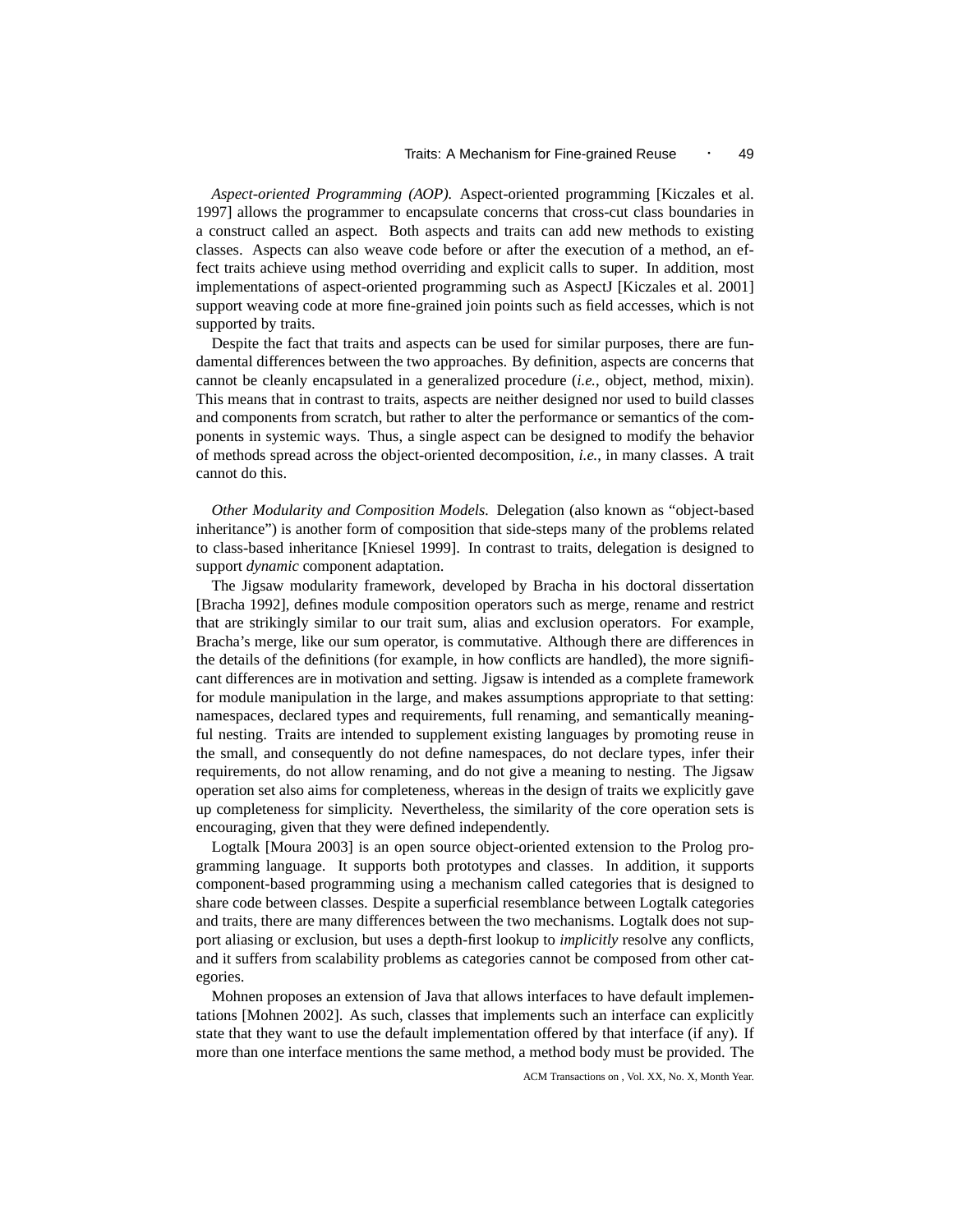system is implemented as a pure compiler-extension for Java. Conflicts are flagged automatically but require the developer to resolve them manually. The composition mechanism lacks exclusion and aliasing.

Caesar's collaboration interfaces are similar to traits in that they include the declaration of *expected* methods, *i.e.*, those that classes must provide when bound to an interface [Mezini and Ostermann 2002]. Thus, Caesar's interface concept can simulate traits by binding an interface to a class and then combining it with a specific implementation. However, Caesar has no special compositional construct for dealing with conflicts. Instead, Caesar is designed to use one of the conflict resolution strategies known from multiple inheritance languages such as  $C_{++}$ , leading to problems similar to those described in Sections 2 and 3. Moreover, Caesar is based on explicit wrappers, which can be costly at runtime, while the semantics of traits is compatible with single inheritance and does not cause a run-time penalty.

Mezini also proposed an approach to behavior composition in a class-based environment that is based on the encapsulated object model of class-based inheritance, but introduces an explicit combination layer between objects and classes [Mezini 1997]. The definition of the behavior of an evolving object is divided between a class that provides the standard behavior of the object and a set of mixin-like software modules, called adjustments. One of the main differences from traits is that Mezini's approach is more dynamic and complex. In fact, a combiner-metaobject is associated with each evolving object, and is responsible for the compositional aspects of the object's behavior. This means that the combinermetaobject uses the adjustments to define the environment where the messages sent to the object are evaluated.

## 9. CONCLUSIONS AND FUTURE WORK

This paper has introduced traits as a mechanism for building and structuring the classes in object-oriented programs. The same trait can be reused in many classes, irrespective of the position of those classes in the inheritance hierarchy. Traits can be manipulated using a set of operators—sum, overriding, exclusion, and aliasing—that are carefully designed so that they allow a fair amount of composition flexibility without being subject to the problems and limitations that we have identified for mixins and multiple inheritance.

Thanks to the favorable composition properties, traits offer an ideal extension to single inheritance languages. Traits are completely backwards compatible with Smalltalk and do not require one to modify or extend the method syntax of the underlying language. Furthermore, the flattening property guarantees that the resulting code is no less understandable than the original, because it is always possible to both view and edit the code as if it were written using single inheritance without traits.

Having the right programming tools has proven to be crucial for giving the programmer the maximum benefit from traits. In our Squeak-based implementation, we changed the browser so that it allows the programmer to switch seamlessly between the different views and emphasizes the glue methods that define how the traits are connected.

We have used traits successfully in several case studies such as the refactoring of the Smalltalk collection classes. This is a strong indication of the usability of traits for realistic and non-trivial problems. This refactoring also showed that traits are suitable for modularizing classes that have already been built, and that traits raise the level of abstraction when building new classes. As we worked with the refactored hierarchy, we were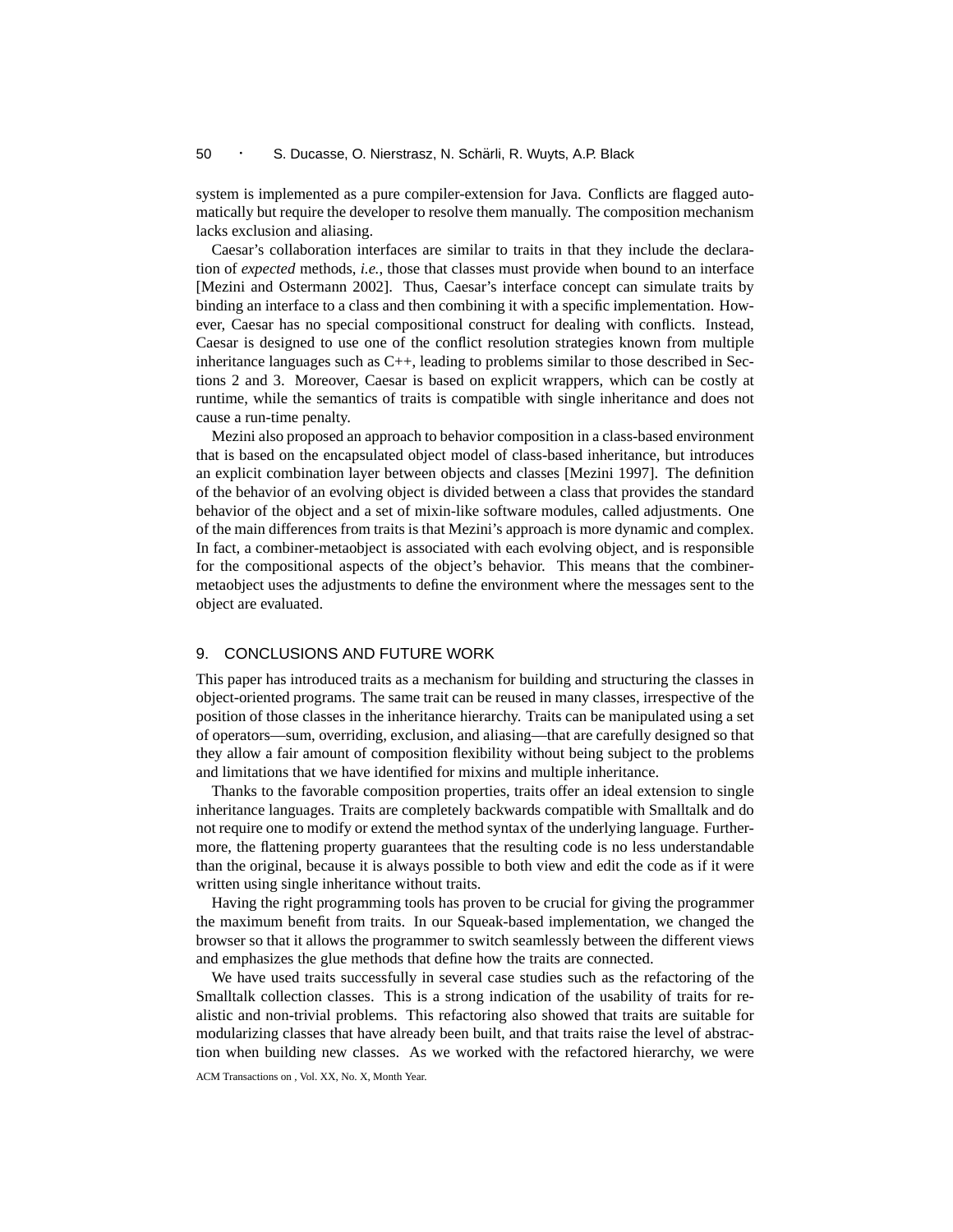impressed with the power of the flattening property, which made understanding classes that are built from composite traits quite a simple matter.

Based on our experience, both from designing traits and from using them together with other programmers in the context of our case studies, we also developed a methodology for programming with traits [Black and Schärli 2004]. We found that the conceptual difference between traits and classes leads to a natural distinction regarding how and when these two concepts should be used. In short, the practical role of traits is to capture the different variants of individual protocols; these variants can then be composed to build composite protocols and finally classes. This frees the class hierarchy to be used for the conceptual classification of objects.

We are currently working to integrate traits into Java, and on a project initiated by Microsoft for porting traits to the .NET platform. In both of these languages the type system makes the simple approach that works so well for Smalltalk more problematic. For example, the type of a method in a trait may depend on the class in which it is eventually used, and the rules for method overloading have to be taken into account. However, given the experience from our work so far, and the availability of traits in the statically-typed language Scala [Odersky et al. 2004], we are convinced that these problems can be overcome.

As future work we would like to (1) evaluate the impact of the introduction of namespaces and encapsulation on the flattening property, (2) consider the effects of allowing traits to specify state variables, (3) extend trait composition so that it can replace inheritance, (4) evaluate the possibility of using traits to modify the behavior of individual instances at run-time, and (5) further explore the application of traits to the refactoring of complex class hierarchies.

## Acknowledgments

We would like to thank Paolo Bonzini, Gilad Bracha, William Cook, Erik Ernst, Robert Hirschfeld, Andreas Raab and Jean-Guy Schneider for their rich interaction and valuable comments while developing traits and writing this paper. We thank Mira Mezini and Klaus Ostermann for the discussions about Caesar. We gratefully acknowledge the financial support of the Swiss National Science Foundation for the projects "Tools and Techniques for Decomposing and Composing Software" (SNF Project No. 2000-067855.02, Oct. 2002 - Sept. 2004) and "A Unified Approach to Composition and Extensibility" (SNF Project No. 200020-105091/1, Oct. 2004 - Sept. 2006). This work was also supported by the National Science Foundation of the USA under awards CCR-0098323, CCR-0313401, and CCF-0520346.

#### REFERENCES

- AMERICA, P. AND VAN DER LINDEN, F. 1990. A parallel object-oriented language with inheritance and subtyping. In *Proceedings OOPSLA/ECOOP '90, ACM SIGPLAN Notices*. Vol. 25. 161–168.
- ANCONA, D., LAGORIO, G., AND ZUCCA, E. 2000. Jam a smooth extension of Java with mixins. In *ECOOP 2000*. Number 1850 in Lecture Notes in Computer Science. 145–178.
- BAK, L., GRARUP, G. B. S., GRIESEMER, R., GRISWOLD, D., AND HÖLZLE, U. 2002. Mixins in Strongtalk. In *ECOOP '02 Workshop on Inheritance*.
- BARRETT, K., CASSELS, B., HAAHR, P., MOON, D. A., PLAYFORD, K., AND WITHINGTON, P. T. 1996. A monotonic superclass linearization for dylan. In *Proceedings OOPSLA '96, ACM SIGPLAN Notices*. 69–82.
- BATORY, D. AND O'MALLEY, S. 1992. The design and implementation of hierarchical software systems with reusable components. *ACM Transactions on Software Engineering and Methodology*.
- BATORY, D., SARVELA, J. N., AND RAUSCHMAYER, A. 2003. Scaling step-wise refinement. In *Proceedings of the 25th international conference on Software engineering*. IEEE Computer Society, 187–197.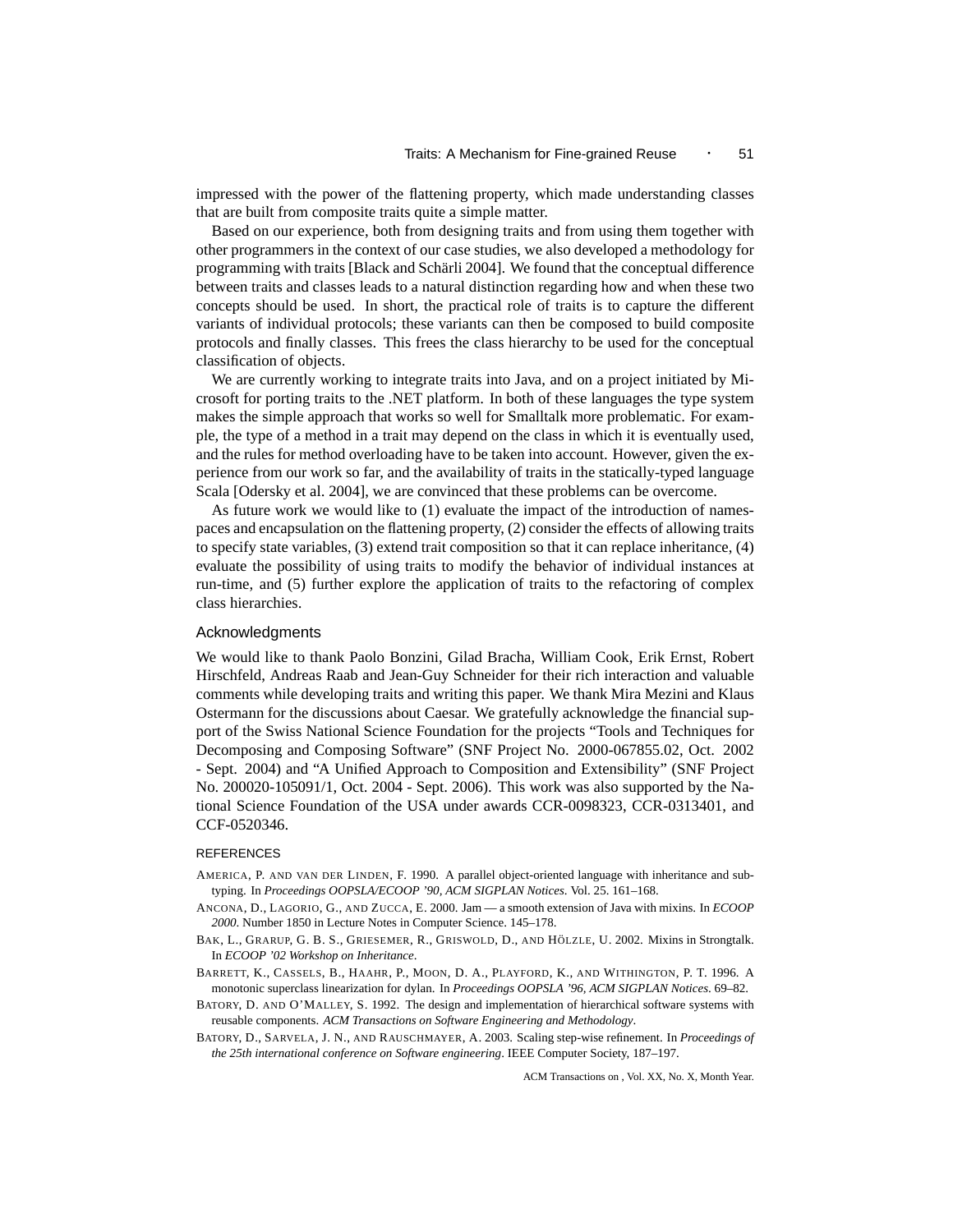BLACK, A. P. AND SCHÄRLI, N. 2004. Traits: Tools and methodology. In *Proceedings ICSE 2004*. 676–686.

- BLACK, A. P., SCHÄRLI, N., AND DUCASSE, S. 2003. Applying traits to the Smalltalk collection hierarchy. In *Proceedings OOPSLA'03 (International Conference on Object-Oriented Programming Systems, Languages and Applications)*. Vol. 38. 47–64.
- BOBROW, D. G. AND GOLDSTEIN, I. P. 1980. Representing design alternatives. In *Proceedings of the Conference on Artificial Intelligence and the Simulation of Behavior*.
- BOBROW, D. G. AND WINOGRAD, T. 1977. An overview of KRL, a knowledge representation language. *Cognitive Science 1,* 1, 3–46.
- BORNING, A. 1981. The programming language aspects of ThingLab, a constraint-oriented simulation laboratory. *ACM TOPLAS 3,* 4 (Oct.), 353–387.
- BOURAQADI, N. 2004. Safe metaclass composition using mixin-based inheritance. *Journal of Computer Languages, Systems and Structures 30,* 1-2 (Apr.), 49–61.
- BOURAQADI-SAADANI, N. M. N., LEDOUX, T., AND RIVARD, F. 1998. Safe metaclass programming. In *Proceedings OOPSLA '98*. 84–96.
- BRACHA, G. 1992. The programming language Jigsaw: Mixins, modularity and multiple inheritance. Ph.D. thesis, Dept. of Computer Science, University of Utah.
- BRACHA, G. AND COOK, W. 1990. Mixin-based inheritance. In *Proceedings OOPSLA/ECOOP '90, ACM SIGPLAN Notices*. Vol. 25. 303–311.
- BRACHA, G. AND GRISWOLD, D. 1993. Strongtalk: Typechecking Smalltalk in a production environment. In *Proceedings OOPSLA '93, ACM SIGPLAN Notices*. Vol. 28. 215–230.
- BRUCE, K. B., CARDELLI, L., CASTAGNA, G., GROUP, T. H. O., LEAVENS, G. T., AND PIERCE, B. 1995. On binary methods. *Theory and Practice of Object Systems 1,* 3, 221–242.
- BUCCI, P., HOLLINGSWORTH, J. E., KRONE, J., AND WEIDE, B. W. 1994. Part iii: implementing components in RESOLVE. *SIGSOFT Softw. Eng. Notes 19,* 4, 40–51.
- CANNON, H. I. 1982. Flavors: A non-hierarchical approach to object-oriented programming. Tech. rep., Symbolics Inc.
- CASTAGNA, G. 1995. Covariance and contravariance: conflict without a cause. *ACM Trans. Program. Lang. Syst. 17,* 3, 431–447.
- COINTE, P. 1987. Metaclasses are first class: the ObjVlisp model. In *Proceedings OOPSLA '87, ACM SIGPLAN Notices*. Vol. 22. 156–167.
- COOK, S. 1987. OOPSLA '87 Panel P2: Varieties of inheritance. In *OOPSLA '87 Addendum To The Proceedings*. ACM Press, 35–40.
- COOK, W., HILL, W., AND CANNING, P. 1990. Inheritance is not subtyping. In *Proceedings POPL '90*. San Francisco.
- COOK, W. AND PALSBERG, J. 1989. A denotational semantics of inheritance and its correctness. In *Proceedings OOPSLA '89*. Vol. 24. 433–443.
- COOK, W. R. 1992. Interfaces and Specifications for the Smalltalk-80 Collection Classes. In *Proceedings of OOPSLA '92 (7th Conference on Object-Oriented Programming Systems, Languages and Applications)*. Vol. 27. ACM Press, 1 – 15.
- CURRY, G., BAER, L., LIPKIE, D., AND LEE, B. 1982. TRAITS: an approach to multiple inheritance subclassing. In *Proceedings ACM SIGOA, Newsletter*. Vol. 3. Philadelphia.
- DANFORTH, S. AND FORMAN, I. R. 1994. Derived metaclass in SOM. In *Proceedings of TOOLS EUROPE '94*. 63–73.
- DIXON, R., MCKEE, T., VAUGHAN, M., AND SCHWEIZER, P. 1989. A fast method dispatcher for compiled languages with multiple inheritance. In *Proceedings OOPSLA '89, ACM SIGPLAN Notices*. Vol. 24. 211–214.
- DUCASSE, S., SCHÄRLI, N., AND WUYTS, R. 2005. Uniform and safe metaclass composition. *Journal of Computer Languages, Systems and Structures*. To appear.
- DUCOURNAU, R., HABIB, M., HUCHARD, M., AND MUGNIER, M. 1992. Monotonic conflict resolution mechanisms for inheritance. In *Proceedings OOPSLA '92, ACM SIGPLAN Notices*. Vol. 27. 16–24.
- DUGGAN, D. AND TECHAUBOL, C.-C. 2001. Modular mixin-based inheritance for application frameworks. In *Proceedings OOPSLA 2001*. 223–240.
- EDWARDS, S. H., HEYM, W. D., LONG, T. J., SITARAMAN, M., AND WEIDE, B. W. 1994. Part ii: specifying components in RESOLVE. *SIGSOFT Softw. Eng. Notes 19,* 4, 29–39.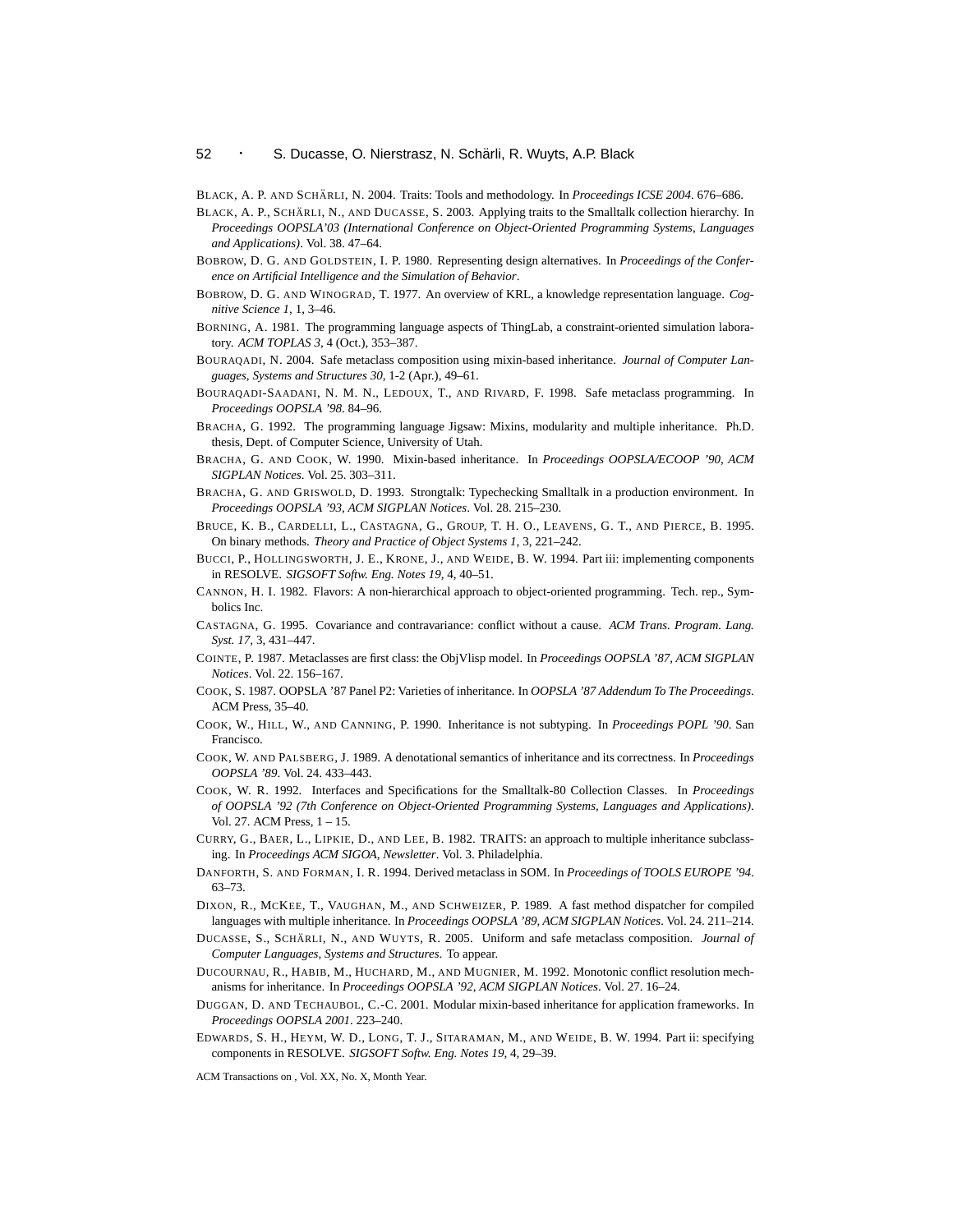- FLATT, M., KRISHNAMURTHI, S., AND FELLEISEN, M. 1998. Classes and mixins. In *Proceedings of the 25th ACM SIGPLAN-SIGACT Symposium on Principles of Programming Languages*. ACM Press, 171–183.
- FORMAN, I. R. AND DANFORTH, S. 1999. *Putting Metaclasses to Work: A New Dimension in Object-Oriented Programming*. Addison-Wesley.
- GOLDBERG, A. AND ROBSON, D. 1983. *Smalltalk 80: the Language and its Implementation*. Addison Wesley, Reading, Mass.
- GOLDSTEIN, I. P. AND BOBROW, D. G. 1980a. Descriptions for a programming environment. In *Proceedings of the First Annual Conference of the National Association for Artificial Intelligence*.
- GOLDSTEIN, I. P. AND BOBROW, D. G. 1980b. Extending object-oriented programming in Smalltalk. In *Proceedings of the Lisp Conference*. 75–81.
- GOLDSTEIN, I. P. AND ROBERTS, R. B. 1977. Nudge, a knowledge-based scheduling program. In *Proceedings of the Fifth International Joint Conference on Artifical Intelligence*. 257–263.
- GRAUBE, N. 1989. Metaclass compatibility. In *Proceedings OOPSLA '89, ACM SIGPLAN Notices*. Vol. 24. 305–316.
- GUTTAG, J. V., HORNING, J. J., AND WING, J. M. 1985. The Larch family of specification languages. *IEEE Transactions on Software Engineering 2,* 5 (Sept.), 24–36.
- HARRISON, W. AND OSSHER, H. 1993. Subject-oriented programming (a critique of pure objects). In *Proceedings OOPSLA '93, ACM SIGPLAN Notices*. Vol. 28. 411–428.
- HOLLINGSWORTH, J. E. 1992. Software component design-for-reuse: A language independent discipline applied to ada. Ph.D. thesis, Dept. of Computer & Information Science, The Ohio State University, Columbus, OH.
- HOLLINGSWORTH, J. E., BLANKENSHIP, L., AND WEIDE, B. W. 2000. Experience report: Using RE-SOLVE/C++ for commercial software. In *SIGSOFT '00/FSE-8: Proceedings of the 8th ACM SIGSOFT International Symposium on Foundations of Software Engineering*. ACM Press, 11–19.
- HOLLINGSWORTH, J. E., SREERAMA, S., WEIDE, B. W., AND ZHUPANOV, S. 1994. Part iv: RESOLVE components in Ada and C++. *SIGSOFT Softw. Eng. Notes 19,* 4, 52–63.
- INGALLS, D. 1976. The Smalltalk-76 programming system design and implementation. In *POPL'76, Principles of Programming Languages*. ACM Press, 9–16.
- INGALLS, D., KAEHLER, T., MALONEY, J., WALLACE, S., AND KAY, A. 1997. Back to the future: The story of Squeak, A practical Smalltalk written in itself. In *Proceedings OOPSLA '97, ACM SIGPLAN Notices*. ACM Press, 318–326.
- JÄRVI, J., POWELL, G., AND LUMSDAINE, A. 2003. The lambda library: unnamed functions in C++. *Softw. Pract. Exper. 33,* 3, 259–291.
- KEENE, S. E. 1989. *Object-Oriented Programming in Common-Lisp*. Addison Wesley.
- KICZALES, G., DES RIVIÈRES, J., AND BOBROW, D. G. 1991. *The Art of the Metaobject Protocol*. MIT Press. KICZALES, G., HILSDALE, E., HUGUNIN, J., KERSTEN, M., PALM, J., AND GRISWOLD, W. G. 2001. An
- overview of AspectJ. In *Proceeding ECOOP 2001*. Number 2072 in LNCS. Springer Verlag, 327–353.
- KICZALES, G., LAMPING, J., MENDHEKAR, A., MAEDA, C., LOPES, C., LOINGTIER, J.-M., AND IRWIN, J. 1997. Aspect-Oriented Programming. In *Proceedings ECOOP '97*, M. Aksit and S. Matsuoka, Eds. LNCS, vol. 1241. Springer-Verlag, Jyvaskyla, Finland, 220–242.
- KNIESEL, G. 1999. Type-safe delegation for run-time component adaptation. In *Proceedings ECOOP '99*, R. Guerraoui, Ed. LNCS, vol. 1628. Springer-Verlag, Lisbon, Portugal, 351–366.
- LALONDE, W. AND PUGH, J. 1991. Subclassing  $\neq$  Subtyping  $\neq$  Is-a. *Journal of Object-Oriented Programming 3,* 5 (Jan.), 57–62.
- LALONDE, W. R. 1989. Designing families of data types using exemplars. *Transactions on Programming Languages and Systems 11,* 2 (Apr.), 212–248.
- LEDOUX, T. AND COINTE, P. 1996. Explicit metaclasses as a tool for improving the design of class libraries. In *Proceedings of ISOTAS '96, LNCS 1049*. JSSST-JAIST, 38–55.
- LIENHARD, A. 2004. Bootstrapping Traits. M.S. thesis, University of Bern.
- MADSEN, O. L., MAGNUSSON, B., AND MOLLER-PEDERSEN, B. 1990. Strong typing of object-oriented languages revisited. In *Proceedings OOPSLA/ECOOP '90, ACM SIGPLAN Notices*. Vol. 25. 140–150.
- MENS, T. AND VAN LIMBERGHEN, M. 1996. Encapsulation and composition as orthogonal operators on mixins: A solution to multiple inheritance problems. *Object Oriented Systems 3,* 1, 1–30.
- MEYER, B. 1988. *Object-oriented Software Construction*. Prentice-Hall.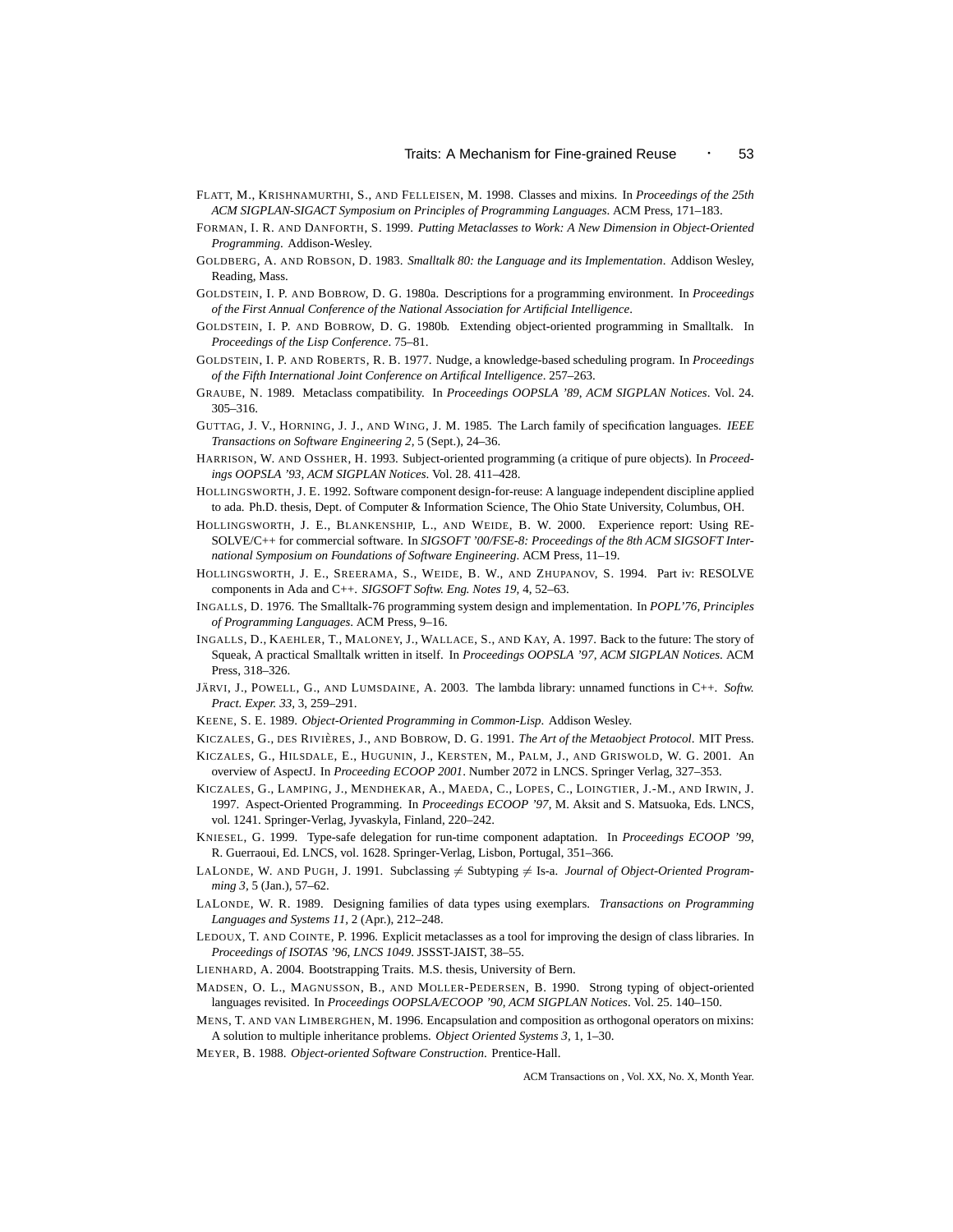MEYER, B. 1992. *Eiffel: The Language*. Prentice-Hall.

- MEYER, B. 1997. *Object-Oriented Software Construction*, Second ed. Prentice-Hall.
- MEZINI, M. 1997. Dynamic object evolution without name collisions. In *Proceedings ECOOP '97*. Springer-Verlag, 190–219.
- MEZINI, M. AND OSTERMANN, K. 2002. Integrating independent components with on-demand remodularization. In *Proceedings OOPSLA 2002*. 52–67.
- MOHNEN, M. 2002. Interfaces with default implementations in Java. In *Conference on the Principles and Practice of Programming in Java*. ACM Press, Dublin, Ireland, 35–40.
- MOON, D. A. 1986. Object-oriented programming with Flavors. In *Proceedings OOPSLA '86, ACM SIGPLAN Notices*. Vol. 21. 1–8.

MOURA, P. 2003. Logtalk. Ph.D. thesis, Universidade da Beira Interior.

- MUSSER, D. R. AND SAINI, A. 1996. *STL Tutorial and Reference Guide*. Addison Wesley.
- ODERSKY, M., ALTHERR, P., CREMET, V., EMIR, B., MANETH, S., MICHELOUD, S., MIHAYLOV, N., SCHINZ, M., STENMAN, E., AND ZENGER, M. 2004. An overview of the Scala programming language. Technical Report 64, École Polytechnique Fédérale de Lausanne, 1015 Lausanne, Switzerland.

OGDEN, W. F., SITARAMAN, M., WEIDE, B. W., AND ZWEBEN, S. H. 1994. Part i: the RESOLVE framework and discipline: a research synopsis. *SIGSOFT Softw. Eng. Notes 19,* 4, 23–28.

- RIEL, A. J. 1996. *Object-Oriented Design Heuristics*. Addison Wesley.
- RIVARD, F. 1997. Évolution du comportement des objets dans les langages à classes réflexifs. Ph.D. thesis, Ecole des Mines de Nantes, Université de Nantes, France.
- SAKKINEN, M. 1989. Disciplined inheritance. In *Proceedings ECOOP '89*, S. Cook, Ed. Cambridge University Press, Nottingham, 39–56.
- SAKKINEN, M. 1992. The darker side of C++ revisited. *Structured Programming 13,* 4, 155–177.
- SCHÄRLI, N. 2005. Traits composing classes from behavioral building blocks. Ph.D. thesis, University of Berne.
- SCHÄRLI, N. AND BLACK, A. P. 2003. A browser for incremental programming. Technical Report CSE-03-008, OGI School of Science & Engineering, Beaverton, Oregon, USA. Apr.
- SCHÄRLI, N., DUCASSE, S., NIERSTRASZ, O., AND BLACK, A. 2003. Traits: Composable units of behavior. In *Proceedings ECOOP 2003 (European Conference on Object-Oriented Programming)*. LNCS, vol. 2743. Springer Verlag, 248–274.
- SCHÄRLI, N., DUCASSE, S., NIERSTRASZ, O., AND WUYTS, R. 2004. Composable encapsulation policies. In *Proceedings ECOOP 2004 (European Conference on Object-Oriented Programming)*. LNCS 3086. Springer Verlag, 26–50.
- SITARAMAN, M. AND WEIDE, B. 1994. Component-based software using RESOLVE. *SIGSOFT Softw. Eng. Notes 19,* 4, 21–22.
- SMARAGDAKIS, Y. 2002. Layered development with (Unix) dynamic libraries. In *Proceedings ICSR 2002*, C. Gacek, Ed. Lecture Notes in Computer Science, vol. 2319. Springer, 33–45.
- SMARAGDAKIS, Y. AND BATORY, D. 1998. Implementing layered design with mixin layers. In *Proceedings ECOOP '98*, E. Jul, Ed. LNCS, vol. 1445. Brussels, Belgium, 550–570.
- SMARAGDAKIS, Y. AND BATORY, D. 2000. Mixin-based programming in C++. In *2nd Symposium on Generative and Component-Based Software Engineering (GCSE 2000),*. Erfurth, Germany.
- SNYDER, A. 1986. Encapsulation and inheritance in object-oriented programming languages. In *Proceedings OOPSLA '86, ACM SIGPLAN Notices*. Vol. 21. 38–45.
- STEELE, G. L. 1990. *Common Lisp The Language*, Second ed. Digital Press.
- STEFIK, M. AND BOBROW, D. G. 1985. Object-oriented programming: Themes and variations. *The AI Magazine*.
- STROUSTRUP, B. 1986. *The C++ Programming Language*. Addison Wesley, Reading, Mass.
- STROUSTRUP, B. 1997. *The C++ Programming Language*, Third ed. Addison Wesley.
- SWEENEY, P. F. AND GIL, J. Y. 1999. Space and time-efficient memory layout for multiple inheritance. In *Proceedings OOPSLA '99*. ACM Press, 256–275.

TAIVALSAARI, A. 1996. On the notion of inheritance. *ACM Computing Surveys 28,* 3 (Sept.), 438–479.

TARR, P., OSSHER, H., HARRISON, W., AND SUTTON, JR, S. M. 1999. N Degrees of Separation: Multidimensional Separation of Concerns. In *Proceedings of ICSE '99*. Los Angeles CA, USA, 107–119.